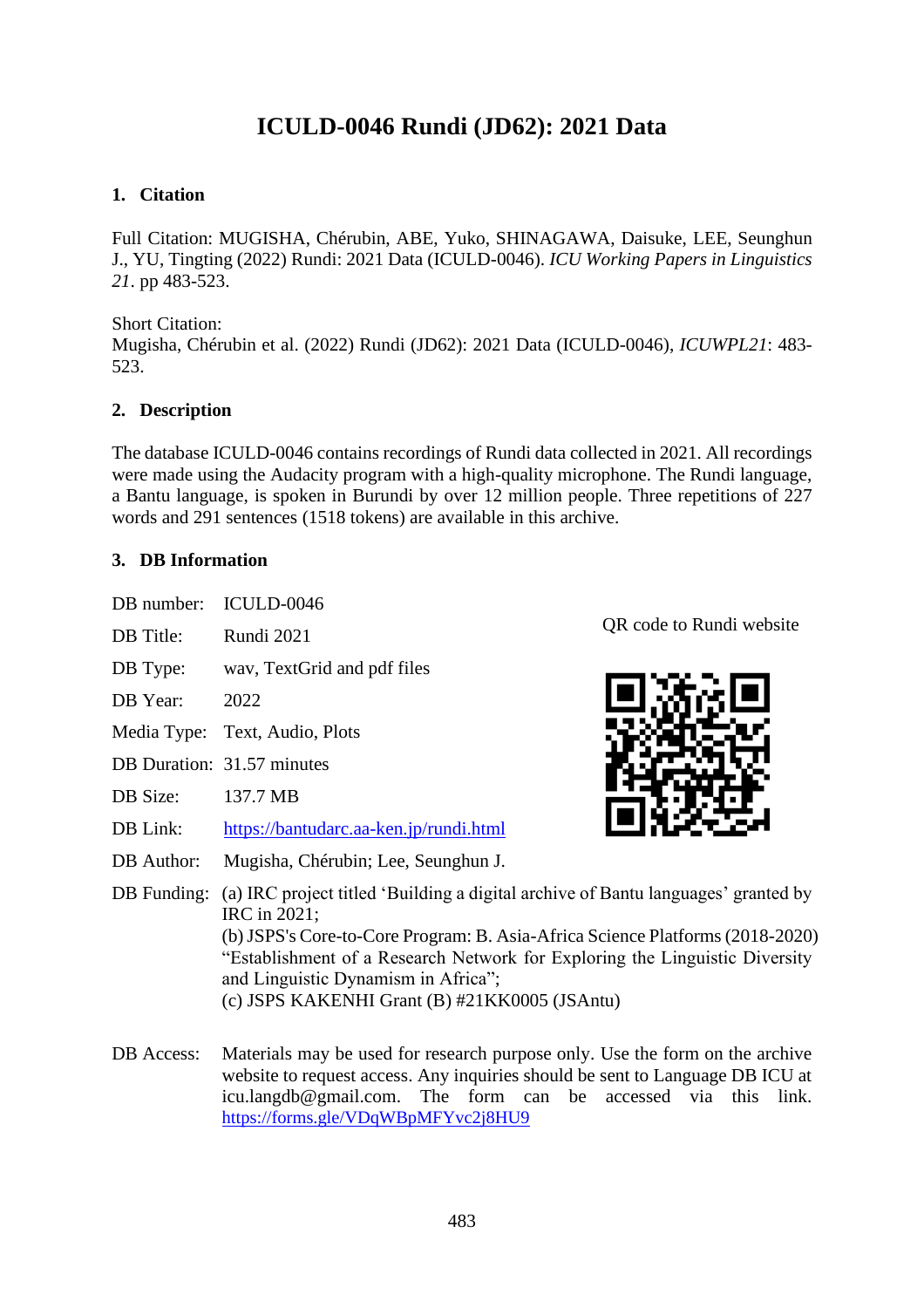# **Rundi data: Part 1 – Words (00001-00687)**

## **4. Item list**

|       | <b>RUN2001-</b>                     |                                                  |  |
|-------|-------------------------------------|--------------------------------------------------|--|
| ID    | <b>Rundi</b>                        | <b>English</b>                                   |  |
| 00001 | βarasoma                            | that they read (now)                             |  |
| 00002 | βarasoma                            | that they read (now)                             |  |
| 00003 | βarasoma                            | that they read (now)                             |  |
| 00004 | $\beta$ a:somye                     | that they read (recently)                        |  |
| 00005 | βa:somye                            | that they read (recently)                        |  |
| 00006 | βa:somye                            | that they read (recently)                        |  |
| 00007 | guheza                              | terminate at                                     |  |
| 00008 | guheza                              | terminate at                                     |  |
| 00009 | guheza                              | terminate at                                     |  |
| 00010 | guhéreza                            | to be the last person                            |  |
| 00011 | guhéreza                            | to be the last person                            |  |
| 00012 | guhéreza                            | to be the last person                            |  |
| 00013 | guhé:reza                           | hand s.t. to s.o.                                |  |
| 00014 | guhé:reza                           | hand s.t. to s.o.                                |  |
| 00015 | guhé:reza                           | hand s.t. to s.o.                                |  |
| 00016 | kuβika                              | crow (as a rooster); to announce someone's death |  |
| 00017 | kuβika                              | crow (as a rooster); to announce someone's death |  |
| 00018 | kuβika                              | crow (as a rooster); to announce someone's death |  |
| 00019 | kuβi:ka                             | put away                                         |  |
| 00020 | kuβi:ka                             | put away                                         |  |
| 00021 | kuβi:ka                             | put away                                         |  |
| 00022 | <b>βaraβi:che i</b><br>kinyamakuru  | they put away newspaper                          |  |
| 00023 | <b>βara</b> βi:che i<br>kinyamakuru | they put away newspaper                          |  |
| 00024 | βaraβi:che i<br>kinyamakuru         | they put away newspaper                          |  |
| 00025 | imbga                               | dog                                              |  |
| 00026 | imbga                               | dog                                              |  |
| 00027 | imbga                               | dog                                              |  |
| 00028 | urutoke                             | finger                                           |  |
| 00029 | urutoke                             | finger                                           |  |
| 00030 | urutoke                             | finger                                           |  |
| 00031 | inhoke                              | fingers                                          |  |
| 00032 | inhoke                              | fingers                                          |  |
| 00033 | inhoke                              | fingers                                          |  |
| 00034 | igito:ke                            | banana plantation                                |  |
| 00035 | igito:ke                            | banana plantation                                |  |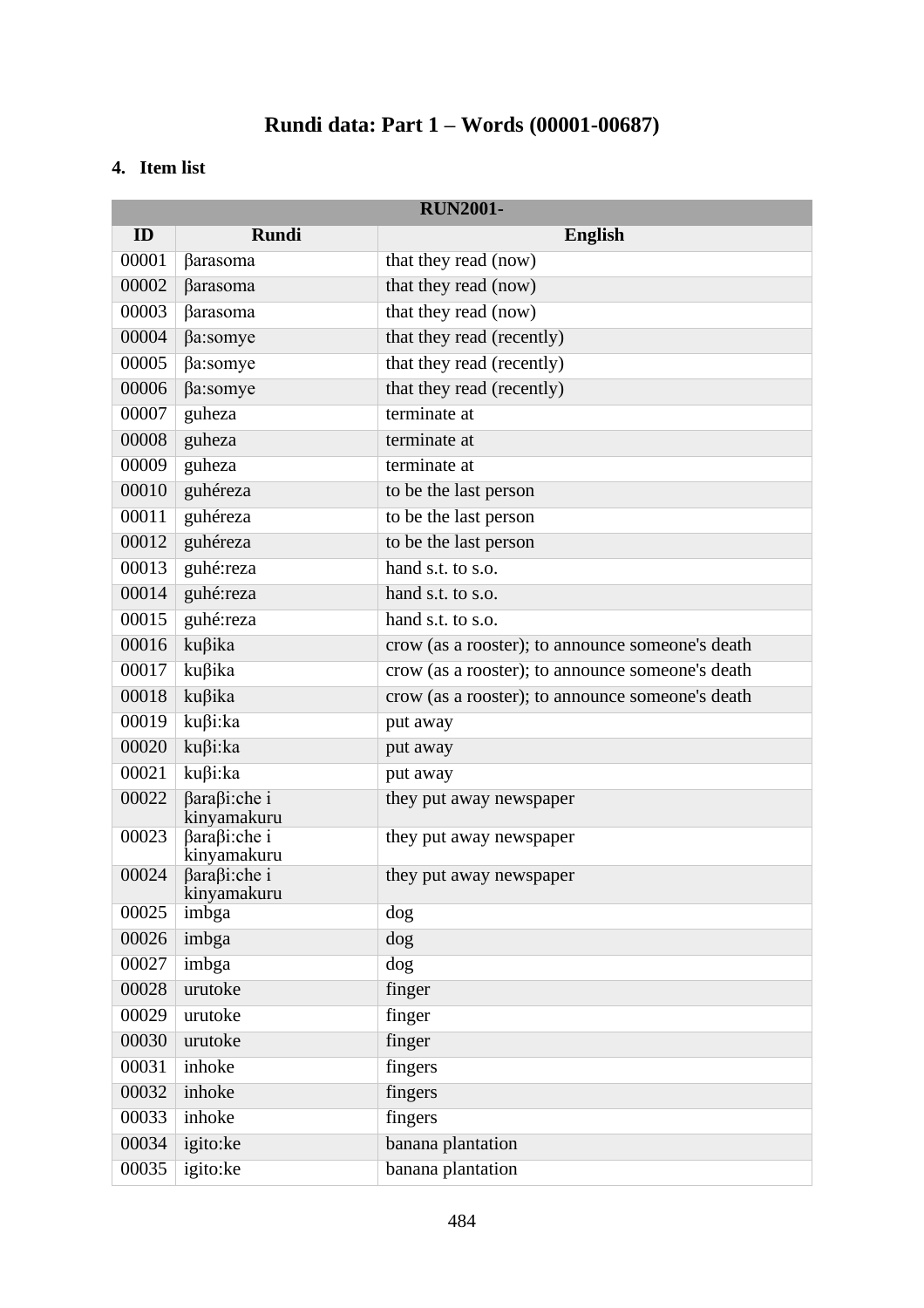| 00036 | igito:ke              | banana plantation                                |
|-------|-----------------------|--------------------------------------------------|
| 00037 | uru-to:ke             | a big banana, a bad banana                       |
| 00038 | uru-to:ke             | a big banana, a bad banana                       |
| 00039 | $uru-to:ke$           | a big banana, a bad banana                       |
| 00040 | kuzira                | to be hostile to                                 |
| 00041 | kuzira                | to be hostile to                                 |
| 00042 | kuzira                | to be hostile to                                 |
| 00043 | kirazira gucha ngaha  | It is forbidden this way.                        |
| 00044 | kirazira gucha ngaha  | It is forbidden this way.                        |
| 00045 | kirazira gucha ngaha  | It is forbidden this way.                        |
| 00046 | ku-uzira              | to visit, to come for                            |
| 00047 | ku-uzira              | to visit, to come for                            |
| 00048 | ku-uzira              | to visit, to come for                            |
| 00049 | ku-za                 | to come                                          |
| 00050 | ku-za                 | to come                                          |
| 00051 | ku-za                 | to come                                          |
| 00052 | ku-za                 | to come                                          |
| 00053 | ku-za                 | to come                                          |
| 00054 | ku-za                 | to come                                          |
| 00055 | ku-uza                | a cow to regurgitate                             |
| 00056 | ku-uza                | a cow to regurgitate                             |
| 00057 | ku-uza                | a cow to regurgitate                             |
| 00058 | kutembera             | to visit a place                                 |
| 00059 | kutembera             | to visit a place                                 |
| 00060 | kutembera             | to visit a place                                 |
| 00061 | kuramucha             | to visit a person, to greet someone              |
| 00062 | kuramucha             | to visit a person, to greet someone              |
| 00063 | kuramucha             | to visit a person, to greet someone              |
| 00064 | kagja: mye: nda       | person up to his ears in debt                    |
| 00065 | kagja: mye: nda       | person up to his ears in debt                    |
| 00066 | kagja:mye:nda         | person up to his ears in debt                    |
| 00067 | jamußadzidze          | He asks her. $(\frac{z}{i})$ in Bujumbura Rural) |
| 00068 | jamußadzidze          | He asks her. (/z/ in Bujumbura Rural)            |
| 00069 | jamußadzidze          | He asks her. (/z/ in Bujumbura Rural)            |
| 00070 | jaramußadzidze        | He asked her. (/z/ in Bujumbura Rural)           |
| 00071 | jaramußadzidze        | He asked her. (/z/ in Bujumbura Rural)           |
| 00072 | jaramußadzidze        | He asked her. (/z/ in Bujumbura Rural)           |
| 00073 | kaßiri                | two (numeral)                                    |
| 00074 | kaβiri                | two (numeral)                                    |
| 00075 | kaβiri                | two (numeral)                                    |
| 00076 | $\beta$ i $\beta$ iri | two things                                       |
| 00077 | $\beta$ i $\beta$ iri | two things                                       |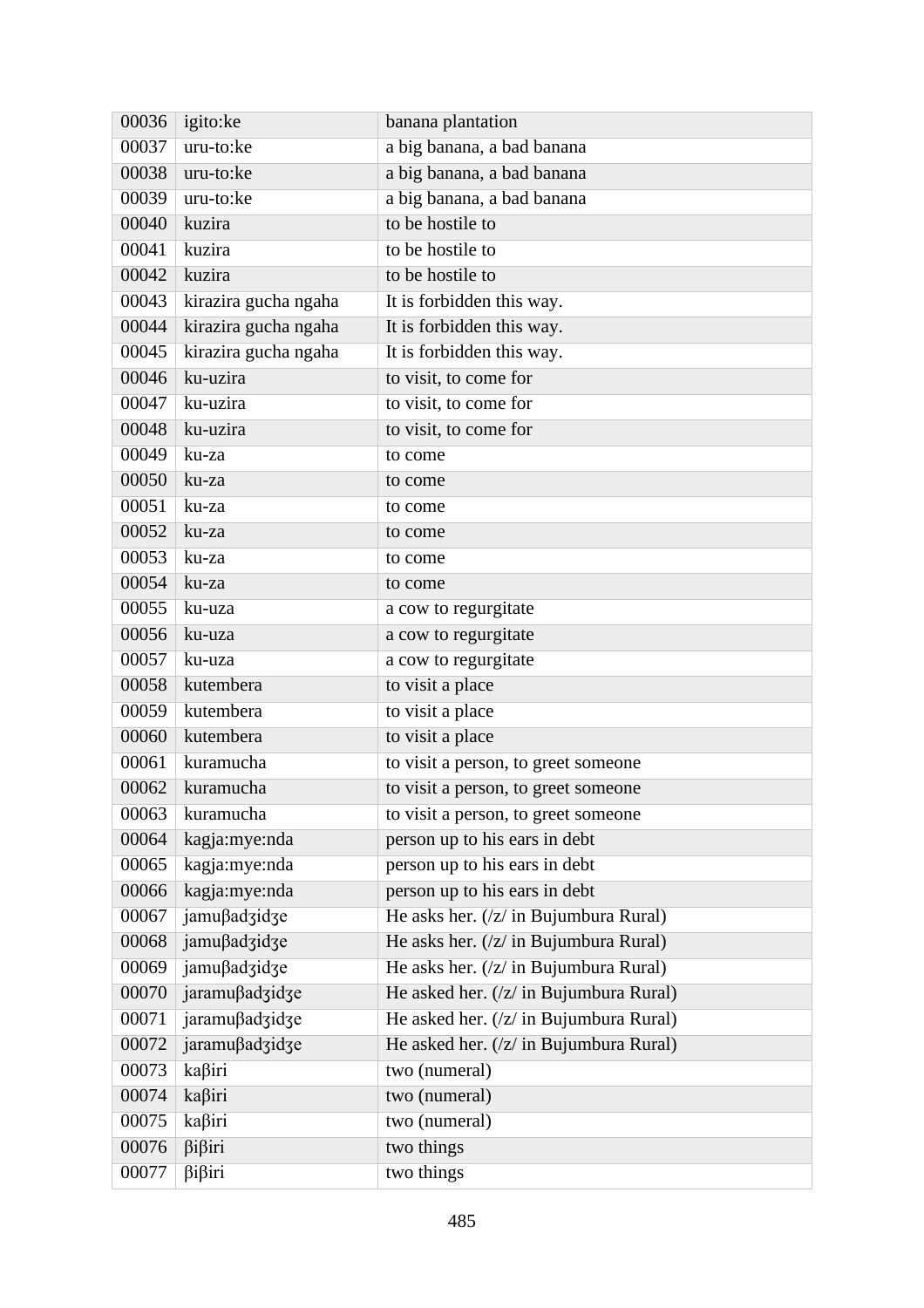| 00078              | $\beta$ i $\beta$ iri    | two things                                                |
|--------------------|--------------------------|-----------------------------------------------------------|
| 00079              | <i>i</i> duúka           | store, shop                                               |
| 00080              | <i>i</i> duúka           | store, shop                                               |
| 00081              | <i>i</i> duúka           | store, shop                                               |
| 00082              | i dúuka                  | store, shop                                               |
| 00083              | <i>i</i> dúuka           | store, shop                                               |
| 00084              | i dúuka                  | store, shop                                               |
| 00085              | i kinámakuru             | newspaper                                                 |
| 00086              | i kipámakuru             | newspaper                                                 |
| 00087              | i kinámakuru             | newspaper                                                 |
| 00088              | i kimena fa-makuru       | any kind of media                                         |
| 00089              | i kimena fa-makuru       | any kind of media                                         |
| 00090              | i kimena fa-makuru       | any kind of media                                         |
| 00091              | $i \overline{\beta}$ iró | office                                                    |
| 00092              | $i \beta$ iró            | office                                                    |
| 00093              | $i \beta$ iró            | office                                                    |
| 00094              | $i \beta$ iro            | weight (kilogram)                                         |
| 00095              | $i \beta$ iro            | weight (kilogram)                                         |
| 00096              | $i \beta$ iro            | weight (kilogram)                                         |
| 00097              | i kíro                   | a kilogram                                                |
| 00098              | i kíro                   | a kilogram                                                |
| 00099              | i kíro                   | a kilogram                                                |
| 00100              | u mußa:dzi               | carpenter; sculptor                                       |
| 00101              | u mußa:dzi               | carpenter; sculptor                                       |
| 00102              | u mußa:dzi               | carpenter; sculptor                                       |
| 00103              | u muga:nda               | scaffold, framework things that are put together          |
| 00104              | u muga:nda               | scaffold, framework things that are put together          |
| 00105              | u muga:nda               | scaffold, framework things that are put together          |
| 00106              | u gi:dʒa                 | beauty                                                    |
| 00107              | u gi:dʒa                 | beauty                                                    |
| 00108              | u gi:dʒa                 | beauty                                                    |
| 00109              | ikivá:nge                | conglomeration, mixture (of anything)                     |
| 00110              | ikivá:nge                | conglomeration, mixture (of anything)                     |
| 00111              | ikivá:nge                | conglomeration, mixture (of anything)                     |
| 00112              | urúva:nge                | conglomeration, mixture (of anything)                     |
| $\overline{001}13$ | urúva:nge                | conglomeration, mixture (of anything)                     |
| 00114              | urúva:nge                | conglomeration, mixture (of anything)                     |
| 00115              | uruvá:nge                | conglomeration, mixture (of anything)                     |
| 00116              | uruvá:nge                | conglomeration, mixture (of anything)                     |
| 00117              | uruvá:nge                | conglomeration, mixture (of anything)                     |
| 00118              | indzi:fi                 | braid, tress; the rope that ties cow's leg before milking |
| 00119              | indzi:fi                 | braid, tress; the rope that ties cow's leg before milking |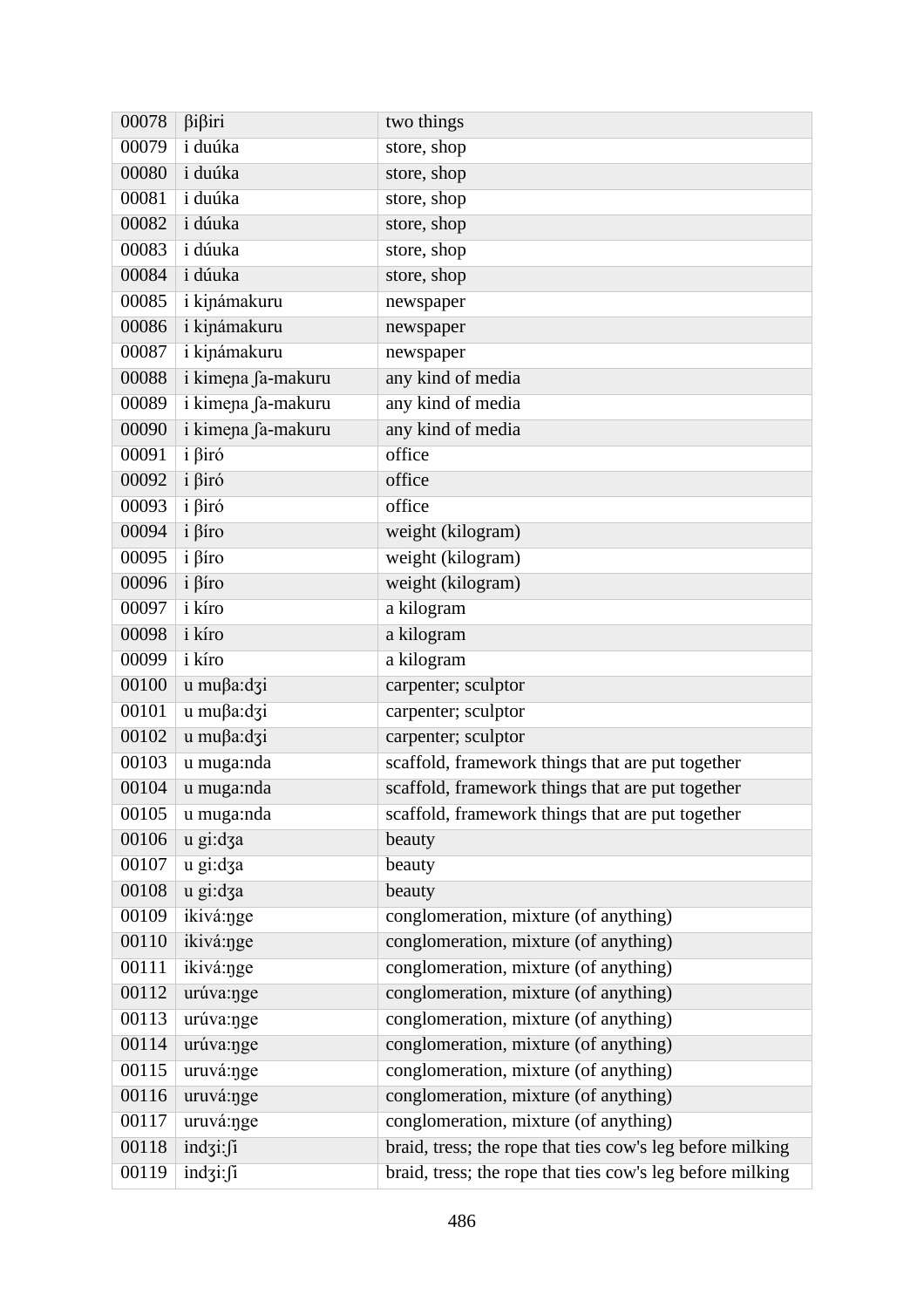| 00120 | indzi:fi                      | braid, tress; the rope that ties cow's leg before milking |
|-------|-------------------------------|-----------------------------------------------------------|
| 00121 | kudzi:fa                      | to weave baskets                                          |
| 00122 | kudzi:fa                      | to weave baskets                                          |
| 00123 | kudzi:fa                      | to weave baskets                                          |
| 00124 | ubgo:ko                       | type, sort, kind                                          |
| 00125 | ubgo:ko                       | type, sort, kind                                          |
| 00126 | ubgo:ko                       | type, sort, kind                                          |
| 00127 | aβa:t∫hu                      | ours (people)                                             |
| 00128 | $a\beta a$ :tfhu              | ours (people)                                             |
| 00129 | aβa:t∫hu                      | ours (people)                                             |
| 00130 | $a\beta i$ wa:t $\int hu$     | ours (people)                                             |
| 00131 | $a\beta i$ wa: $f$ $\int h u$ | ours (people)                                             |
| 00132 | $a\beta i$ wa:t $\int hu$     | ours (people)                                             |
| 00133 | ivja:tʃhu                     | ours (things)                                             |
| 00134 | ivja:tʃhu                     | ours (things)                                             |
| 00135 | ivja:tʃhu                     | ours (things)                                             |
| 00136 | ivi wa:tʃhu                   | ours (things)                                             |
| 00137 | ivi wa:tʃhu                   | ours (things)                                             |
| 00138 | ivi wa:tʃhu                   | ours (things)                                             |
| 00139 | aki:ra                        | Accept! Take (it!)                                        |
| 00140 | aki:ra                        | Accept! Take (it!)                                        |
| 00141 | aki:ra                        | Accept! Take (it!)                                        |
| 00142 | emera                         | Agree! (as a yes)                                         |
| 00143 | emera                         | Agree! (as a yes)                                         |
| 00144 | emera                         | Agree! (as a yes)                                         |
| 00145 | ijumvire                      | Just listen! Listen by yourself! (can you imagine?)       |
| 00146 | ijumvire                      | Just listen! Listen by yourself! (can you imagine?)       |
| 00147 | ijumvire                      | Just listen! Listen by yourself! (can you imagine?)       |
| 00148 | ijumvi:re                     | think hard! (to recall the location of a key)             |
| 00149 | ijumvi:re                     | think hard! (to recall the location of a key)             |
| 00150 | ijumvi:re                     | think hard! (to recall the location of a key)             |
| 00151 | ijandikwa                     | enrollment                                                |
| 00152 | ijandikwa                     | enrollment                                                |
| 00153 | ijandikwa                     | enrollment                                                |
| 00154 | ijigi:fa                      | instruction from school/academics                         |
| 00155 | ijigi:fa                      | instruction from school/academics                         |
| 00156 | ijigi:fa                      | instruction from school/academics                         |
| 00157 | kwigi:fa                      | to teach                                                  |
| 00158 | kwigi:fa                      | to teach                                                  |
| 00159 | kwigi: fa                     | to teach                                                  |
| 00160 | kwiga                         | to learn                                                  |
| 00161 | kwiga                         | to learn                                                  |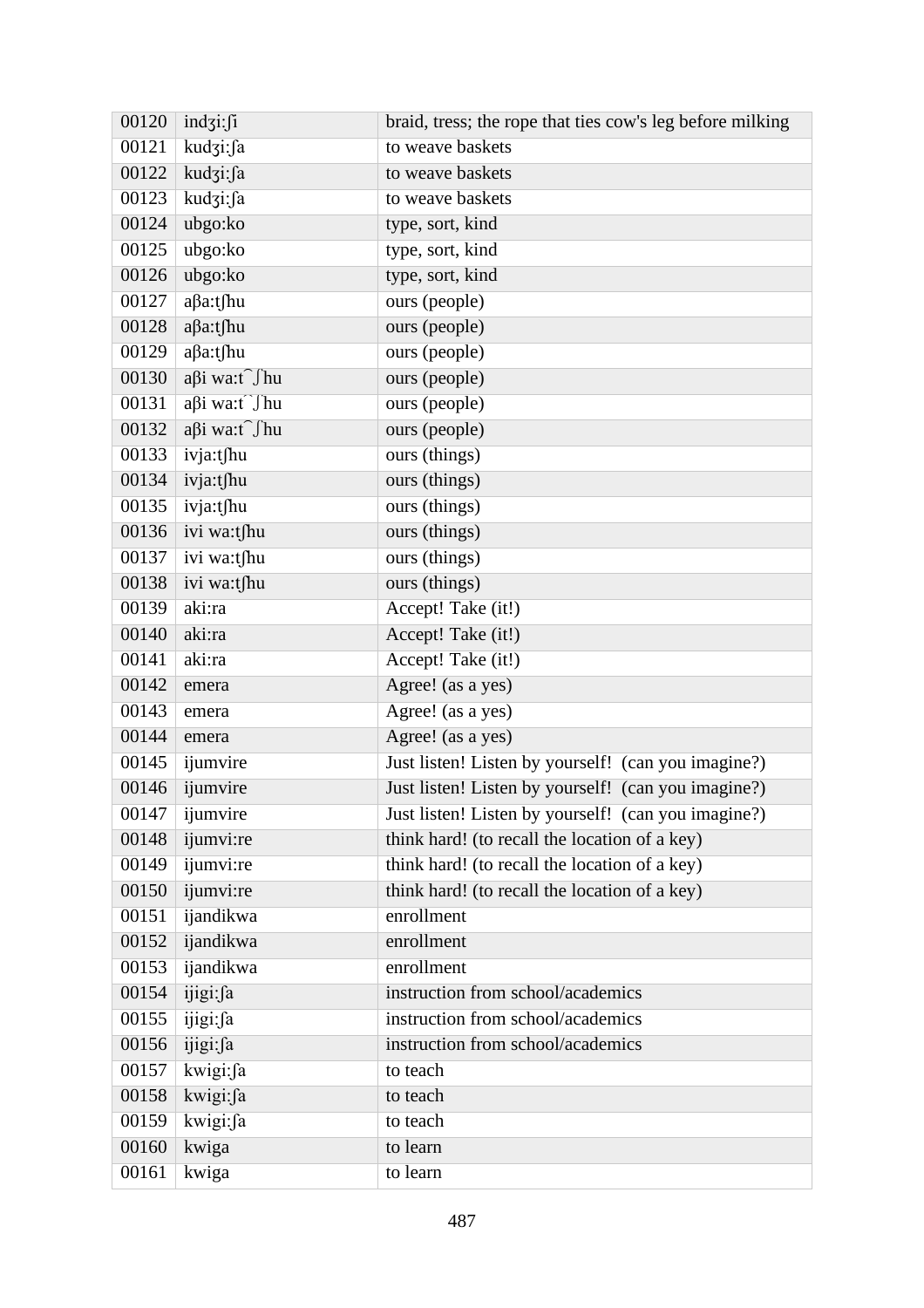| 00162 | kwiga            | to learn                         |
|-------|------------------|----------------------------------|
| 00163 | ithegeko         | instruction about non-academics  |
| 00164 | ithegeko         | instruction about non-academics  |
| 00165 | ithegeko         | instruction about non-academics  |
| 00166 | ibgiridzkwa      | instruction (general)            |
| 00167 | ibgiridzkwa      | instruction (general)            |
| 00168 | ibgiridzkwa      | instruction (general)            |
| 00169 | ima:na           | God                              |
| 00170 | ima:na           | God                              |
| 00171 | ima:na           | God                              |
| 00172 | ipandikó         | writing                          |
| 00173 | inandikó         | writing                          |
| 00174 | inandikó         | writing                          |
| 00175 | iniβano          | stolen item (that is class 5)    |
| 00176 | inißano          | stolen item (that is class 5)    |
| 00177 | inißano          | stolen item (that is class 5)    |
| 00178 | inißano          | stolen item (that is class 5)    |
| 00179 | iniβano          | stolen item (that is class 5)    |
| 00180 | inißano          | stolen item (that is class 5)    |
| 00181 | ku-iβa           | to steal                         |
| 00182 | ku-iβa           | to steal                         |
| 00183 | ku-iβa           | to steal                         |
| 00184 | itfhißano        | stolen item (in general)         |
| 00185 | itfhißano        | stolen item (in general)         |
| 00186 | itfhißano        | stolen item (in general)         |
| 00187 | ikhinhu tʃhi:bge | stolen item (direct translation) |
| 00188 | ikhinhu tfhi:bge | stolen item (direct translation) |
| 00189 | ikhinhu tfhi:bge | stolen item (direct translation) |
| 00190 | gufafa           | to help                          |
| 00191 | gufafa           | to help                          |
| 00192 | gufafa           | to help                          |
| 00193 | gutéeka          | to cook                          |
| 00194 | gutéeka          | to cook                          |
| 00195 | gutéeka          | to cook                          |
| 00196 | gukíndzika       | to cook (more polite)            |
| 00197 | gukíndzika       | to cook (more polite)            |
| 00198 | gukíndzika       | to cook (more polite)            |
| 00199 | guhíiga          | to hunt                          |
| 00200 | guhíiga          | to hunt                          |
| 00201 | guhíiga          | to hunt                          |
| 00202 | kuβona           | to see                           |
| 00203 | kuβona           | to see                           |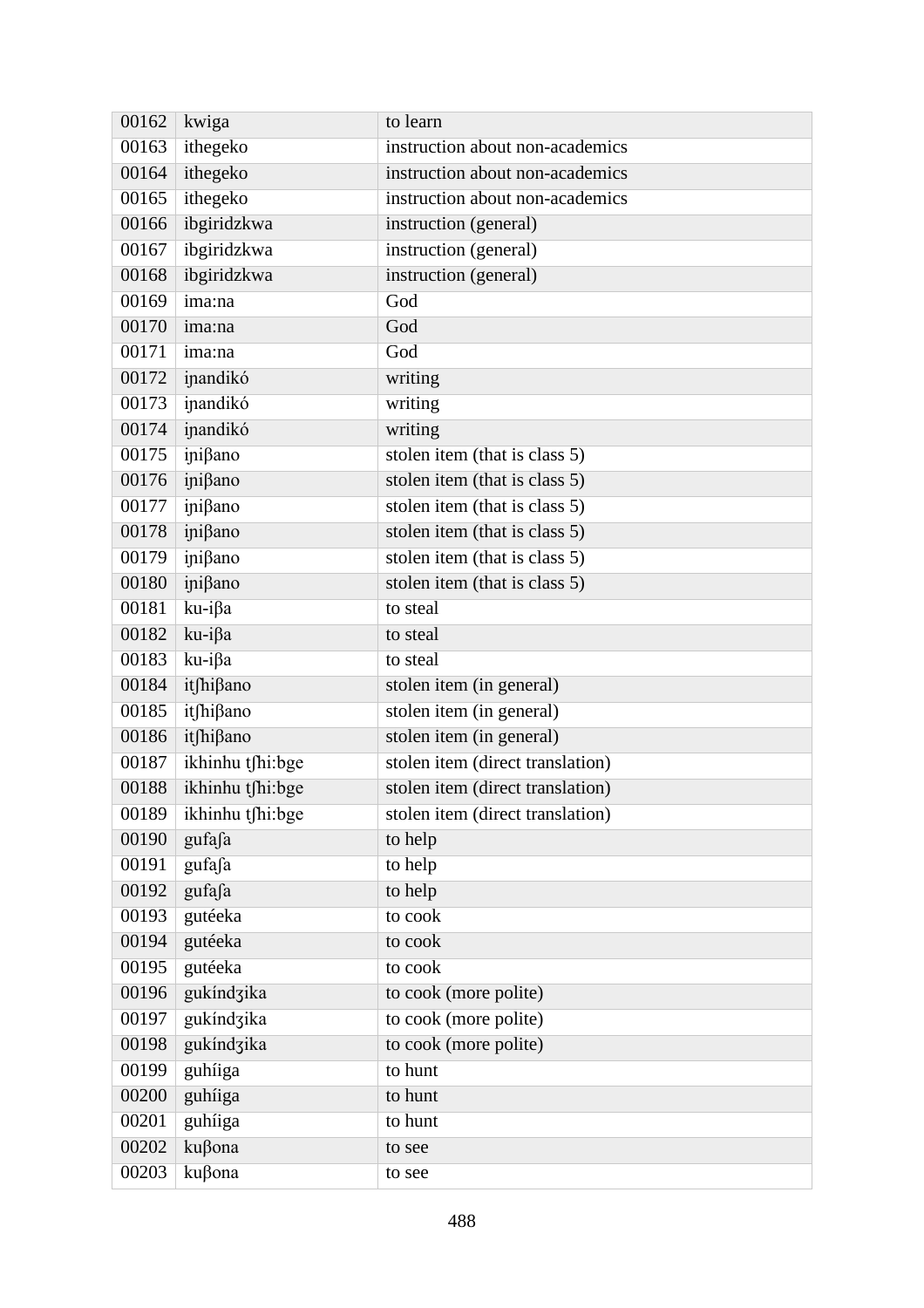| 00204 | kuβona           | to see                           |
|-------|------------------|----------------------------------|
| 00205 | kuthoora         | to find, elect                   |
| 00206 | kuthoora         | to find, elect                   |
| 00207 | kuthoora         | to find, elect                   |
| 00208 | kuvúga           | to speak                         |
| 00209 | kuvúga           | to speak                         |
| 00210 | kuvúga           | to speak                         |
| 00211 | gutaangaara      | to marvel                        |
| 00212 | gutaangaara      | to marvel                        |
| 00213 | gutaangaara      | to marvel                        |
| 00214 | gutwenga         | to laugh                         |
| 00215 | gutwenga         | to laugh                         |
| 00216 | gutwenga         | to laugh                         |
| 00217 | guséka           | to bump                          |
| 00218 | guséka           | to bump                          |
| 00219 | guséka           | to bump                          |
| 00220 | kuvooma          | to fetch water                   |
| 00221 | kuvooma          | to fetch water                   |
| 00222 | kuvooma          | to fetch water                   |
| 00223 | kwijumbira       | to think                         |
| 00224 | kwijumbira       | to think                         |
| 00225 | kwijumbira       | to think                         |
| 00226 | gufiima          | to thank                         |
| 00227 | gufiima          | to thank                         |
| 00228 | gusima           | to thank                         |
| 00229 | kugura           | to buy                           |
| 00230 | kugura           | to buy                           |
| 00231 | kugura           | to buy                           |
| 00232 | aravúga          | He says. [HIGH TONE ROOT]        |
| 00233 | aravúga          | He says. [HIGH TONE ROOT]        |
| 00234 | aravúga          | He says. [HIGH TONE ROOT]        |
| 00235 | uravooma         | You fetch water. [LOW TONE ROOT] |
| 00236 | uravooma         | You fetch water. [LOW TONE ROOT] |
| 00237 | uravooma         | You fetch water. [LOW TONE ROOT] |
| 00238 | uvooma amáadzi   | You fetch water (without -ra)    |
| 00239 | uvooma amáadzi   | You fetch water (without -ra)    |
| 00240 | uvooma amáadzi   | You fetch water (without -ra)    |
| 00241 | uravooma amáadzi | You fetch water. (with -ra)      |
| 00242 | uravooma amáadzi | You fetch water. (with -ra)      |
| 00243 | uravooma amáadzi | You fetch water. (with -ra)      |
| 00244 | umugjáango       | door                             |
| 00245 | umugjáango       | door                             |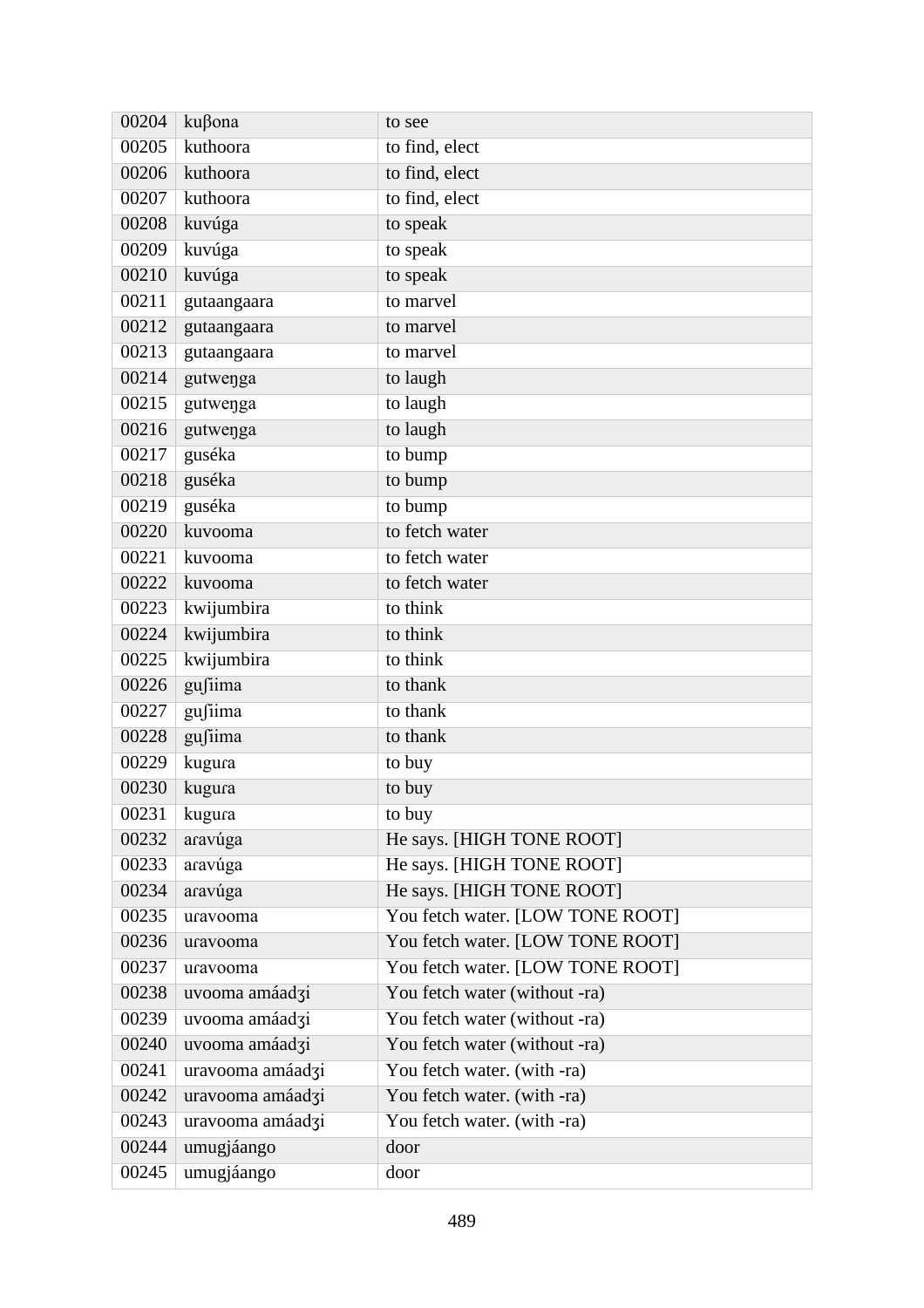| 00246 | umugjáango      | door                                                                                 |
|-------|-----------------|--------------------------------------------------------------------------------------|
| 00247 | uruugi          | door (used in rural areas)                                                           |
| 00248 | uruugi          | door (used in rural areas)                                                           |
| 00249 | uruugi          | door (used in rural areas)                                                           |
| 00250 | igihúgu         | country                                                                              |
| 00251 | igihúgu         | country                                                                              |
| 00252 | igihúgu         | country                                                                              |
| 00253 | akagoomba       | wildcat                                                                              |
| 00254 | akagoomba       | wildcat                                                                              |
| 00255 | akagoomba       | wildcat                                                                              |
| 00256 | akajáaβu        | cat                                                                                  |
| 00257 | akajáaβu        | cat                                                                                  |
| 00258 | akajáaβu        | cat                                                                                  |
| 00259 | urugó           | enclosure (around house and yard); fence                                             |
| 00260 | urugó           | enclosure (around house and yard); fence                                             |
| 00261 | urugó           | enclosure (around house and yard); fence                                             |
| 00262 | akazi           | job, employment                                                                      |
| 00263 | akazi           | job, employment                                                                      |
| 00264 | akazi           | job, employment                                                                      |
| 00265 | uβutiindi       | (insult toward objects)                                                              |
| 00266 | ußutiindi       | (insult toward objects)                                                              |
| 00267 | ußutiindi       | (insult toward objects)                                                              |
| 00268 | umutiindi       | (insult toward a person or animals); unlucky person<br>{Rundi}, poor person {Rwanda} |
| 00269 | umutiindi       | (insult toward a person or animals); unlucky person<br>{Rundi}, poor person {Rwanda} |
| 00270 | umutiindi       | (insult toward a person or animals); unlucky person<br>{Rundi}, poor person {Rwanda} |
| 00271 | ibuje           | rock                                                                                 |
| 00272 | ibuje           | rock                                                                                 |
| 00273 | ibuje           | rock                                                                                 |
| 00274 | urutoke         | finger                                                                               |
| 00275 | urutoke         | finger                                                                               |
| 00276 | urutoke         | finger                                                                               |
| 00277 | gukora          | to work                                                                              |
| 00278 | gukora          | to work                                                                              |
| 00279 | gukora          | to work                                                                              |
| 00280 | kugira          | to do sth                                                                            |
| 00281 | kugira          | to do sth                                                                            |
| 00282 | kugira          | to do sth                                                                            |
| 00283 | yabikoze héehe? | Where did he do it? (formal)                                                         |
| 00284 | yabikoze héehe? | Where did he do it? (formal)                                                         |
| 00285 | yabikoze héehe? | Where did he do it? (formal)                                                         |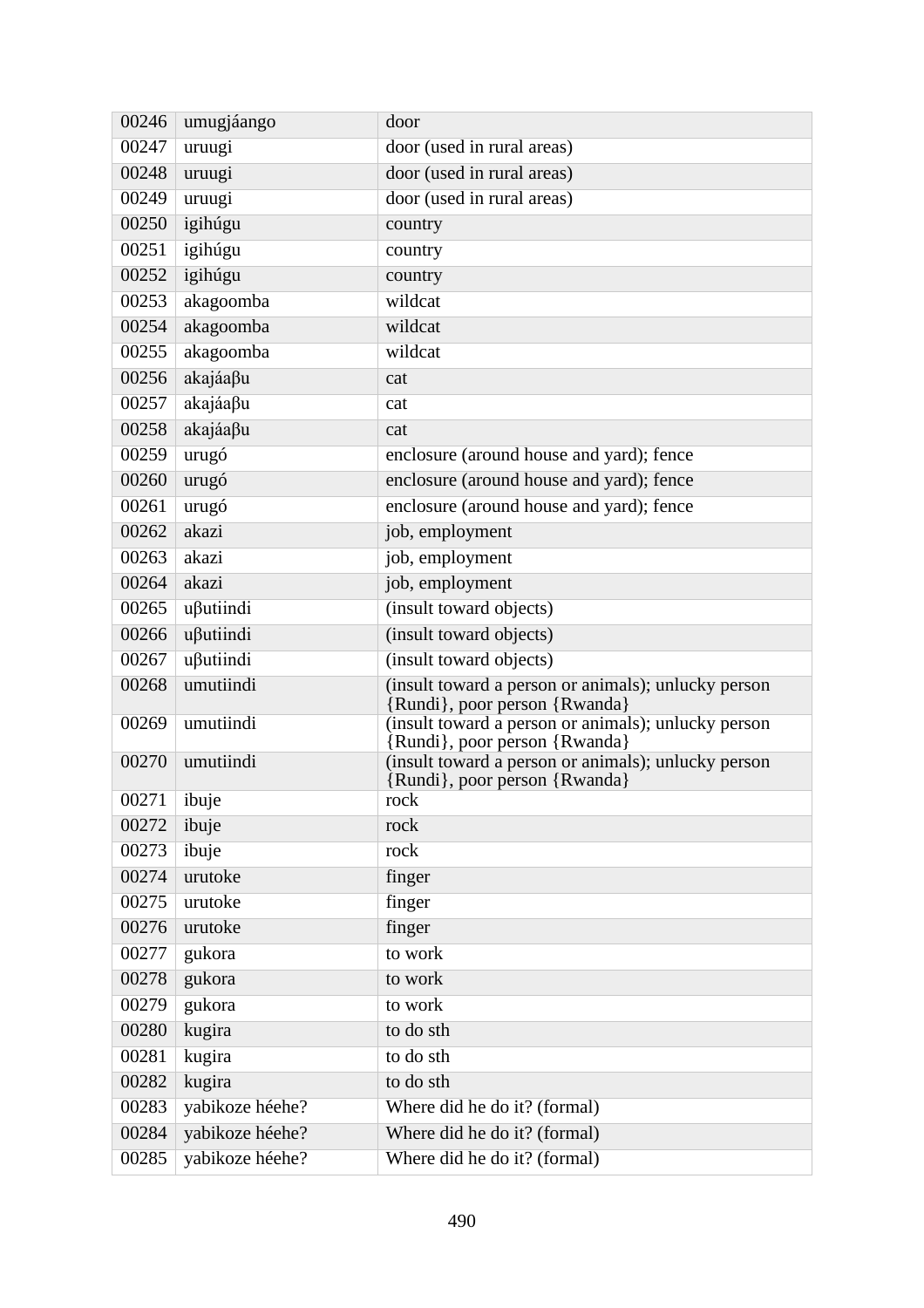| 00286 | yabikoze hé?         | Where did he do it? (colloquial)                                  |
|-------|----------------------|-------------------------------------------------------------------|
| 00287 | yabikoze hé?         | Where did he do it? (colloquial)                                  |
| 00288 | yabikoze hé?         | Where did he do it? (colloquial)                                  |
| 00289 | kora                 | Work!                                                             |
| 00290 | kora                 | Work!                                                             |
| 00291 | kora                 | Work!                                                             |
| 00292 | uzookora             | You will work.                                                    |
| 00293 | uzookora             | You will work.                                                    |
| 00294 | uzookora             | You will work.                                                    |
| 00295 | uraririimba          | You sing                                                          |
| 00296 | uraririimba          | You sing                                                          |
| 00297 | uraririimba          | You sing                                                          |
| 00298 | wuririimba           | You should sing                                                   |
| 00299 | wuririimba           | You should sing                                                   |
| 00300 | wuririimba           | You should sing                                                   |
| 00301 | amatá jogura itaábi  | Milk can be exchanged for tobacco. (lit. Milk can buy<br>tobacco) |
| 00302 | amatá jogura itaábi  | Milk can be exchanged for tobacco. (lit. Milk can buy<br>tobacco) |
| 00303 | amatá jogura itaábi  | Milk can be exchanged for tobacco. (lit. Milk can buy<br>tobacco) |
| 00304 | amatá jogugwa itaábi | Milk can be exchanged for tobacco.                                |
| 00305 | amatá jogugwa itaábi | Milk can be exchanged for tobacco.                                |
| 00306 | amatá jogugwa itaábi | Milk can be exchanged for tobacco.                                |
| 00307 | ameze gute?          | How is he doing? (used more often)                                |
| 00308 | ameze gute?          | How is he doing? (used more often)                                |
| 00309 | ameze gute?          | How is he doing? (used more often)                                |
| 00310 | amezaaté?            | How is he doing? (close to Kinyarwanda)                           |
| 00311 | amezaaté?            | How is he doing? (close to Kinyarwanda)                           |
| 00312 | amezaaté?            | How is he doing? (close to Kinyarwanda)                           |
| 00313 | soma!                | Read!                                                             |
| 00314 | soma!                | Read!                                                             |
| 00315 | soma!                | Read!                                                             |
| 00316 | nzoobahana           | I will punish them                                                |
| 00317 | nzoobahana           | I will punish them                                                |
| 00318 | nzoobahana           | I will punish them                                                |
| 00319 | nzoomuhana           | I will punish him.                                                |
| 00320 | nzoomuhana           | I will punish him.                                                |
| 00321 | nzoomuhana           | I will punish him.                                                |
| 00322 | kutábakóra           | not to do them (people)                                           |
| 00323 | kutábakóra           | not to do them (people)                                           |
| 00324 | kutábakóra           | not to do them (people)                                           |
| 00325 | kutábikóra           | not to do them (things)                                           |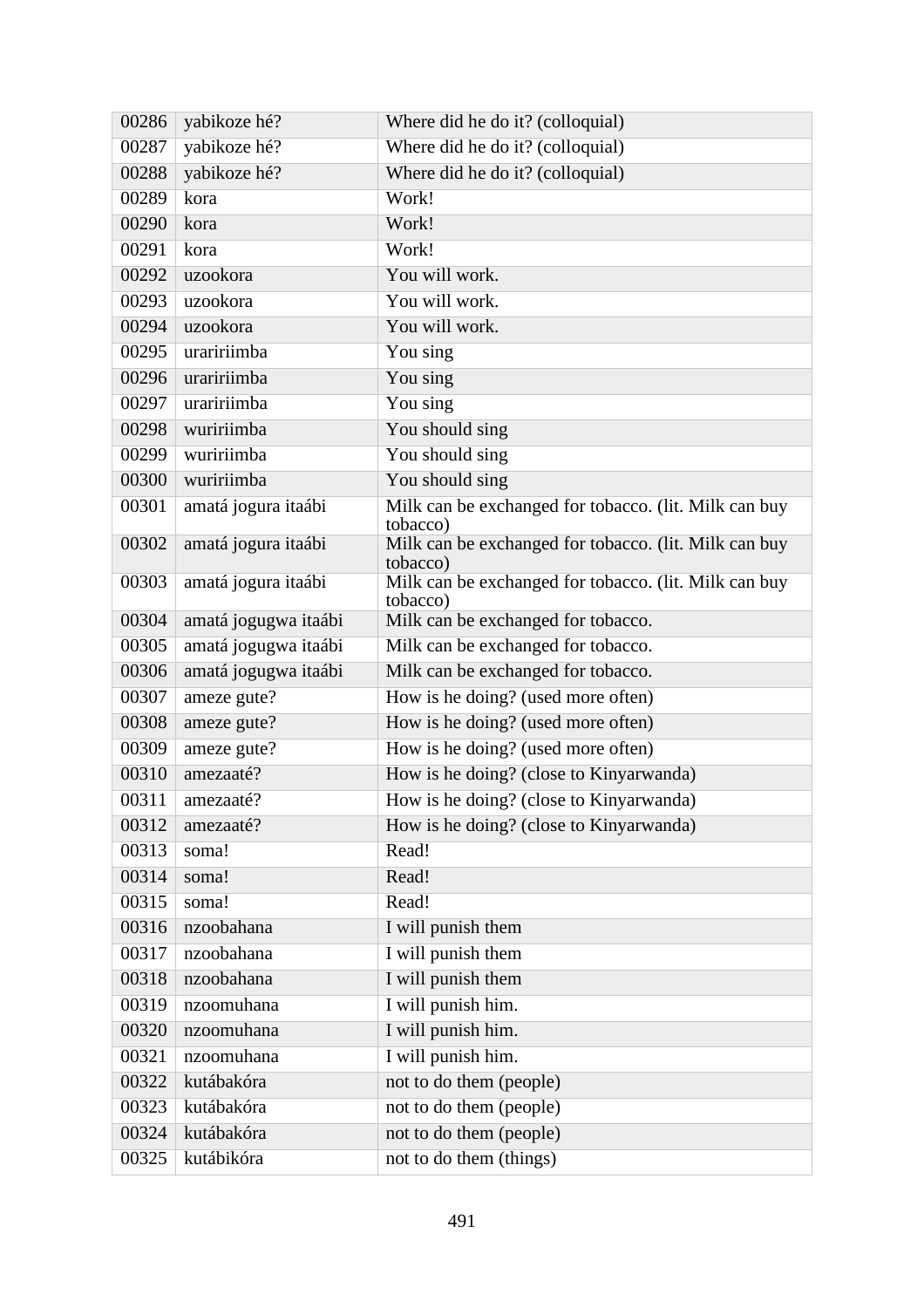| 00326 | kutábikóra            | not to do them (things)                                    |
|-------|-----------------------|------------------------------------------------------------|
| 00327 | kutábikóra            | not to do them (things)                                    |
| 00328 | warakúunze            | You loved.                                                 |
| 00329 | warakúunze            | You loved.                                                 |
| 00330 | warakúunze            | You loved.                                                 |
| 00331 | kutábasába            | not to request them (people)                               |
| 00332 | kutábasába            | not to request them (people)                               |
| 00333 | kutábasába            | not to request them (people)                               |
| 00334 | kutábisába            | not to request them (things)                               |
| 00335 | kutábisába            | not to request them (things)                               |
| 00336 | kutábisába            | not to request them (things)                               |
| 00337 | βaámese               | They washed.                                               |
| 00338 | βaámese               | They washed.                                               |
| 00339 | βaámese               | They washed.                                               |
| 00340 | βarame∫e              | They wash (present)                                        |
| 00341 | βarame fe             | They wash (present)                                        |
| 00342 | βarame <sub>s</sub> e | They wash (present)                                        |
| 00343 | βámese                | if they washed                                             |
| 00344 | βámese                | if they washed                                             |
| 00345 | βámese                | if they washed                                             |
| 00346 | uvugé                 | You should say (used as suggestion, older form)            |
| 00347 | uvugé                 | You should say (used as suggestion, older form)            |
| 00348 | uvugé                 | You should say (used as suggestion, older form)            |
| 00349 | bateeká               | that they cook.                                            |
| 00350 | bateeká               | that they cook.                                            |
| 00351 | bateeká               | that they cook.                                            |
| 00352 | guteeméra             | to agree (subject must be an agent)                        |
| 00353 | guteeméra             | to agree (subject must be an agent)                        |
| 00354 | guteeméra             | to agree (subject must be an agent)                        |
| 00355 | ateeméra              | one who does not agree                                     |
| 00356 | ateeméra              | one who does not agree                                     |
| 00357 | ateeméra              | one who does not agree                                     |
| 00358 | dutaahé               | We should go home. (R14)                                   |
| 00359 | dutaahé               | We should go home. (R14)                                   |
| 00360 | dutaahé               | We should go home. (R14)                                   |
| 00361 | tgotaaha              | We should go home. (R14)                                   |
| 00362 | tgotaaha              | We should go home. (R14)                                   |
| 00363 | tgotaaha              | We should go home. $(R14)$                                 |
| 00364 | ageendá               | that he leaves.                                            |
| 00365 | ageendá               | that he leaves.                                            |
| 00366 | ageendá               | that he leaves.                                            |
| 00367 | ingáruká zikoméje     | serious consequences [lit. results that are serious] (R20) |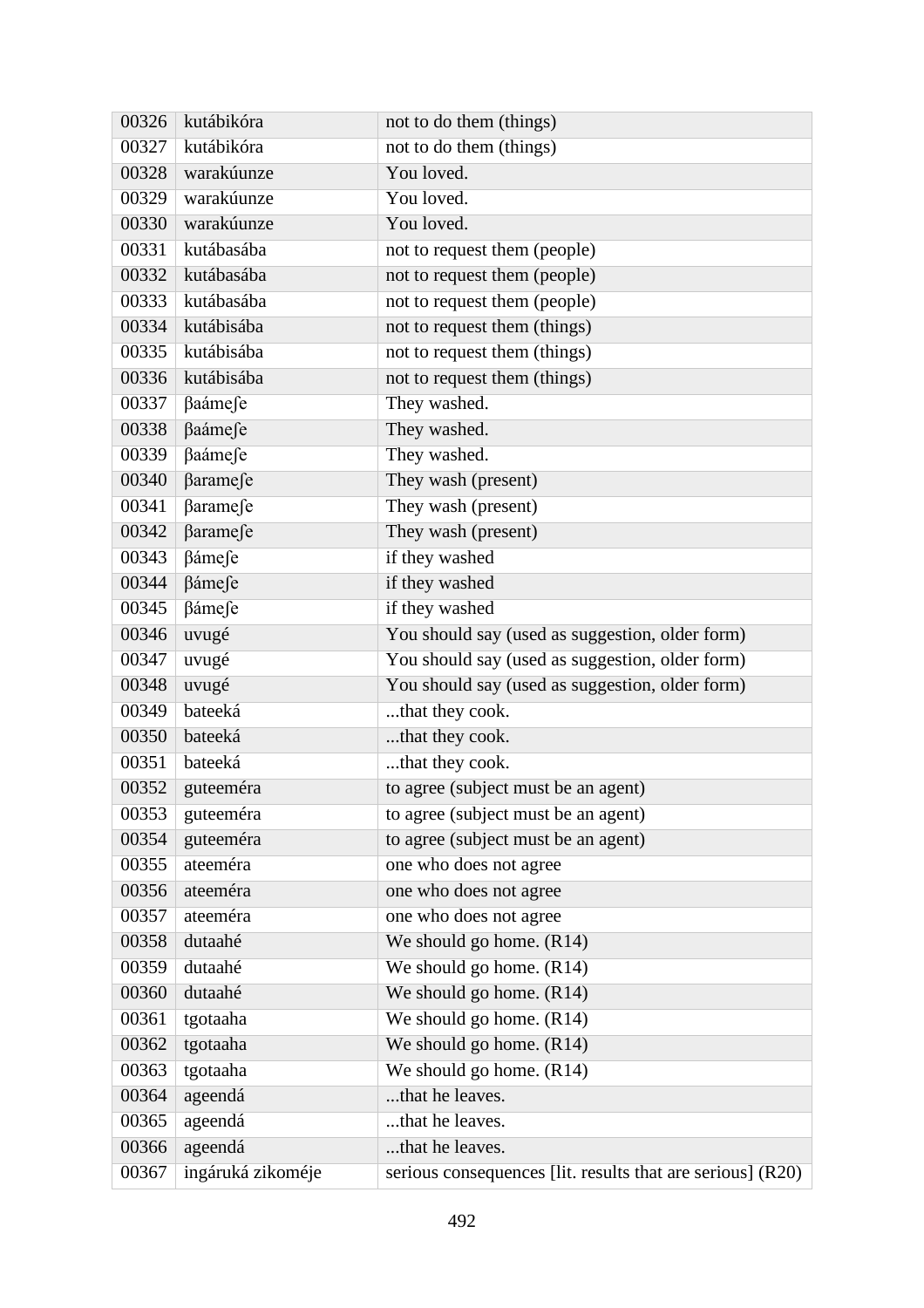| 00368 | ingáruká zikoméje | serious consequences [lit. results that are serious] (R20) |
|-------|-------------------|------------------------------------------------------------|
| 00369 | ingáruká zikoméje | serious consequences [lit. results that are serious] (R20) |
| 00370 | zitagarágara      | somthings that are empty or that are not obvious           |
| 00371 | zitagarágara      | somthings that are empty or that are not obvious           |
| 00372 | zitagarágara      | somthings that are empty or that are not obvious           |
| 00373 | kugaragara        | be empty                                                   |
| 00374 | kugaragara        | be empty                                                   |
| 00375 | kugaragara        | be empty                                                   |
| 00376 | umutwaáre         | chief, ruler                                               |
| 00377 | umutwaáre         | chief, ruler                                               |
| 00378 | umutwaáre         | chief, ruler                                               |
| 00379 | gukanjá           | be cold                                                    |
| 00380 | gukanjá           | be cold                                                    |
| 00381 | gukanjá           | be cold                                                    |
| 00382 | imbeho            | coldness                                                   |
| 00383 | imbeho            | coldness                                                   |
| 00384 | imbeho            | coldness                                                   |
| 00385 | umuhiígi          | hunter                                                     |
| 00386 | umuhiígi          | hunter                                                     |
| 00387 | umuhiígi          | hunter                                                     |
| 00388 | umuhemú           | rebel                                                      |
| 00389 | umuhemú           | rebel                                                      |
| 00390 | umuhemú           | rebel                                                      |
| 00391 | ubukené           | poverty                                                    |
| 00392 | ubukené           | poverty                                                    |
| 00393 | ubukené           | poverty                                                    |
| 00394 | imbigi            | amulet (male)                                              |
| 00395 | imbigi            | amulet (male)                                              |
| 00396 | imbigi            | amulet (male)                                              |
| 00397 | imiriinga         | amulet (female)                                            |
| 00398 | imiriinga         | amulet (female)                                            |
| 00399 | imiriinga         | amulet (female)                                            |
| 00400 | ibikomo           | amulet (young female)                                      |
| 00401 | ibikomo           | amulet (young female)                                      |
| 00402 | ibikomo           | amulet (young female)                                      |
| 00403 | umga:vu           | trash; traditional fertilizers                             |
| 00404 | umga:vu           | trash; traditional fertilizers                             |
| 00405 | umga:vu           | trash; traditional fertilizers                             |
| 00406 | gukoropa          | to sweep                                                   |
| 00407 | gukoropa          | to sweep                                                   |
| 00408 | gukoropa          | to sweep                                                   |
| 00409 | ukoropa           | sweeper                                                    |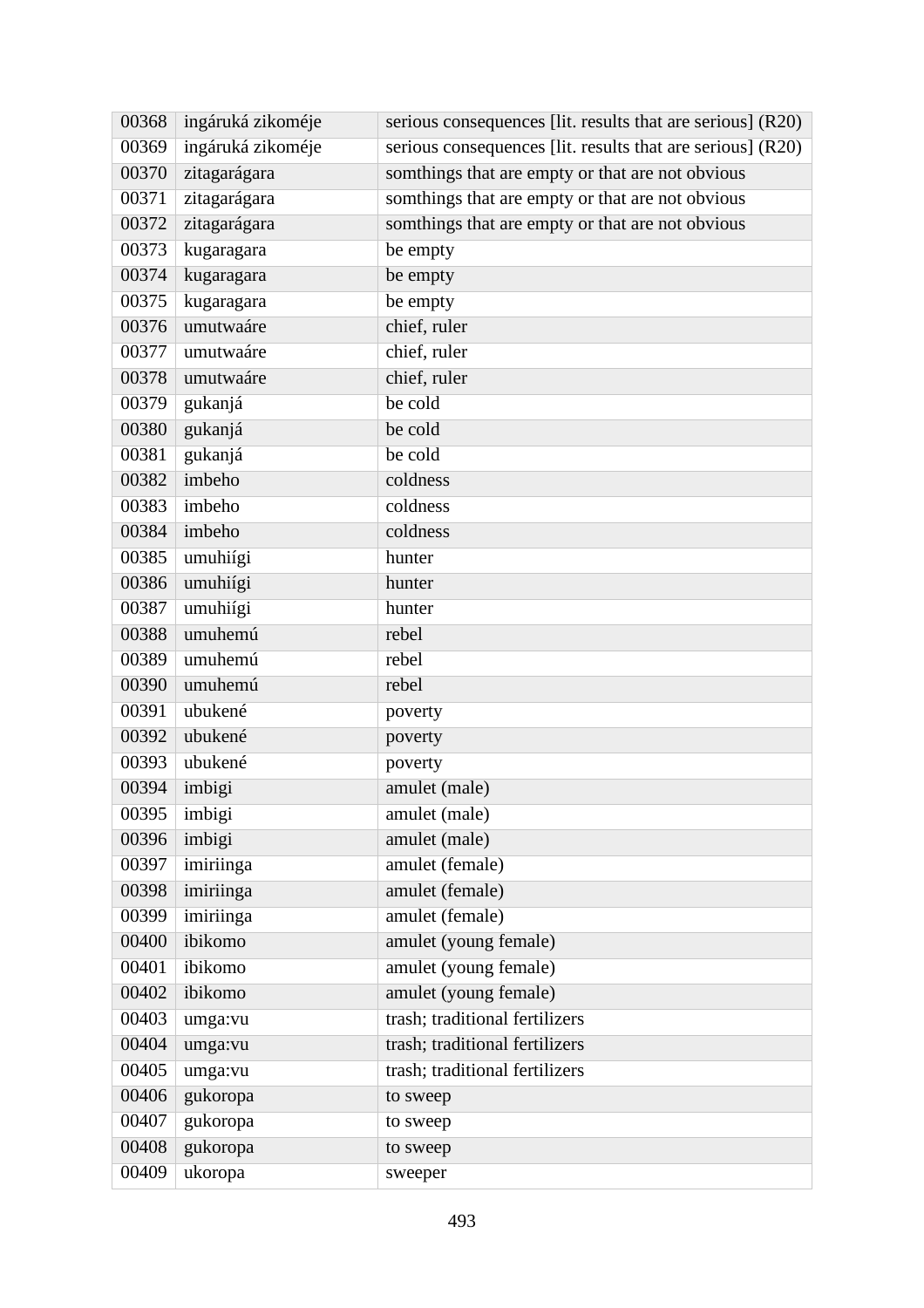| 00410 | ukoropa             | sweeper              |
|-------|---------------------|----------------------|
| 00411 | ukoropa             | sweeper              |
| 00412 | abakoropa           | cl2-sweeper          |
| 00413 | abakoropa           | cl2-sweeper          |
| 00414 | abakoropa           | cl2-sweeper          |
| 00415 | umutwaáre           | district officer     |
| 00416 | umutwaáre           | district officer     |
| 00417 | umutwaáre           | district officer     |
| 00418 | gutwaára            | to run a district    |
| 00419 | gutwaára            | to run a district    |
| 00420 | gutwaára            | to run a district    |
| 00421 | umukoru             | chief (army, etc.)   |
| 00422 | umukoru             | chief (army, etc.)   |
| 00423 | umukoru             | chief (army, etc.)   |
| 00424 | umgami              | the king             |
| 00425 | umgami              | the king             |
| 00426 | umgami              | the king             |
| 00427 | umugjaango          | family               |
| 00428 | umugjaango          | family               |
| 00429 | umugjaango          | family               |
| 00430 | umugjáango          | door                 |
| 00431 | umugjáango          | door                 |
| 00432 | umugjáango          | door                 |
| 00433 | ubgéenge            | intelligence         |
| 00434 | ubgéenge            | intelligence         |
| 00435 | ubgéenge            | intelligence         |
| 00436 | igjíino             | tooth                |
| 00437 | igjíino             | tooth                |
| 00438 | igjíino             | tooth                |
| 00439 | améeno              | teeth                |
| 00440 | améeno              | teeth                |
| 00441 | améeno              | teeth                |
| 00442 | ukhuri              | truth                |
| 00443 | ukhuri              | truth                |
| 00444 | ukhuri              | truth                |
| 00445 | um <sup>w</sup> obo | hole (made by rats)  |
| 00446 | um <sup>w</sup> obo | hole (made by rats)  |
| 00447 | um <sup>w</sup> obo | hole (made by rats)  |
| 00448 | ikinogo             | hole (on the ground) |
| 00449 | ikinogo             | hole (on the ground) |
| 00450 | ikinogo             | hole (on the ground) |
| 00451 | ubgóoba             | fear                 |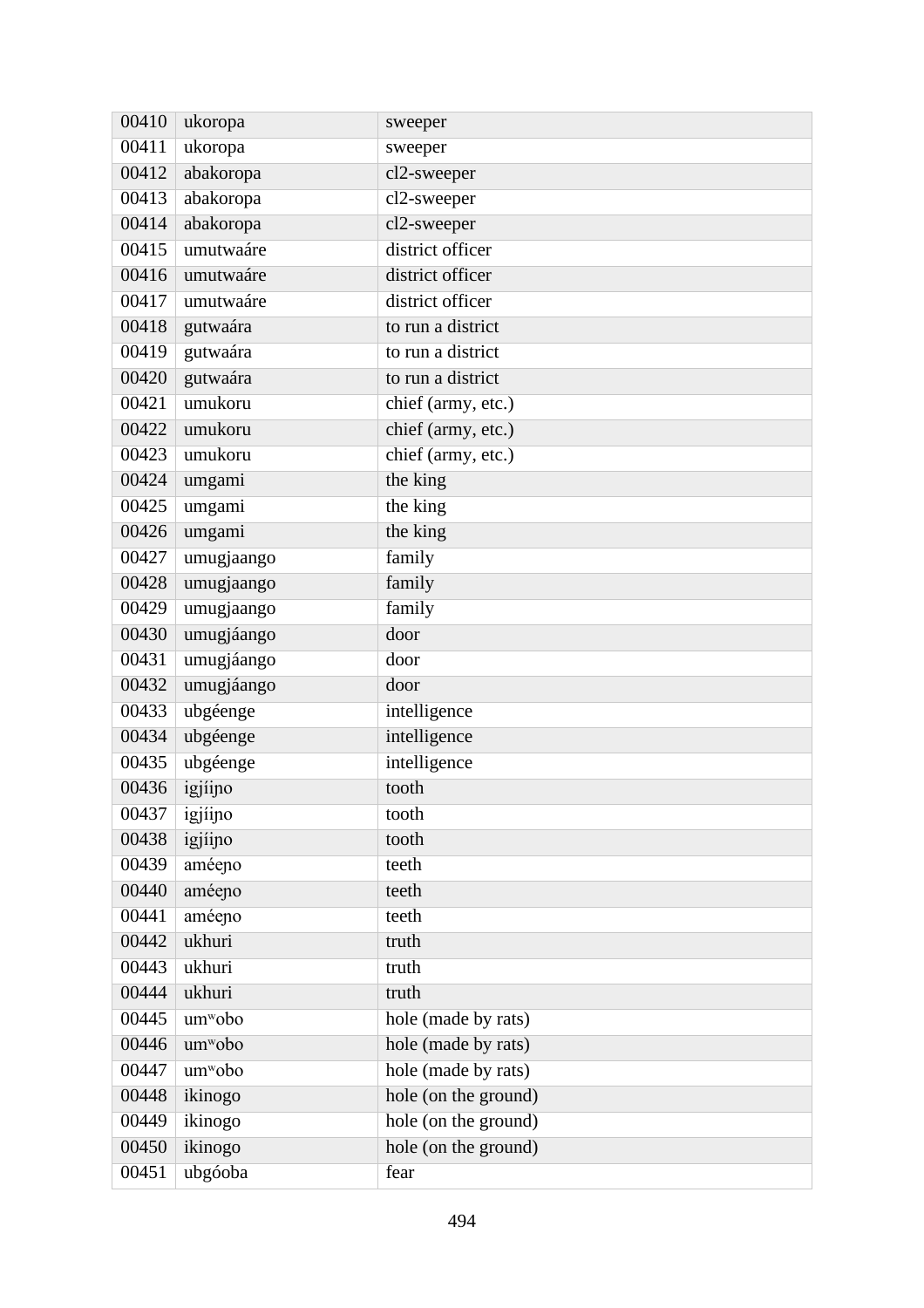| 00452 | ubgóoba   | fear                                                    |  |  |
|-------|-----------|---------------------------------------------------------|--|--|
| 00453 | ubgóoba   | fear                                                    |  |  |
| 00454 | umhu:ga   | profession (any type); usually requires technical skill |  |  |
| 00455 | umhu:ga   | profession (any type); usually requires technical skill |  |  |
| 00456 | umhu:ga   | profession (any type); usually requires technical skill |  |  |
| 00457 | akhazi    | profession (such as dealer, soldier)                    |  |  |
| 00458 | akhazi    | profession (such as dealer, soldier)                    |  |  |
| 00459 | akhazi    | profession (such as dealer, soldier)                    |  |  |
| 00460 | umuuna    | nosebleed                                               |  |  |
| 00461 | umuuna    | nosebleed                                               |  |  |
| 00462 | umuuna    | nosebleed                                               |  |  |
| 00463 | inháambge | step                                                    |  |  |
| 00464 | inháambge | step                                                    |  |  |
| 00465 | inháambge | step                                                    |  |  |
| 00466 | inhaambge | lion                                                    |  |  |
| 00467 | inhaambge | lion                                                    |  |  |
| 00468 | inhaambge | lion                                                    |  |  |
| 00469 | urugeendo | journey                                                 |  |  |
| 00470 | urugeendo | journey                                                 |  |  |
| 00471 | urugeendo | journey                                                 |  |  |
| 00472 | ikireenge | foot                                                    |  |  |
| 00473 | ikireenge | foot                                                    |  |  |
| 00474 | ikireenge | foot                                                    |  |  |
| 00475 | ivireenge | feet                                                    |  |  |
| 00476 | ivireenge | feet                                                    |  |  |
| 00477 | ivireenge | feet                                                    |  |  |
| 00478 | ukuguru   | leg                                                     |  |  |
| 00479 | ukuguru   | leg                                                     |  |  |
| 00480 | ukuguru   | leg                                                     |  |  |
| 00481 | amaguru   | legs                                                    |  |  |
| 00482 | amaguru   | legs                                                    |  |  |
| 00483 | amaguru   | legs                                                    |  |  |
| 00484 | ubutiindi | bad luck (insult)                                       |  |  |
| 00485 | ubutiindi | bad luck (insult)                                       |  |  |
| 00486 | ubutiindi | bad luck (insult)                                       |  |  |
| 00487 | umukhosi  | bad luck                                                |  |  |
| 00488 | umukhosi  | bad luck                                                |  |  |
| 00489 | umukhosi  | bad luck                                                |  |  |
| 00490 | kivi      | bad                                                     |  |  |
| 00491 | kivi      | bad                                                     |  |  |
| 00492 | kivi      | bad                                                     |  |  |
| 00493 | umuziinga | a group of bees                                         |  |  |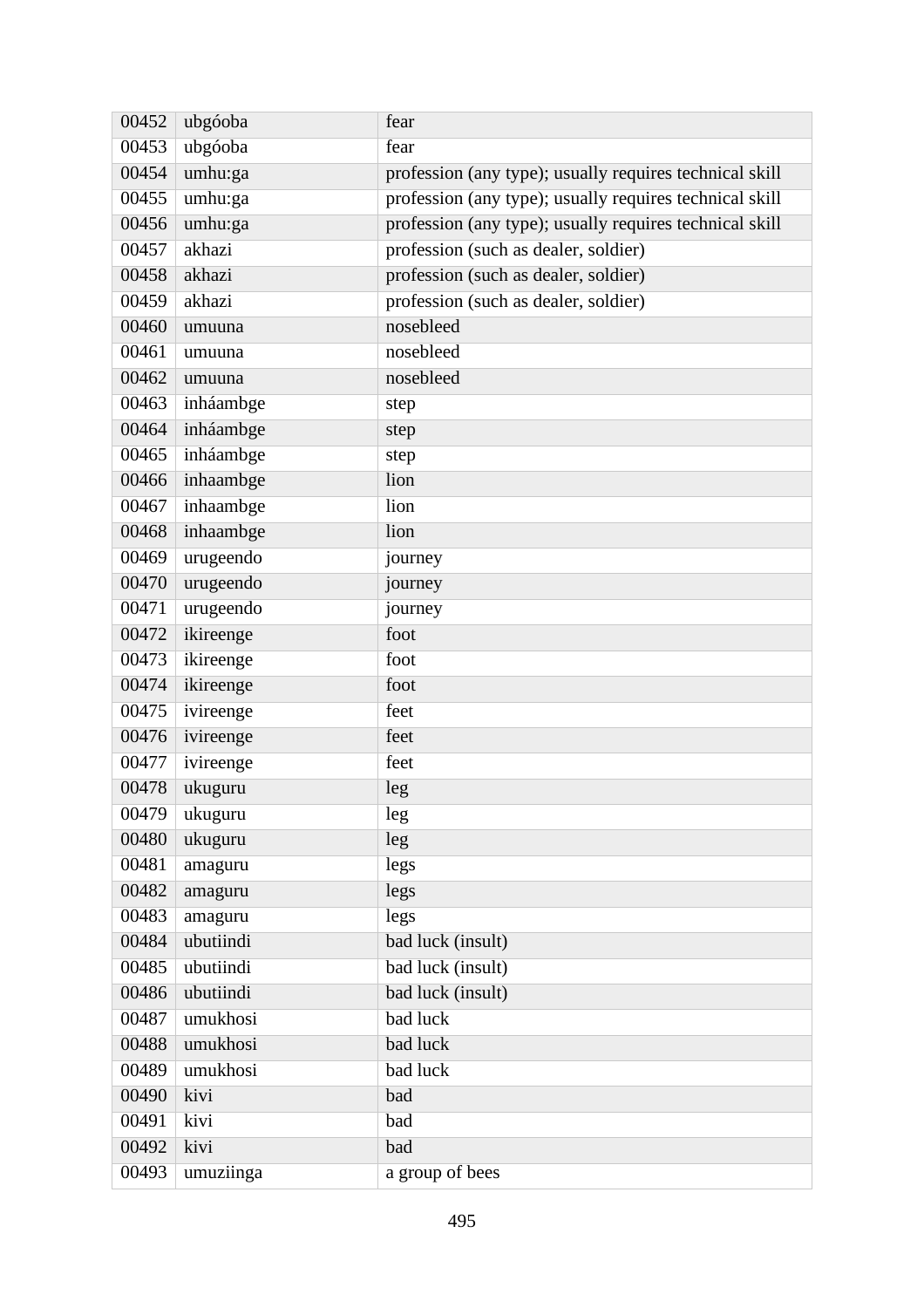| 00494 | umuziinga  | a group of bees                |
|-------|------------|--------------------------------|
| 00495 | umuziinga  | a group of bees                |
| 00496 | imiziinga  | plural                         |
| 00497 | imiziinga  | plural                         |
| 00498 | imiziinga  | plural                         |
| 00499 | igithiba   | beehive                        |
| 00500 | igithiba   | beehive                        |
| 00501 | igithiba   | beehive                        |
| 00502 | umuroongo  | line, row                      |
| 00503 | umuroongo  | line, row                      |
| 00504 | umuroongo  | line, row                      |
| 00505 | umugozi    | rope                           |
| 00506 | umugozi    | rope                           |
| 00507 | umugozi    | rope                           |
| 00508 | umu:mbati  | cassava                        |
| 00509 | umu:mbati  | cassava                        |
| 00510 | umu:mbati  | cassava                        |
| 00511 | umuunhu    | person                         |
| 00512 | umuunhu    | person                         |
| 00513 | umuunhu    | person                         |
| 00514 | aβaanhu    | person (pl)                    |
| 00515 | aβaanhu    | person (pl)                    |
| 00516 | aβaanhu    | person (pl)                    |
| 00517 | umuhúungu  | boy, son                       |
| 00518 | umuhúungu  | boy, son                       |
| 00519 | umuhúungu  | boy, son                       |
| 00520 | aβahuúngu  | boy (pl)                       |
| 00521 | aβahuúngu  | boy (pl)                       |
| 00522 | aβahuúngu  | boy $(pl)$                     |
| 00523 | umúunyu    | salt                           |
| 00524 | umúunyu    | salt                           |
| 00525 | umúunyu    | salt                           |
| 00526 | umuufungwa | prisoner                       |
| 00527 | umuufungwa | prisoner                       |
| 00528 | umuufungwa | prisoner                       |
| 00529 | gutinyuuka | to be fearless                 |
| 00530 | gutinyuuka | to be fearless                 |
| 00531 | gutinyuuka | to be fearless                 |
| 00532 | ingorane   | difficulties                   |
| 00533 | ingorane   | difficulties                   |
| 00534 | ingorane   | difficulties                   |
| 00535 | amagogwa   | difficulties (beyond ingorane) |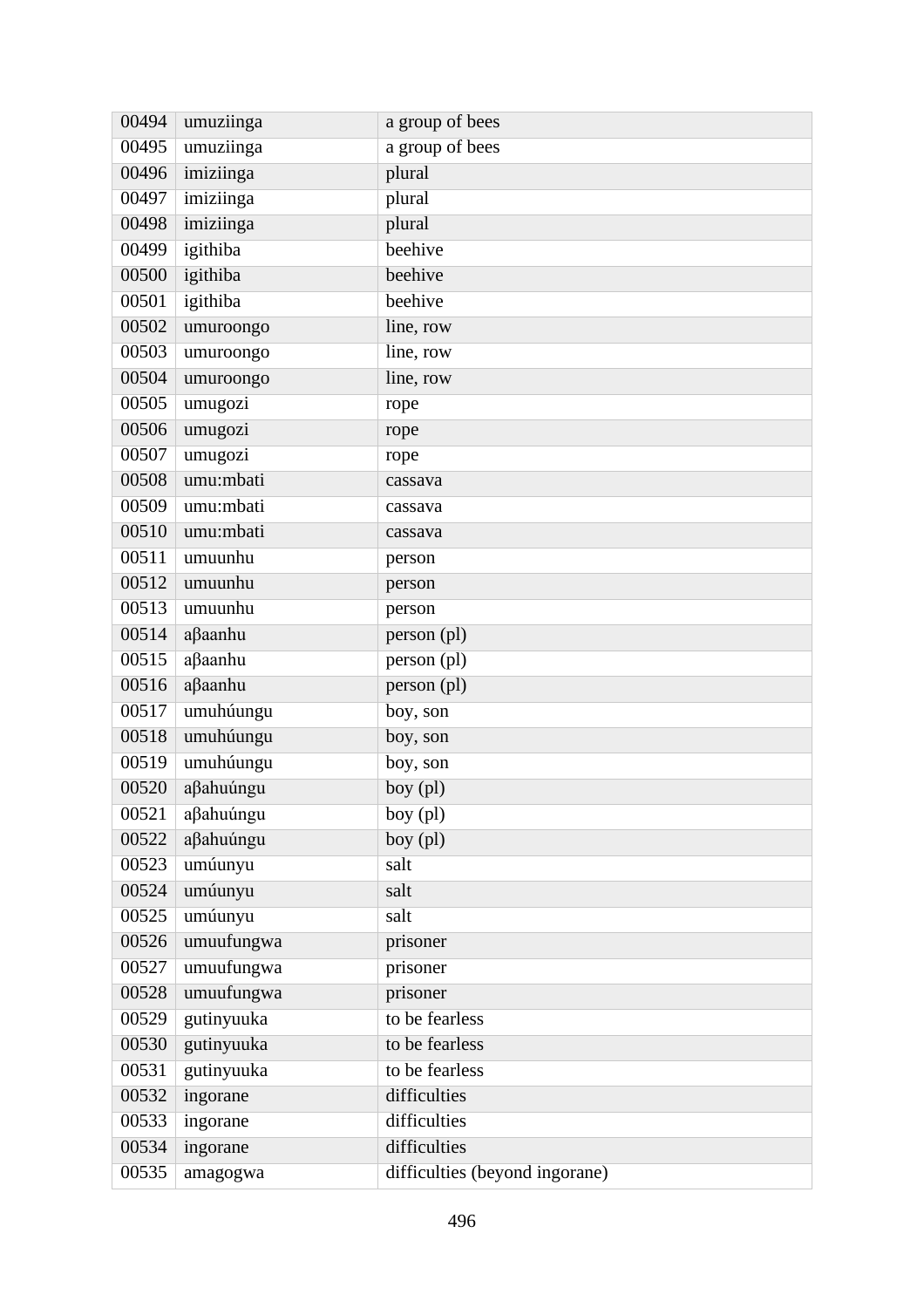| 00536 | amagogwa  | difficulties (beyond ingorane) |  |  |
|-------|-----------|--------------------------------|--|--|
| 00537 | amagogwa  | difficulties (beyond ingorane) |  |  |
| 00538 | amarushwá | difficulties (beyond ingorane) |  |  |
| 00539 | amarushwá | difficulties (beyond ingorane) |  |  |
| 00540 | amarushwá | difficulties (beyond ingorane) |  |  |
| 00541 | ifaamba   | jungle                         |  |  |
| 00542 | ifaamba   | jungle                         |  |  |
| 00543 | ifaamba   | jungle                         |  |  |
| 00544 | imfyisi   | hyena                          |  |  |
| 00545 | imfyisi   | hyena                          |  |  |
| 00546 | imfyisi   | hyena                          |  |  |
| 00547 | imbgembge | jackal                         |  |  |
| 00548 | imbgembge | jackal                         |  |  |
| 00549 | imbgembge | jackal                         |  |  |
| 00550 | imbga     | a dog                          |  |  |
| 00551 | imbga     | a dog                          |  |  |
| 00552 | imbga     | a dog                          |  |  |
| 00553 | indirimbo | song (general)                 |  |  |
| 00554 | indirimbo | song (general)                 |  |  |
| 00555 | indirimbo | song (general)                 |  |  |
| 00556 | uruvino   | song (sung by a choir)         |  |  |
| 00557 | uruvino   | song (sung by a choir)         |  |  |
| 00558 | uruvino   | song (sung by a choir)         |  |  |
| 00559 | kurivimba | to sing                        |  |  |
| 00560 | kurivimba | to sing                        |  |  |
| 00561 | kurivimba | to sing                        |  |  |
| 00562 | kavyirí   | two (when counting, cl 14)     |  |  |
| 00563 | kavyirí   | two (when counting, cl 14)     |  |  |
| 00564 | kavyirí   | two (when counting, cl 14)     |  |  |
| 00565 | evyiri    | two (class 4)                  |  |  |
| 00566 | evyiri    | two (class 4)                  |  |  |
| 00567 | evyiri    | two (class 4)                  |  |  |
| 00568 | ikibyimbe | swelling; tumor, abcess        |  |  |
| 00569 | ikibyimbe | swelling; tumor, abcess        |  |  |
| 00570 | ikibyimbe | swelling; tumor, abcess        |  |  |
| 00571 | ivibyimba | (pl.) swelling tumor           |  |  |
| 00572 | ivibyimba | (pl.) swelling tumor           |  |  |
| 00573 | ivibyimba | (pl.) swelling tumor           |  |  |
| 00574 | vyiinshi  | many                           |  |  |
| 00575 | vyiinshi  | many                           |  |  |
| 00576 | vyiinshi  | many                           |  |  |
| 00577 | vyiiza    | good (things)                  |  |  |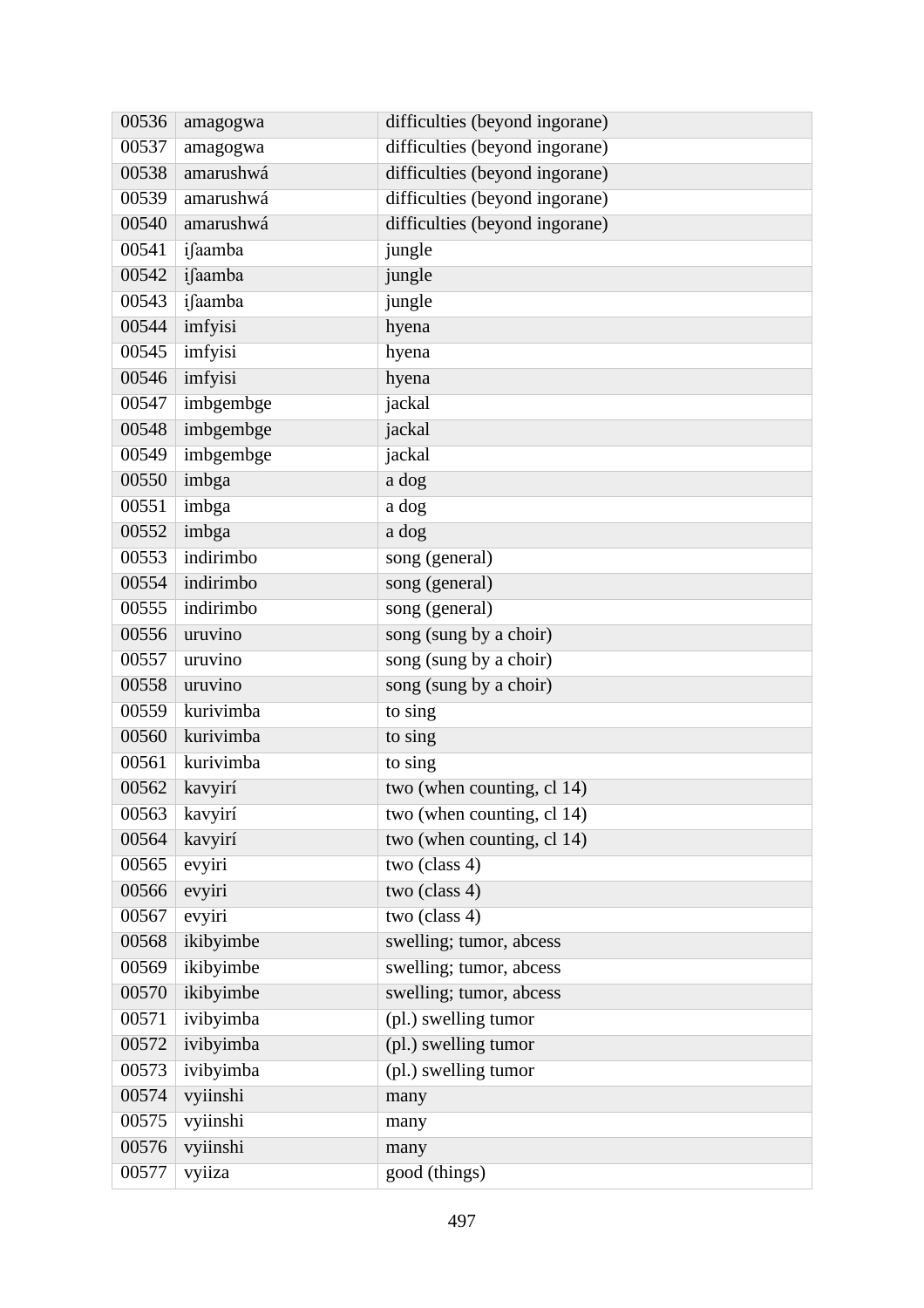| 00578 | vyiiza                       | good (things)                                |  |  |  |
|-------|------------------------------|----------------------------------------------|--|--|--|
| 00579 | vyiiza                       | good (things)                                |  |  |  |
| 00580 | rtya, rtyi, rtyu, rtyo, rtye | older generation (sounds more formal, rural) |  |  |  |
| 00581 | rtya, rtyi, rtyu, rtyo, rtye | older generation (sounds more formal, rural) |  |  |  |
| 00582 | rtya, rtyi, rtyu, rtyo, rtye | older generation (sounds more formal, rural) |  |  |  |
| 00583 | tya, tyi, tyu, tyo, tye      | (younger generation)                         |  |  |  |
| 00584 | tya, tyi, tyu, tyo, tye      | (younger generation)                         |  |  |  |
| 00585 | tya, tyi, tyu, tyo, tye      | (younger generation)                         |  |  |  |
| 00586 | rya, ryi, ryu, ryo, rye      |                                              |  |  |  |
| 00587 | rya, ryi, ryu, ryo, rye      |                                              |  |  |  |
| 00588 | rya, ryi, ryu, ryo, rye      |                                              |  |  |  |
| 00589 | swa, swi, swu, swo, swe      |                                              |  |  |  |
| 00590 | swa, swi, swu, swo, swe      |                                              |  |  |  |
| 00591 | swa, swi, swu, swo, swe      |                                              |  |  |  |
| 00592 | sya, syi, syu, syo, sye      |                                              |  |  |  |
| 00593 | sya, syi, syu, syo, sye      |                                              |  |  |  |
| 00594 | sya, syi, syu, syo, sye      |                                              |  |  |  |
| 00595 | gurtyoza                     | to denigrate (older gen)                     |  |  |  |
| 00596 | gurtyoza                     | to denigrate (older gen)                     |  |  |  |
| 00597 | gurtyoza                     | to denigrate (older gen)                     |  |  |  |
| 00598 | gurtyoza                     | to denigrate (younger gen)                   |  |  |  |
| 00599 | gurtyoza                     | to denigrate (younger gen)                   |  |  |  |
| 00600 | gurtyoza                     | to denigrate (younger gen)                   |  |  |  |
| 00601 | agiye kuryoza                | He is going to clean it.                     |  |  |  |
| 00602 | agiye kuryoza                | He is going to clean it.                     |  |  |  |
| 00603 | agiye kuryoza                | He is going to clean it.                     |  |  |  |
| 00604 | kuryoza                      | to clean it                                  |  |  |  |
| 00605 | kuryoza                      | to clean it                                  |  |  |  |
| 00606 | kuryoza                      | to clean it                                  |  |  |  |
| 00607 | biraryoshe                   | they are delicious                           |  |  |  |
| 00608 | biraryoshe                   | they are delicious                           |  |  |  |
| 00609 | biraryoshe                   | they are delicious                           |  |  |  |
| 00610 | gurtya                       | like this (older gen)                        |  |  |  |
| 00611 | gurtya                       | like this (older gen)                        |  |  |  |
| 00612 | gurtya                       | like this (older gen)                        |  |  |  |
| 00613 | gurtya                       | like this (younger gen)                      |  |  |  |
| 00614 | gurtya                       | like this (younger gen)                      |  |  |  |
| 00615 | gurtya                       | like this (younger gen)                      |  |  |  |
| 00616 | gurtyo                       | like that (older gen)                        |  |  |  |
| 00617 | gurtyo                       | like that (older gen)                        |  |  |  |
| 00618 | gurtyo                       | like that (older gen)                        |  |  |  |
| 00619 | gurtyo                       | like that (younger gen)                      |  |  |  |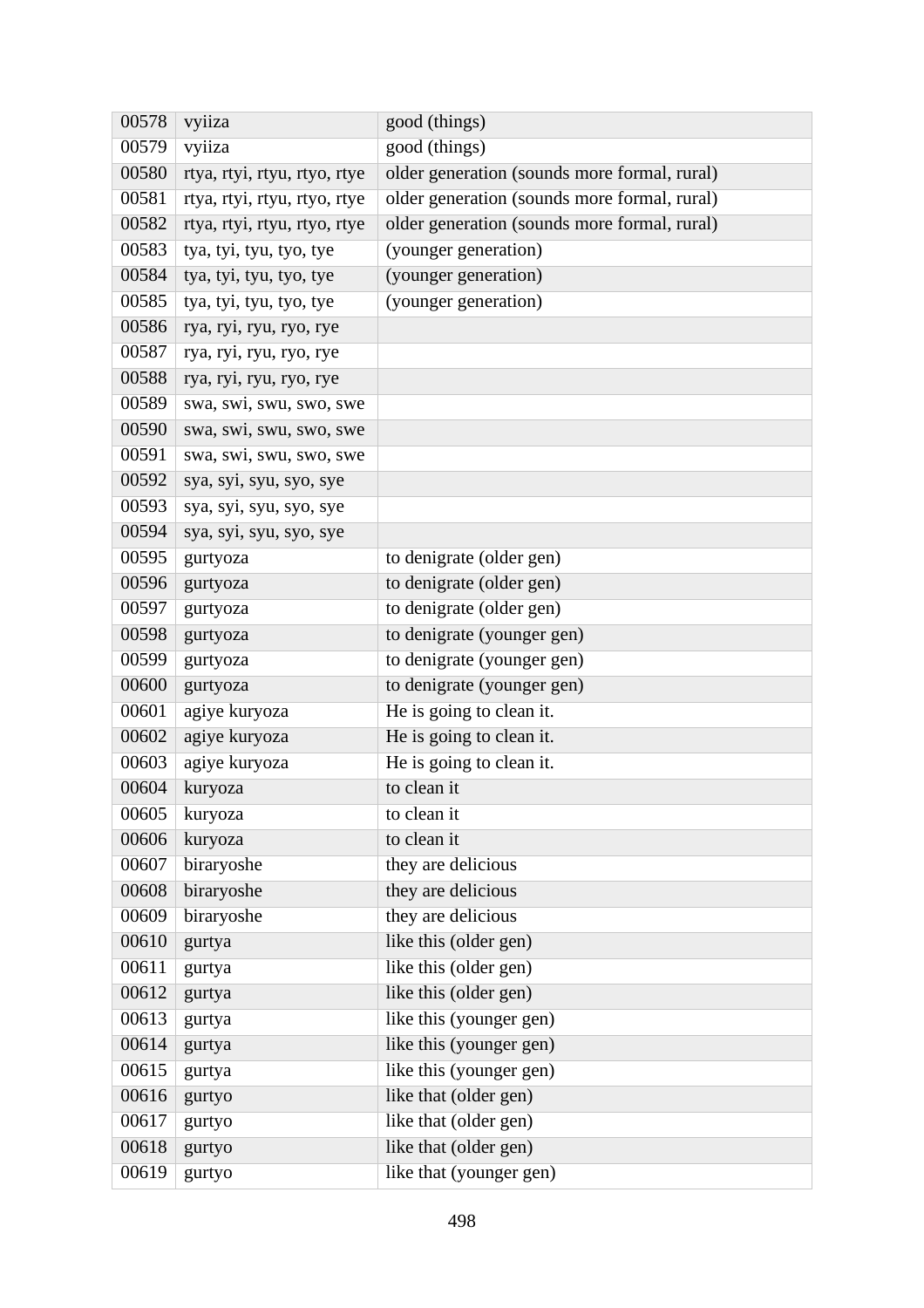| 00620 | gurtyo     | like that (younger gen)      |  |  |
|-------|------------|------------------------------|--|--|
| 00621 | gurtyo     | like that (younger gen)      |  |  |
| 00622 | Urwanda    | Rwanda (formal)              |  |  |
| 00623 | Urwanda    | Rwanda (formal)              |  |  |
| 00624 | Urwanda    | Rwanda (formal)              |  |  |
| 00625 | Urwanda    | Rwanda (casual)              |  |  |
| 00626 | Urwanda    | Rwanda (casual)              |  |  |
| 00627 | Urwanda    | Rwanda (casual)              |  |  |
| 00628 | utwanda    | small garbage                |  |  |
| 00629 | utwanda    | small garbage                |  |  |
| 00630 | utwanda    | small garbage                |  |  |
| 00631 | kurwana    | to fight (formal)            |  |  |
| 00632 | kurwana    | to fight (formal)            |  |  |
| 00633 | kurwana    | to fight (formal)            |  |  |
| 00634 | kurwana    | to fight (casual)            |  |  |
| 00635 | kurwana    | to fight (casual)            |  |  |
| 00636 | kurwana    | to fight (casual)            |  |  |
| 00637 | indwano    | a fight, a war (formal)      |  |  |
| 00638 | indwano    | a fight, a war (formal)      |  |  |
| 00639 | indwano    | a fight, a war (formal)      |  |  |
| 00640 | indwano    | a fight, a war (casual)      |  |  |
| 00641 | indwano    | a fight, a war (casual)      |  |  |
| 00642 | indwano    | a fight, a war (casual)      |  |  |
| 00643 | kurwara    | to get sick (formal)         |  |  |
| 00644 | kurwara    | to get sick (formal)         |  |  |
| 00645 | kurwara    | to get sick (formal)         |  |  |
| 00646 | kurwara    | to get sick (casual)         |  |  |
| 00647 | kurwara    | to get sick (casual)         |  |  |
| 00648 | kurwara    | to get sick (casual)         |  |  |
| 00649 | indwara    | disease (formal)             |  |  |
| 00650 | indwara    | disease (formal)             |  |  |
| 00651 | indwara    | disease (formal)             |  |  |
| 00652 | indwara    | disease (casual)             |  |  |
| 00653 | indwara    | disease (casual)             |  |  |
| 00654 | indwara    | disease (casual)             |  |  |
| 00655 | kurwa [rg] | to fall down (folk analysis) |  |  |
| 00656 | kurwa [rg] | to fall down (folk analysis) |  |  |
| 00657 | kurwa [rg] | to fall down (folk analysis) |  |  |
| 00658 | kurwa [g]  | to fall down (standard)      |  |  |
| 00659 | kurwa [g]  | to fall down (standard)      |  |  |
| 00660 | kurwa [g]  | to fall down (standard)      |  |  |
| 00661 | guswaganya | to lie                       |  |  |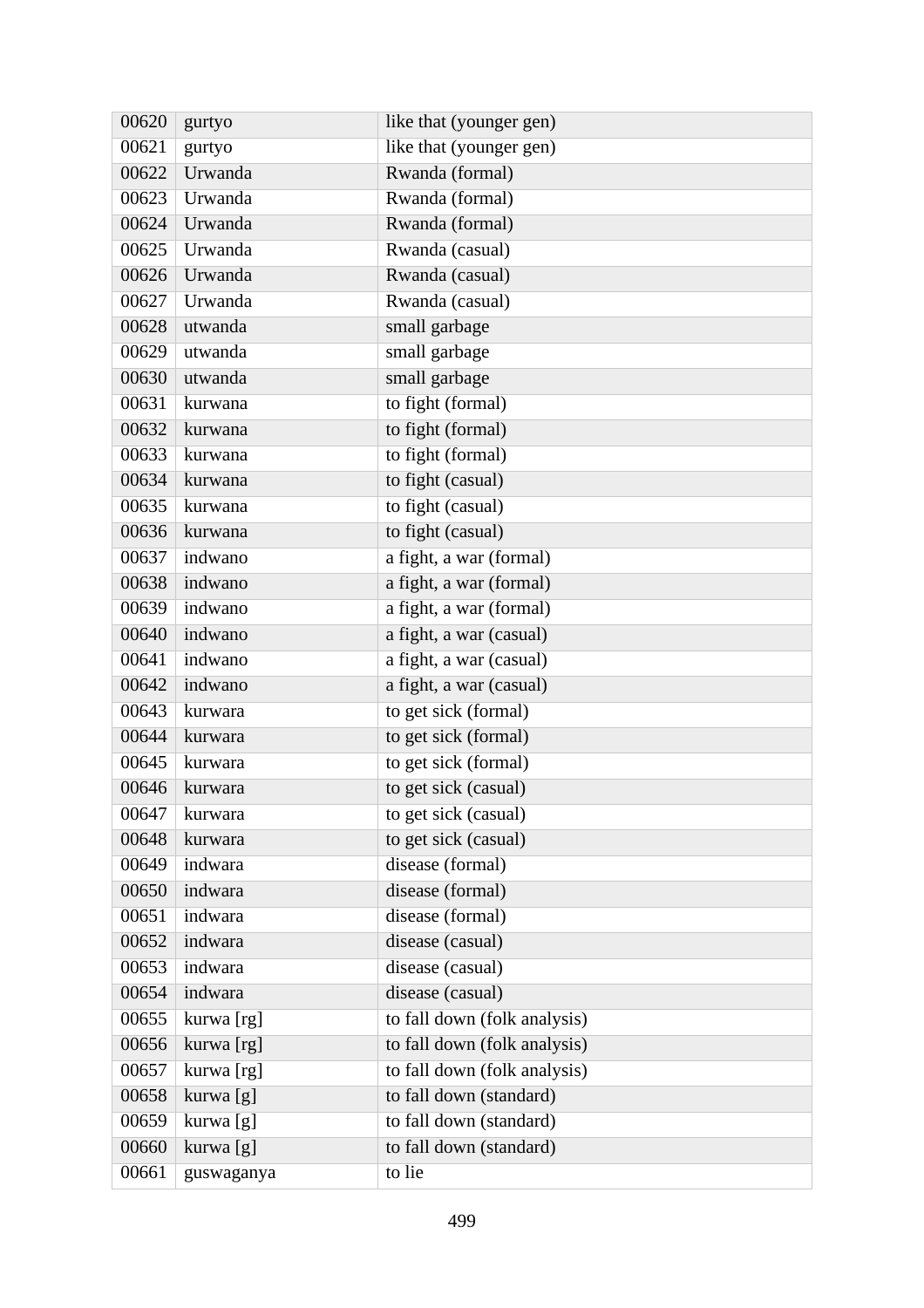| 00662 | guswaganya | to lie                                    |
|-------|------------|-------------------------------------------|
| 00663 | guswaganya | to lie                                    |
| 00664 | giswaswa   | family name                               |
| 00665 | giswaswa   | family name                               |
| 00666 | giswaswa   | family name                               |
| 00667 | umuswi     | a chick                                   |
| 00668 | umuswi     | a chick                                   |
| 00669 | umuswi     | a chick                                   |
| 00670 | imiswi     | chicks                                    |
| 00671 | imiswi     | chicks                                    |
| 00672 | imiswi     | chicks                                    |
| 00673 | umuswa     | termite                                   |
| 00674 | umuswa     | termite                                   |
| 00675 | umuswa     | termite                                   |
| 00676 | imiswa     | termites (pl)                             |
| 00677 | imiswa     | termites (pl)                             |
| 00678 | imiswa     | termites (pl)                             |
| 00679 | gusya      | to grind, to blend                        |
| 00680 | gusya      | to grind, to blend                        |
| 00681 | gusya      | to grind, to blend                        |
| 00682 | gusya      | to grind, to blend                        |
| 00683 | gusya      | to grind, to blend                        |
| 00684 | gusya      | to grind, to blend                        |
| 00685 | urusyo     | a grinding stone (the base, or the whole) |
| 00686 | urusyo     | a grinding stone (the base, or the whole) |
| 00687 | urusyo     | a grinding stone (the base, or the whole) |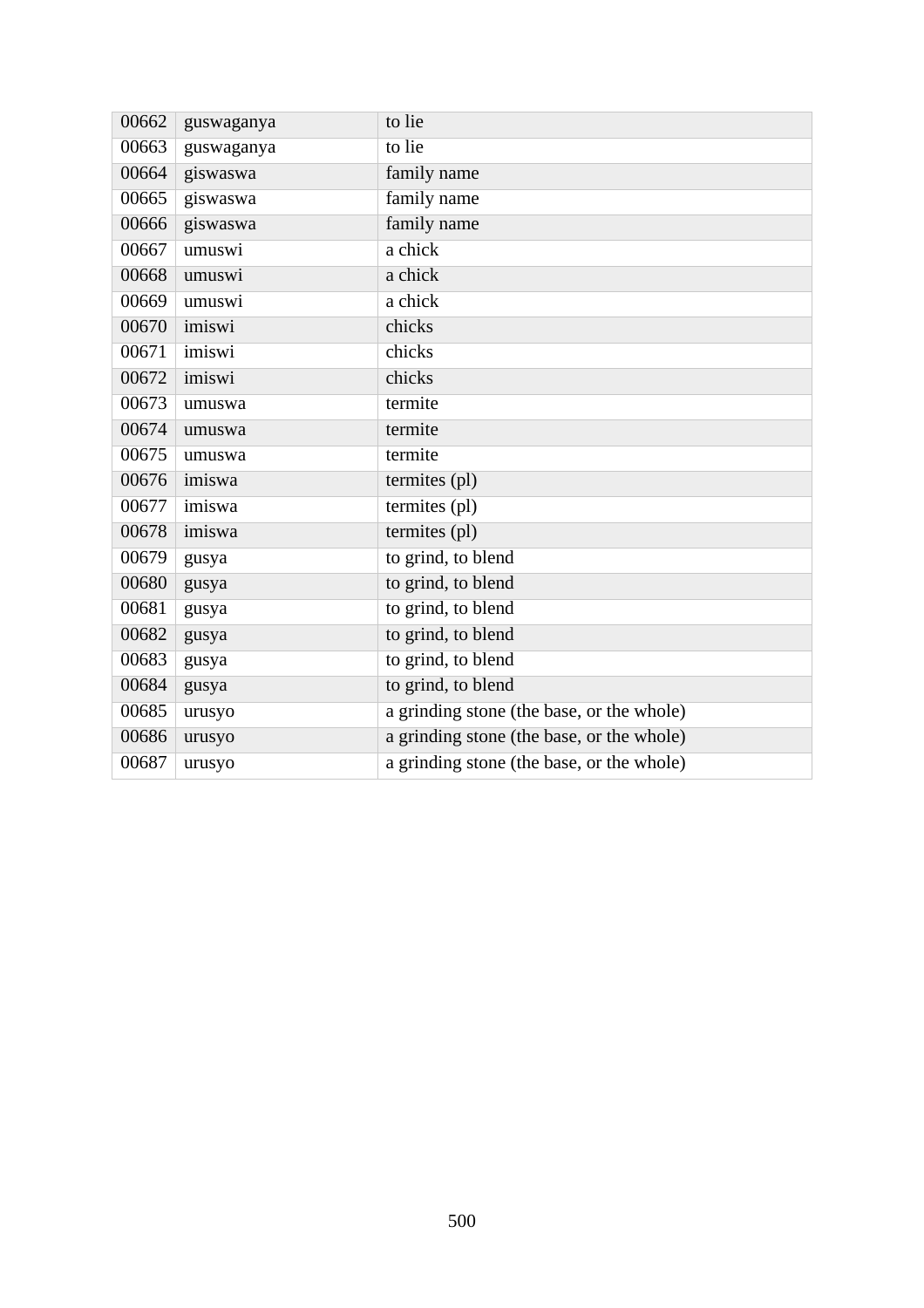|                | <b>RUN2001</b> |                               |                                              |  |  |
|----------------|----------------|-------------------------------|----------------------------------------------|--|--|
| <b>Archive</b> | <b>DS</b>      | <b>Rundi</b>                  | <b>English</b>                               |  |  |
| 00688          | $S001-1$       | u muhungu arasoma igitabo     | The boy reads a book.                        |  |  |
| 00689          | S001-2         | u muhungu arasoma igitabo     | The boy reads a book.                        |  |  |
| 00690          | $S001-3$       | u muhungu arasoma igitabo     | The boy reads a book.                        |  |  |
| 00691          | $S002-1$       | igitabo kirasom-g-a numuhungu | The book is read by the boy.                 |  |  |
| 00692          | S002-2         | igitabo kirasom-g-a numuhungu | The book is read by the boy.                 |  |  |
| 00693          | S002-3         | igitabo kirasom-g-a numuhungu | The book is read by the boy.                 |  |  |
| 00694          | $S003-1$       | igitabo kiriko kirasom-g-a    | The book is being read by the                |  |  |
|                |                | numuhungu                     | boy.                                         |  |  |
| 00695          | S003-2         | igitabo kiriko kirasom-g-a    | The book is being read by the                |  |  |
|                |                | numuhungu                     | boy.                                         |  |  |
| 00696          | $S003-3$       | igitabo kiriko kirasom-g-a    | The book is being read by the                |  |  |
|                |                | numuhungu                     | boy.                                         |  |  |
| 00697          | $S005-1$       | igitabo kiriko kirasom-g-a    | The book is being read.                      |  |  |
| 00698          | S005-2         | igitabo kiriko kirasom-g-a    | The book is being read.                      |  |  |
| 00699          | $S005-3$       | igitabo kiriko kirasom-g-a    | The book is being read.                      |  |  |
| 00700          | S006-1         | igitabo kirasoma umuhungu     | only if the boy is d-linked                  |  |  |
| 00701          | S006-2         | igitabo kirasoma umuhungu     | only if the boy is d-linked                  |  |  |
| 00702          | S006-3         | igitabo kirasoma umuhungu     | only if the boy is d-linked                  |  |  |
| 00703          | S007-1         | igitabo kirasoma inde?        | a. Who is reading the book? (less<br>common) |  |  |
| 00704          | S007-2         | igitabo kirasoma inde?        | a. Who is reading the book? (less<br>common) |  |  |
| 00705          | S007-3         | igitabo kirasoma inde?        | a. Who is reading the book? (less<br>common) |  |  |
| 00706          | S008-1         | ninde asoma igitabo?          | b. Who is reading the book?<br>(preferred)   |  |  |
| 00707          | S008-2         | ninde asoma igitabo?          | b. Who is reading the book?<br>(preferred)   |  |  |
| 00708          | S008-3         | ninde asoma igitabo?          | b. Who is reading the book?<br>(preferred)   |  |  |
| 00709          | S009-1         | Igitabo kirasomga nande?      | c. The book was read by whom?                |  |  |
| 00710          | S009-2         | Igitabo kirasomga nande?      | c. The book was read by whom?                |  |  |
| 00711          | S009-3         | Igitabo kirasomga nande?      | c. The book was read by whom?                |  |  |
| 00712          | S010-1         | igitabo kirasoma John.        | JOHN reads the book.                         |  |  |
| 00713          | S010-2         | igitabo kirasoma John.        | JOHN reads the book.                         |  |  |
| 00714          | S010-3         | igitabo kirasoma John.        | JOHN reads the book.                         |  |  |
| 00715          | S011-1         | igitabo kirasoma u-ja-muhungu | THIS BOY reads the book.                     |  |  |
| 00716          | S011-2         | igitabo kirasoma u-ja-muhungu | THIS BOY reads the book.                     |  |  |
| 00717          | S011-3         | igitabo kirasoma u-ja-muhungu | THIS BOY reads the book.                     |  |  |
| 00718          | S012-1         | abahungu barasoma igitabo     | (pl. answer) BOYS read the<br>book.          |  |  |
| 00719          | S012-2         | abahungu barasoma igitabo     | (pl. answer) BOYS read the<br>book.          |  |  |

## **Rundi data: Part 2 – Sentences (00688-01518)**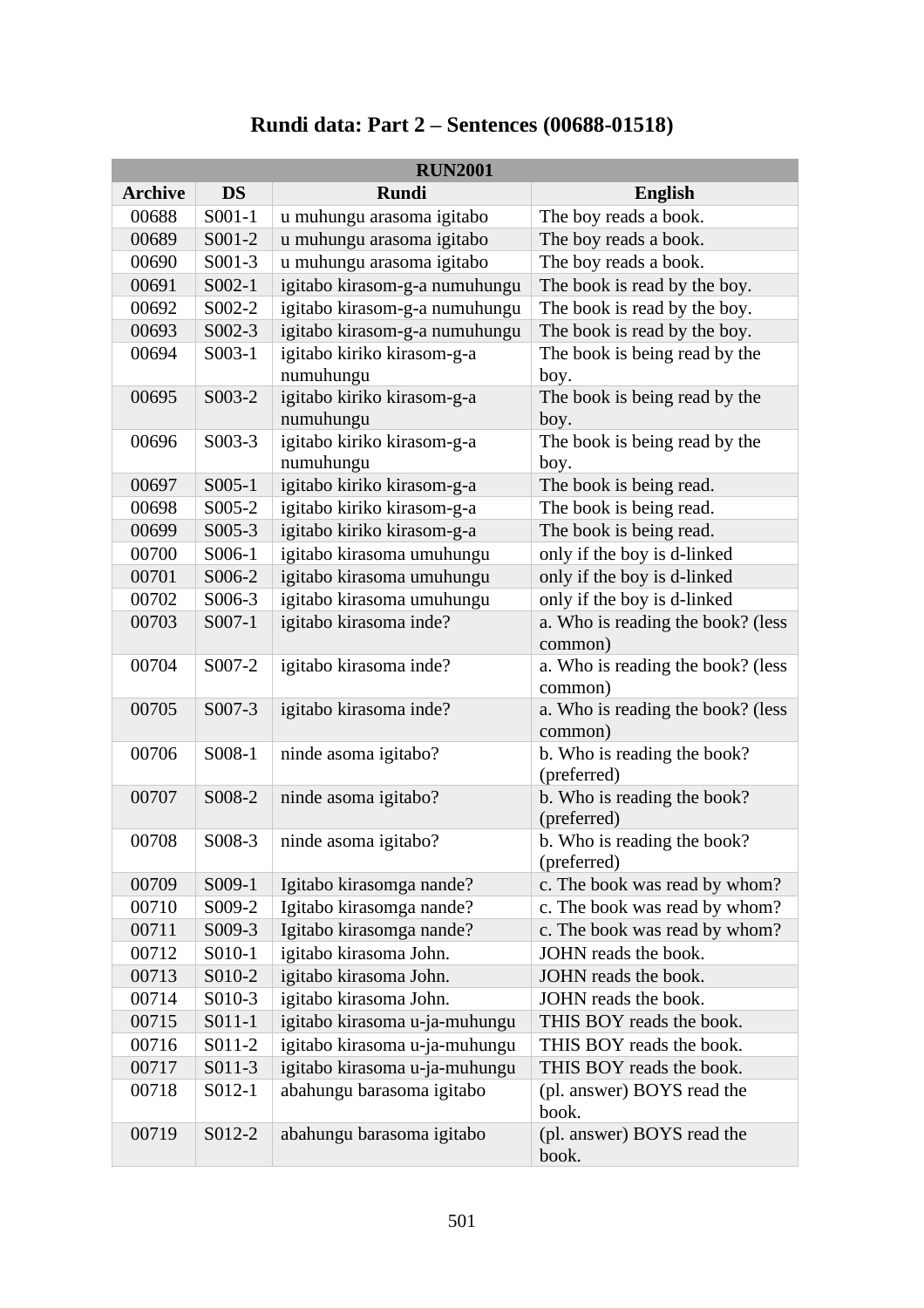| 00720 | S012-3              | abahungu barasoma igitabo                | (pl. answer) BOYS read the<br>book.                   |
|-------|---------------------|------------------------------------------|-------------------------------------------------------|
| 00721 | S013-1              | igitabo kirasoma a-bahungu               | (pl. answer) BOYS read the<br>book.                   |
| 00722 | S013-2              | igitabo kirasoma a-bahungu               | (pl. answer) BOYS read the<br>book.                   |
| 00723 | S013-3              | igitabo kirasoma a-bahungu               | (pl. answer) BOYS read the<br>book.                   |
| 00724 | S014-1              | umuhungu arasomera igitabo<br>abakoga    | The boy is reading a book for<br>girls                |
| 00725 | S014-2              | umuhungu arasomera igitabo<br>abakoga    | The boy is reading a book for<br>girls                |
| 00726 | S014-3              | umuhungu arasomera igitabo<br>abakoga    | The boy is reading a book for<br>girls                |
| 00727 | $S015-1$            | ninde asomera igitabo abokoga?           | Who is reading a book for girls?                      |
| 00728 | S015-2              | ninde asomera igitabo abokoga?           | Who is reading a book for girls?                      |
| 00729 | S015-3              | ninde asomera igitabo abokoga?           | Who is reading a book for girls?                      |
| 00730 | S017-1              | ugyamhungu arasomera igitabo<br>abokoga. | THIS BOY reads the book for<br>the girls.             |
| 00731 | S017-2              | ugyamhungu arasomera igitabo<br>abokoga. | THIS BOY reads the book for<br>the girls.             |
| 00732 | S017-3              | ugyamhungu arasomera igitabo<br>abokoga. | THIS BOY reads the book for<br>the girls.             |
| 00733 | S019-1              | nibande basomegwa igitabo<br>numuhungu?  | Whom were read the book by the<br>boy? (more natural) |
| 00734 | S019-2              | nibande basomegwa igitabo<br>numuhungu?  | Whom were read the book by the<br>boy? (more natural) |
| 00735 | S019-3              | nibande basomegwa igitabo<br>numuhungu?  | Whom were read the book by the<br>boy? (more natural) |
| 00736 | S020-1              | nibande umuhungu asomera<br>igitabo?     | For whom reads the boy a book?                        |
| 00737 | S <sub>020</sub> -2 | nibande umuhungu asomera<br>igitabo?     | For whom reads the boy a book?                        |
| 00738 | S <sub>0</sub> 20-3 | nibande umuhungu asomera<br>igitabo?     | For whom reads the boy a book?                        |
| 00739 | $S021-1$            | ninde John somera igitabo?               | For whom reads John a book?<br>(natural)              |
| 00740 | S <sub>021</sub> -2 | ninde John somera igitabo?               | For whom reads John a book?<br>(natural)              |
| 00741 | $S021-3$            | ninde John somera igitabo?               | For whom reads John a book?<br>(natural)              |
| 00742 | S022-1              | nibande John somera igitabo?             | For whom reads John a book?                           |
| 00743 | S022-2              | nibande John somera igitabo?             | For whom reads John a book?                           |
| 00744 | S022-3              | nibande John somera igitabo?             | For whom reads John a book?                           |
| 00745 | $S023-1$            | John asomera igitabo abakoga.            | John reads the book for the girls                     |
| 00746 | S023-2              | John asomera igitabo abakoga.            | John reads the book for the girls                     |
| 00747 | S023-3              | John asomera igitabo abakoga.            | John reads the book for the girls                     |
| 00748 | $S024-1$            | abakoga basomegwa igitabo                | the girls were read the book.                         |
| 00749 | S024-2              | abakoga basomegwa igitabo                | the girls were read the book.                         |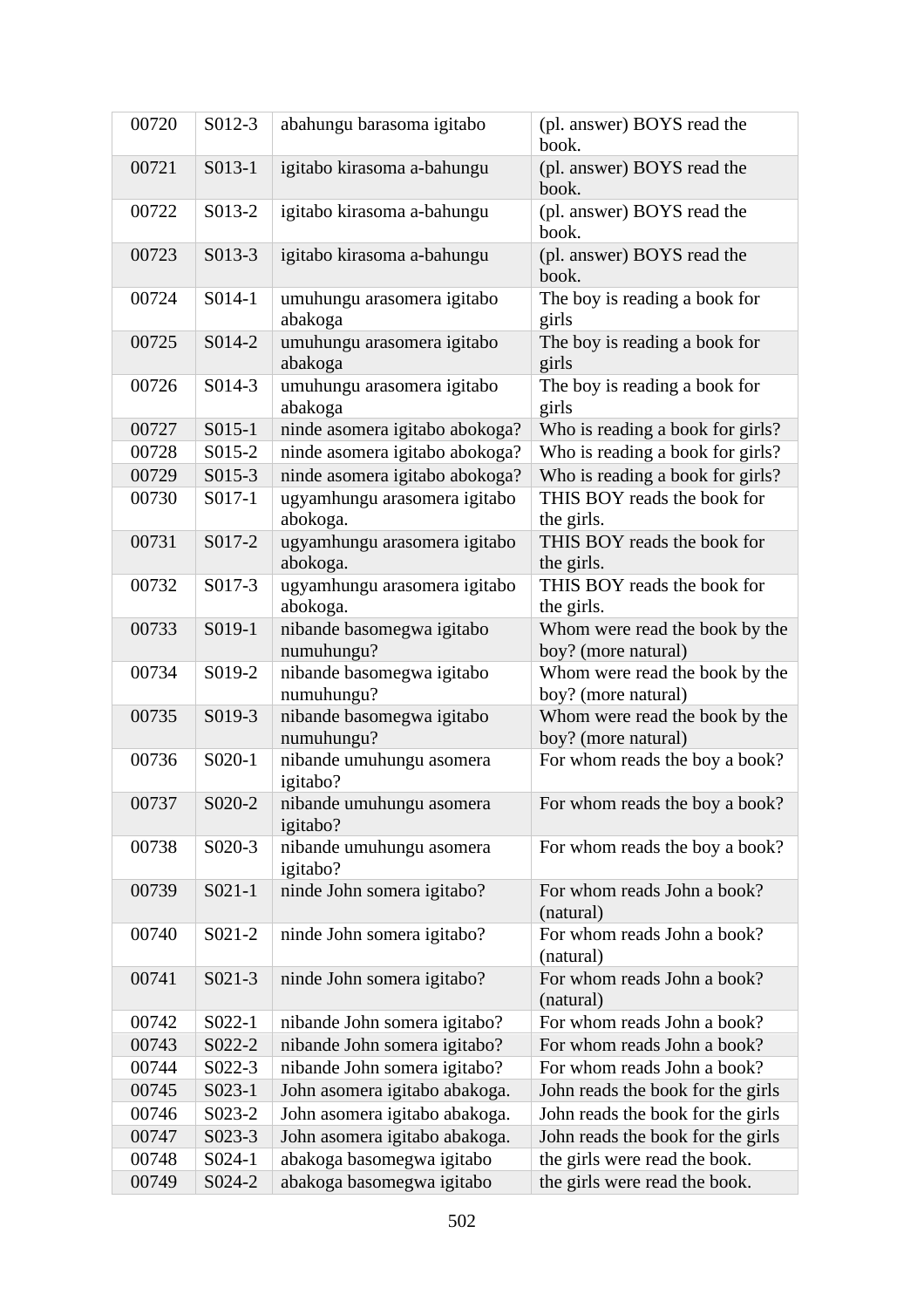| 00750          | S024-3             | abakoga basomegwa igitabo       | the girls were read the book.                                        |
|----------------|--------------------|---------------------------------|----------------------------------------------------------------------|
| 00751          | $S026-1$           | John asomera abakoga igitabo    | John reads THE BOOK for the                                          |
|                |                    |                                 | girls (What is John reading for                                      |
|                |                    |                                 | the girls?)                                                          |
| 00752          | S026-2             | John asomera abakoga igitabo    | John reads THE BOOK for the                                          |
|                |                    |                                 | girls (What is John reading for                                      |
|                |                    |                                 | the girls?)                                                          |
| 00753          | $S026-3$           | John asomera abakoga igitabo    | John reads THE BOOK for the                                          |
|                |                    |                                 | girls (What is John reading for<br>the girls?)                       |
| 00754          | $S027-1$           | John asomera igitabo abakoga    | John reads the book for THE                                          |
|                |                    |                                 | GIRLS (For whom is John                                              |
|                |                    |                                 | reading the book?)                                                   |
| 00755          | S027-2             | John asomera igitabo abakoga    | John reads the book for THE                                          |
|                |                    |                                 | GIRLS (For whom is John                                              |
|                |                    |                                 | reading the book?)                                                   |
| 00756          | S027-3             | John asomera igitabo abakoga    | John reads the book for THE                                          |
|                |                    |                                 | GIRLS (For whom is John                                              |
|                |                    |                                 | reading the book?)                                                   |
| 00757          | S028-1             | inhare ikurikira mwana.         | The lion follows a child.                                            |
| 00758          | S028-2             | inhare ikurikira mwana.         | The lion follows a child.                                            |
| 00759          | S028-3             | inhare ikurikira mwana.         | The lion follows a child.                                            |
| 00760          | $S$ 029-1          | inhare iriko irakurikira mwana. | The lion is following a child.                                       |
| 00761          | S029-2             | inhare iriko irakurikira mwana. | The lion is following a child.                                       |
| 00762          | S029-3             | inhare iriko irakurikira mwana. | The lion is following a child.                                       |
| 00763          | S030-1             | inhare irakurikira mwana.       | The lion follows a child                                             |
| 00764          | S030-2             | inhare irakurikira mwana.       | The lion follows a child                                             |
| 00765          | S030-3             | inhare irakurikira mwana.       | The lion follows a child                                             |
| 00766          | $S031-1$           | nigiki gi kurikira mwana?       | What follows a child?                                                |
| 00767          | S031-2             | nigiki gi kurikira mwana?       | What follows a child?                                                |
| 00768          | S031-3             | nigiki gi kurikira mwana?       | What follows a child?                                                |
| 00769          | S032-1             | umwana a kurigikwa ni inhare    | The child is followed by a lion.                                     |
| 00770<br>00771 | S032-2             | umwana a kurigikwa ni inhare    | The child is followed by a lion.<br>The child is followed by a lion. |
| 00772          | S032-3<br>$S035-1$ | umwana a kurigikwa ni inhare    |                                                                      |
|                |                    | igiti chaguye ku muntu.         | A tree fell on a person. / A tree<br>fell at someone's place         |
| 00773          | S035-2             | igiti chaguye ku muntu.         | A tree fell on a person. / A tree                                    |
|                |                    |                                 | fell at someone's place                                              |
| 00774          | $S$ 035-3          | igiti chaguye ku muntu.         | A tree fell on a person. / A tree                                    |
|                |                    |                                 | fell at someone's place                                              |
| 00775          | S036-1             | nigiki chaguye ku muntu?        | What fell on a person?                                               |
| 00776          | S036-2             | nigiki chaguye ku muntu?        | What fell on a person?                                               |
| 00777          | S036-3             | nigiki chaguye ku muntu?        | What fell on a person?                                               |
| 00778          | $S037-1$           | chagi tikinini chaguy ku muntu. | The big tree fell on the person.                                     |
| 00779          | S037-2             | chagi tikinini chaguy ku muntu. | The big tree fell on the person.                                     |
| 00780          | S037-3             | chagi tikinini chaguy ku muntu. | The big tree fell on the person.                                     |
| 00781          | S038-1             | umuntu yaguwekona chagi         | (lit. on a person a tree fell)                                       |
|                |                    | tikinini                        |                                                                      |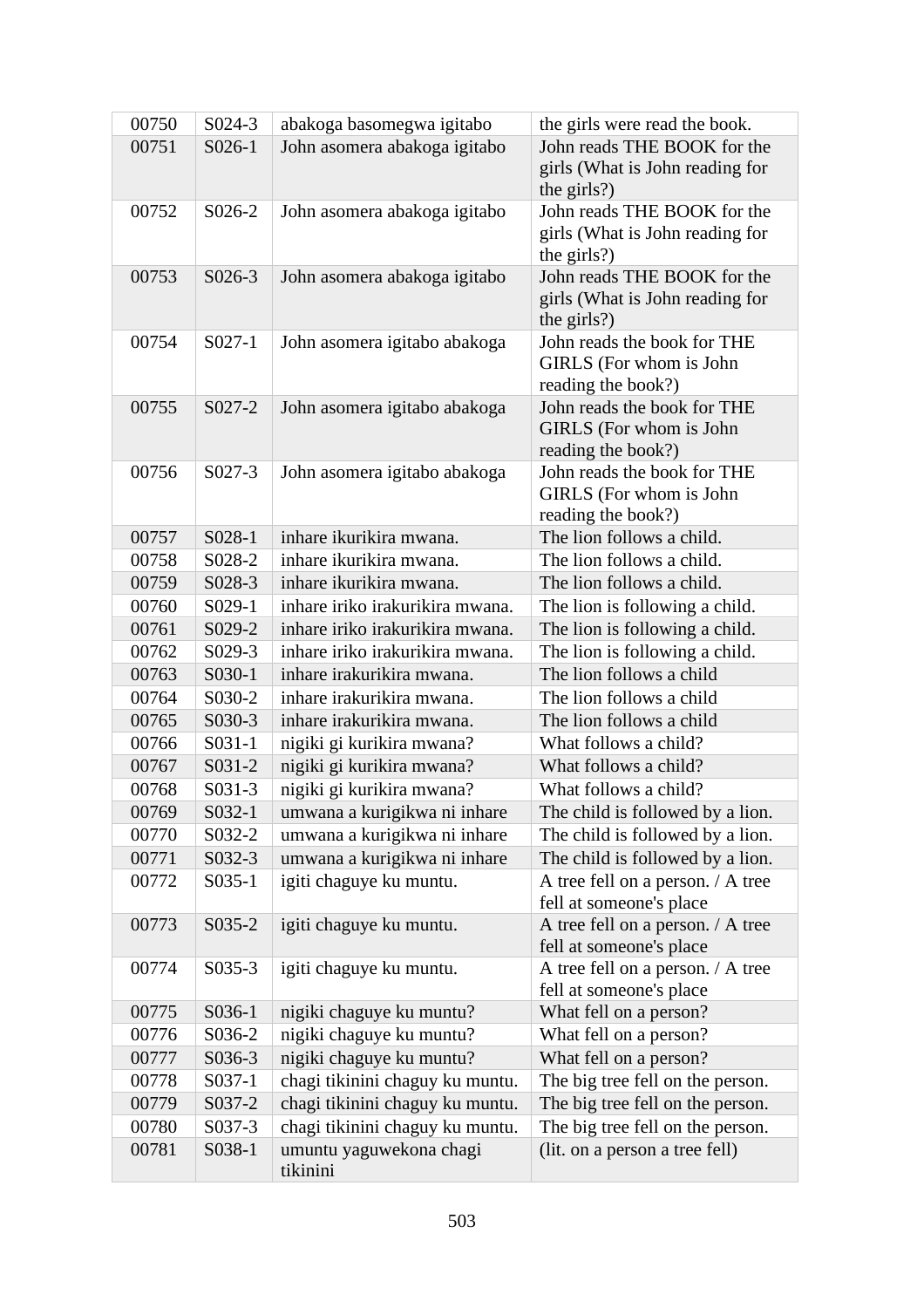| 00782 | S038-2    | umuntu yaguwekona chagi<br>tikinini | (lit. on a person a tree fell)                          |
|-------|-----------|-------------------------------------|---------------------------------------------------------|
| 00783 | S038-3    | umuntu yaguwekona chagi<br>tikinini | (lit. on a person a tree fell)                          |
| 00784 | S039-1    | kumuntu haguye igiti                | (only means: the tree fell at<br>someone's place)       |
| 00785 | S039-2    | kumuntu haguye igiti                | (only means: the tree fell at<br>someone's place)       |
| 00786 | S039-3    | kumuntu haguye igiti                | (only means: the tree fell at<br>someone's place)       |
| 00787 | $S041-1$  | mwishamba haguye igiti              | A tree fell in the forest.                              |
| 00788 | S041-2    | mwishamba haguye igiti              | A tree fell in the forest.                              |
| 00789 | $S041-3$  | mwishamba haguye igiti              | A tree fell in the forest.                              |
| 00790 | $S042-1$  | igiti chaguy kwa yohani             | A tree fell at John's (place)                           |
| 00791 | S042-2    | igiti chaguy kwa yohani             | A tree fell at John's (place)                           |
| 00792 | $S042-3$  | igiti chaguy kwa yohani             | A tree fell at John's (place)                           |
| 00793 | $S043-1$  | igiti chaguy kuri yohani            | A tree fell on John.                                    |
| 00794 | S043-2    | igiti chaguy kuri yohani            | A tree fell on John.                                    |
| 00795 | $S043-3$  | igiti chaguy kuri yohani            | A tree fell on John.                                    |
| 00796 | S044-1    | Kagabo abonye Keza                  | Kagabo sees Keza                                        |
| 00797 | S044-2    | Kagabo abonye Keza                  | Kagabo sees Keza                                        |
| 00798 | S044-3    | Kagabo abonye Keza                  | Kagabo sees Keza                                        |
| 00799 | $S045-1$  | Niinde abonye Keza?                 | Who sees Keza?                                          |
| 00800 | S045-2    | Niinde abonye Keza?                 | Who sees Keza?                                          |
| 00801 | $S045-3$  | Niinde abonye Keza?                 | Who sees Keza?                                          |
| 00802 | S046-1    | Keza abonye Kagabo                  | (only) Keza sees Kagabo (NOT:<br>KAGABO sees Keza)      |
| 00803 | S046-2    | Keza abonye Kagabo                  | (only) Keza sees Kagabo (NOT:                           |
|       |           |                                     | KAGABO sees Keza)                                       |
| 00804 | $S046-3$  | Keza abonye Kagabo                  | (only) Keza sees Kagabo (NOT:<br>KAGABO sees Keza)      |
| 00805 | S047-1    | Keza abonywe na Kagabo              | Keza was seen by Kagabo                                 |
| 00806 | S047-2    | Keza abonywe na Kagabo              | Keza was seen by Kagabo                                 |
| 00807 | S047-3    | Keza abonywe na Kagabo              | Keza was seen by Kagabo                                 |
| 00808 | S048-1    | Kagabo abonye inhare                | Kagabo saw a lion                                       |
| 00809 | S048-2    | Kagabo abonye inhare                | Kagabo saw a lion                                       |
| 00810 | S048-3    | Kagabo abonye inhare                | Kagabo saw a lion                                       |
| 00811 | S049-1    | niinde abonye inhare?               | Who saw a lion?                                         |
| 00812 | S049-2    | niinde abonye inhare?               | Who saw a lion?                                         |
| 00813 | S049-3    | niinde abonye inhare?               | Who saw a lion?                                         |
| 00814 | S050-1    | Inhare ibonye Kagabo                | (only) the Lion sees Kagabo<br>(*KAGABO sees the lion.) |
| 00815 | S050-2    | Inhare ibonye Kagabo                | (only) the Lion sees Kagabo<br>(*KAGABO sees the lion.) |
| 00816 | $S$ 050-3 | Inhare ibonye Kagabo                | (only) the Lion sees Kagabo<br>(*KAGABO sees the lion.) |
| 00817 | $S052-1$  | Kagabo ahaye igitabu Keza           | Kagabo gives Keza a book.                               |
| 00818 | S052-2    | Kagabo ahaye igitabu Keza           | Kagabo gives Keza a book.                               |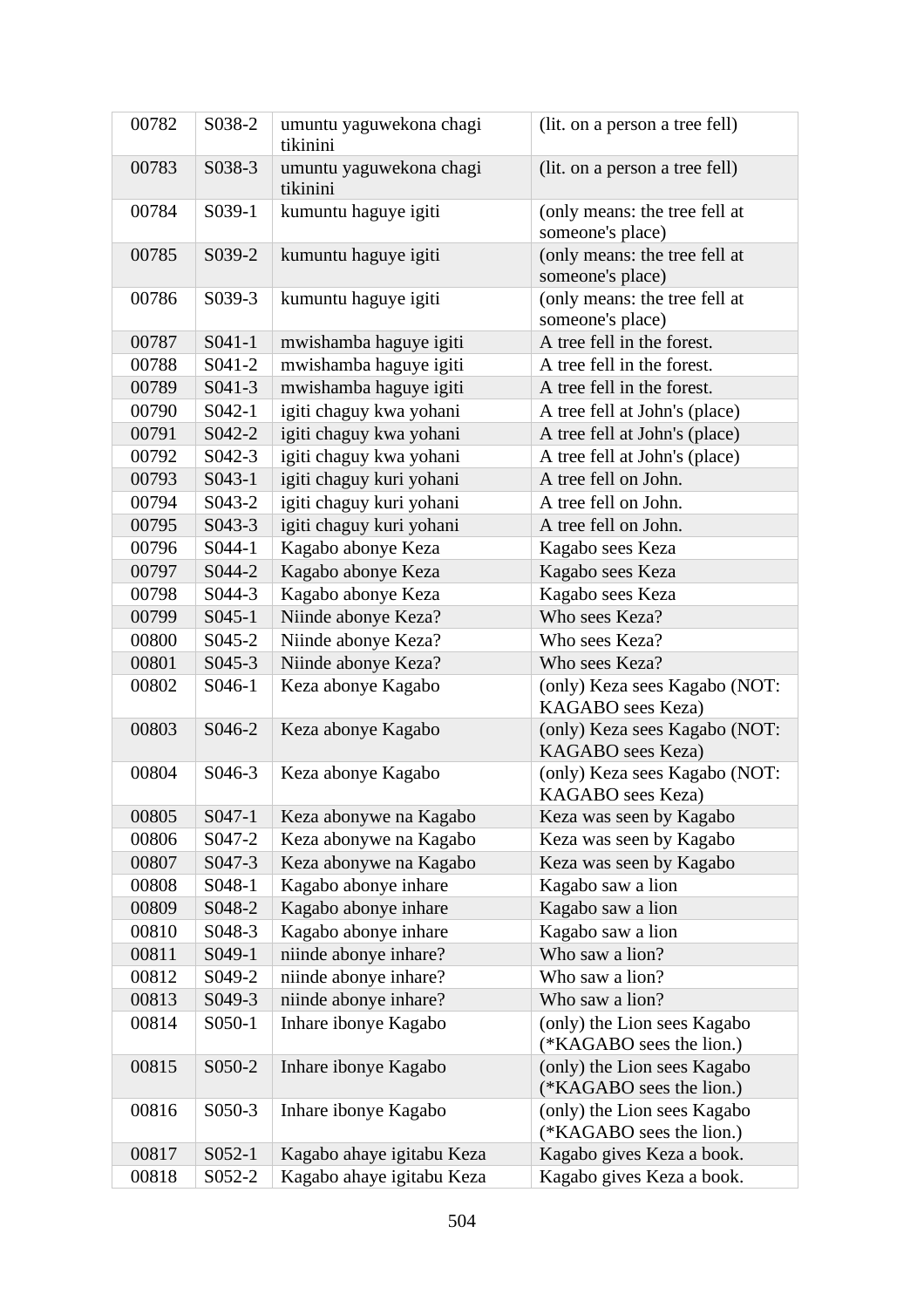| 00819          | $S052-3$             | Kagabo ahaye igitabu Keza                          | Kagabo gives Keza a book.                 |
|----------------|----------------------|----------------------------------------------------|-------------------------------------------|
| 00820          | $S053-1$             | niinde yahaye Keza igitabu?                        | Who gives Keza a book?                    |
| 00821          | S053-2               | niinde yahaye Keza igitabu?                        | Who gives Keza a book?                    |
| 00822          | $S053-3$             | niinde yahaye Keza igitabu?                        | Who gives Keza a book?                    |
| 00823          | $S054-1$             | niinde yahaye igitabu Keza?                        | Who gives Keza a book?                    |
| 00824          | S054-2               | niinde yahaye igitabu Keza?                        | Who gives Keza a book?                    |
| 00825          | S054-3               | niinde yahaye igitabu Keza?                        | Who gives Keza a book?                    |
| 00826          | $S056-1$             | igitabu Kagabo yakihaye Keza                       | As for the book, Kagabo gave it           |
|                |                      |                                                    | to Keza.                                  |
| 00827          | S056-2               | igitabu Kagabo yakihaye Keza                       | As for the book, Kagabo gave it           |
|                |                      |                                                    | to Keza.                                  |
| 00828          | $S056-3$             | igitabu Kagabo yakihaye Keza                       | As for the book, Kagabo gave it           |
|                |                      |                                                    | to Keza.                                  |
| 00829          | S058-1               | igitabu Kagabo yahaye Keza                         | The book that Kagabo gave to              |
|                |                      | kiragjoshe.                                        | Keza is interesting.                      |
| 00830          | S058-2               | igitabu Kagabo yahaye Keza                         | The book that Kagabo gave to              |
|                |                      | kiragjoshe.                                        | Keza is interesting.                      |
| 00831          | S058-3               | igitabu Kagabo yahaye Keza                         | The book that Kagabo gave to              |
|                |                      | kiragjoshe.                                        | Keza is interesting.                      |
| 00832          | S059-1               | Kagabo yirukanye inhare.                           | Kagabo made the lion run.                 |
| 00833          | S059-2               | Kagabo yirukanye inhare.                           | Kagabo made the lion run.                 |
| 00834          | S059-3               | Kagabo yirukanye inhare.                           | Kagabo made the lion run.                 |
| 00835          | S060-1               | niinde yirukanye inhare?                           | Who made the lion run?                    |
| 00836          | S060-2               | niinde yirukanye inhare?                           | Who made the lion run?                    |
| 00837          | S060-3               | niinde yirukanye inhare?                           | Who made the lion run?                    |
| 00838          | $S062-1$             | inhare yirukanywe na Kagabo                        | The lion was made run by                  |
|                |                      |                                                    | Kagabo                                    |
| 00839          | S062-2               | inhare yirukanywe na Kagabo                        | The lion was made run by                  |
|                |                      |                                                    | Kagabo                                    |
| 00840          | $S062-3$             | inhare yirukanywe na Kagabo                        | The lion was made run by                  |
| 00841          | $S063-1$             | Keza yariye ibiharage.                             | Kagabo                                    |
| 00842          | S063-2               |                                                    | Keza ate ibiharage.                       |
| 00843          |                      | Keza yariye ibiharage.                             | Keza ate ibiharage.                       |
| 00844          | $S063-3$<br>$S064-1$ | Keza yariye ibiharage.<br>niinde yariye ibiharage? | Keza ate ibiharage.<br>Who ate ibiharage? |
|                |                      |                                                    |                                           |
| 00845<br>00846 | S064-2<br>S064-3     | niinde yariye ibiharage?                           | Who ate ibiharage?                        |
|                |                      | niinde yariye ibiharage?                           | Who ate ibiharage?                        |
| 00847          | $S065-1$             | ibiharage zariye Keza                              | KEZA ate ibiharage.                       |
| 00848          | $S065-2$             | ibiharage zariye Keza                              | KEZA ate ibiharage.                       |
| 00849          | $S065-3$             | ibiharage zariye Keza                              | KEZA ate ibiharage.                       |
| 00850          | S066-1               | Kagabo yanyoye impeke.                             | Kagabo drank impeke                       |
| 00851          | S066-2               | Kagabo yanyoye impeke.                             | Kagabo drank impeke                       |
| 00852          | S066-3               | Kagabo yanyoye impeke.                             | Kagabo drank impeke                       |
| 00853          | $S067-1$             | niinde yanyoye impeke?                             | Who drank impeke?                         |
| 00854          | S067-2               | niinde yanyoye impeke?                             | Who drank impeke?                         |
| 00855          | $S067-3$             | niinde yanyoye impeke?                             | Who drank impeke?                         |
| 00856          | S068-1               | Impeke yanyoye Kagabo                              | KAGABO drank impeke                       |
| 00857          | S068-2               | Impeke yanyoye Kagabo                              | KAGABO drank impeke                       |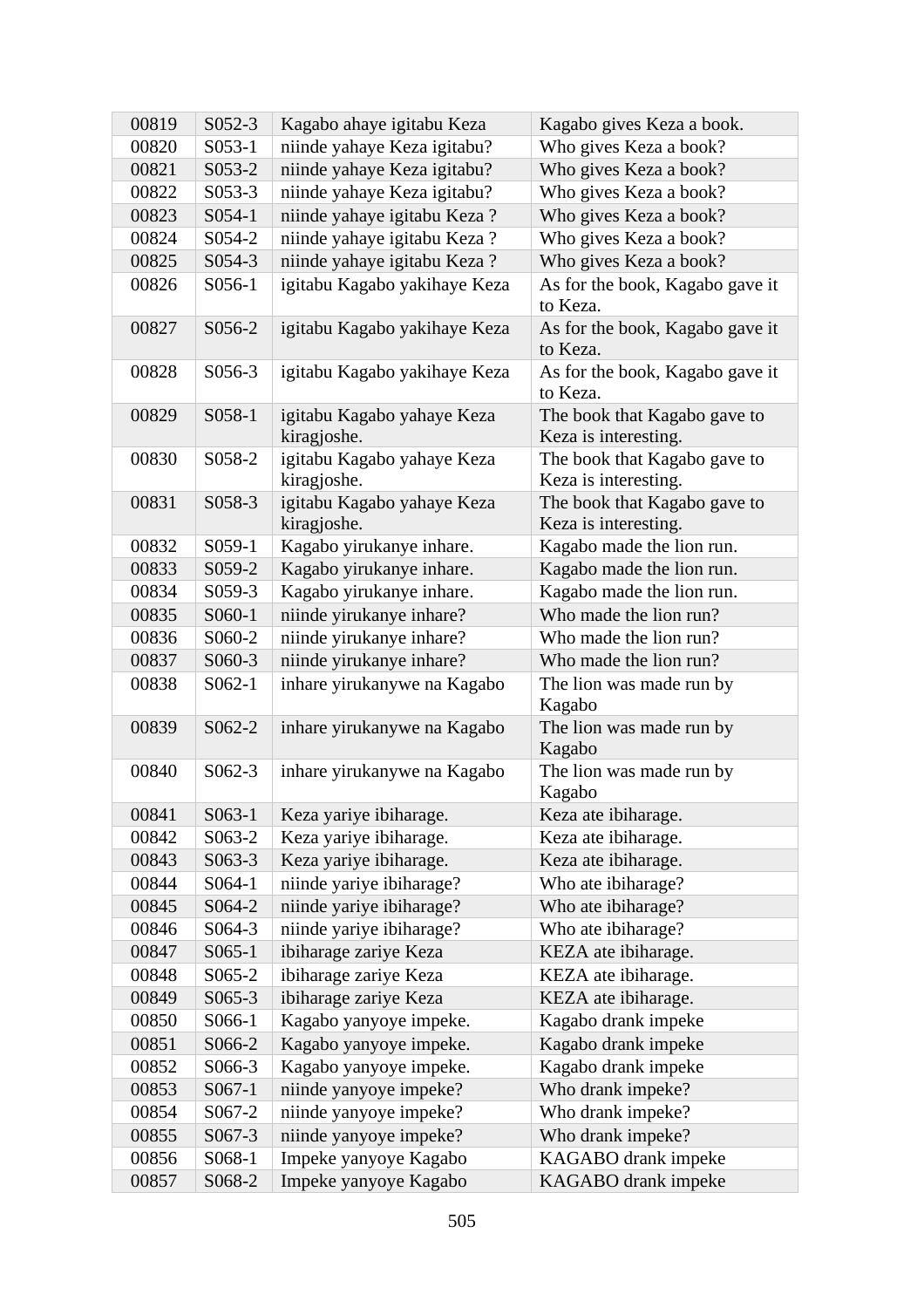| Keza yanyoye akuki<br>Keza drank akuki<br>00859<br>S069-1                                                     |  |
|---------------------------------------------------------------------------------------------------------------|--|
|                                                                                                               |  |
| Keza yanyoye akuki<br>00860<br>S069-2<br>Keza drank akuki                                                     |  |
| 00861<br>S069-3<br>Keza yanyoye akuki<br>Keza drank akuki                                                     |  |
| niinde yanyoye akuki?<br>00862<br>S070-1<br>Who drank akuki?                                                  |  |
| S070-2<br>niinde yanyoye akuki?<br>Who drank akuki?<br>00863                                                  |  |
| niinde yanyoye akuki?<br>00864<br>S070-3<br>Who drank akuki?                                                  |  |
| S071-1<br>akuki kanyoye Keza<br>00865<br>KEZA drank akuki                                                     |  |
| akuki kanyoye Keza<br>S071-2<br>KEZA drank akuki<br>00866                                                     |  |
| akuki kanyoye Keza<br>S071-3<br>KEZA drank akuki<br>00867                                                     |  |
| S072-1<br>Impeke yanyowe na Kagabo<br>Impeke is drunk by Kagabo<br>00868                                      |  |
| Impeke yanyowe na Kagabo<br>Impeke is drunk by Kagabo<br>00869<br>S072-2                                      |  |
| S072-3<br>Impeke yanyowe na Kagabo<br>Impeke is drunk by Kagabo<br>00870                                      |  |
| Akuki kanyowe na Keza<br>00871<br>S073-1<br>Akuki is drunk by Keza                                            |  |
| Akuki kanyowe na Keza<br>Akuki is drunk by Keza<br>00872<br>S073-2                                            |  |
| Akuki is drunk by Keza<br>00873<br>S073-3<br>Akuki kanyowe na Keza                                            |  |
| 00874<br>S076-1<br>Johani yamaze gusoma igitabu<br>John has already read a book (it's                         |  |
| too late).                                                                                                    |  |
| S076-2<br>John has already read a book (it's<br>00875<br>Johani yamaze gusoma igitabu                         |  |
| too late).                                                                                                    |  |
| Johani yamaze gusoma igitabu<br>John has already read a book (it's<br>00876<br>S076-3                         |  |
| too late).                                                                                                    |  |
| (only possible in John being<br>00877<br>S077-1<br>Igitabu chamaze gusoma Johani                              |  |
| focused).                                                                                                     |  |
| (only possible in John being)<br>Igitabu chamaze gusoma Johani<br>00878<br>S077-2                             |  |
| focused).                                                                                                     |  |
| Igitabu chamaze gusoma Johani<br>00879<br>S077-3<br>(only possible in John being)<br>focused).                |  |
| JOHN closed the door.<br>00880<br>S078-1<br>umugjango ugaya johanni                                           |  |
| S078-2<br>umugjango ugaya johanni<br>JOHN closed the door.<br>00881                                           |  |
| 00882<br>umugjango ugaya johanni<br>S078-3<br>JOHN closed the door.                                           |  |
| S079-1<br>John closed the door<br>00883                                                                       |  |
| johanni jugaye umugjango                                                                                      |  |
| johanni jugaye umugjango<br>00884<br>S079-2<br>John closed the door                                           |  |
| johanni jugaye umugjango<br>00885<br>S079-3<br>John closed the door                                           |  |
| johanni niwe jugaye umugjango<br>It is John who closed the door.<br>00886<br>S080-1                           |  |
| S080-2<br>johanni niwe jugaye umugjango<br>It is John who closed the door.<br>00887                           |  |
| johanni niwe jugaye umugjango<br>S080-3<br>It is John who closed the door.<br>00888                           |  |
| S081-1<br>umugyango wamaze kugara<br>(different meaning, JOHN has<br>00889                                    |  |
| johani<br>already closed door).                                                                               |  |
| S081-2<br>(different meaning, JOHN has<br>00890<br>umugyango wamaze kugara<br>already closed door).<br>johani |  |
| (different meaning, JOHN has<br>00891<br>S081-3<br>umugyango wamaze kugara                                    |  |
| already closed door).<br>johani                                                                               |  |
| S082-1<br>johani yamaze kugara<br>John has already closed the door.<br>00892                                  |  |
| (too late)<br>umugyango                                                                                       |  |
| 00893<br>S082-2<br>johani yamaze kugara<br>John has already closed the door.                                  |  |
| (too late)<br>umugyango                                                                                       |  |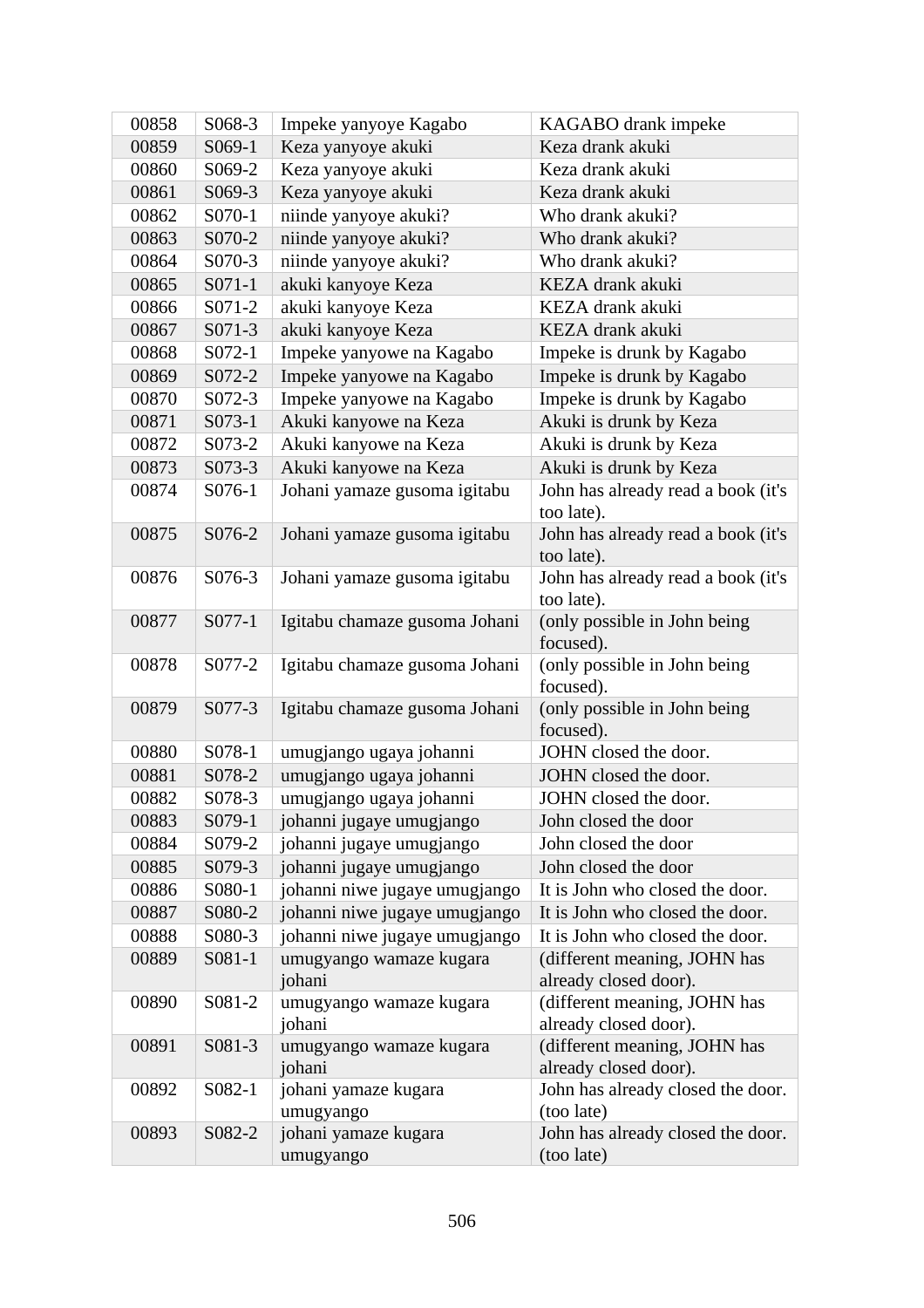| 00894 | S082-3 | johani yamaze kugara          | John has already closed the door. |
|-------|--------|-------------------------------|-----------------------------------|
|       |        | umugyango                     | (too late)                        |
| 00895 | S083-1 | umugyaangu urachu guruye?     | Is the door still open? (for non- |
|       |        |                               | inversion answer)                 |
| 00896 | S083-2 | umugyaangu urachu guruye?     | Is the door still open? (for non- |
|       |        |                               | inversion answer)                 |
| 00897 | S083-3 | umugyaangu urachu guruye?     | Is the door still open? (for non- |
|       |        |                               | inversion answer)                 |
| 00898 | S084-1 | hari umuunhu yugaye           | Did anyone close the door? (for   |
|       |        | umugyango?                    | inversion answer)                 |
| 00899 | S084-2 | hari umuunhu yugaye           | Did anyone close the door? (for   |
|       |        | umugyango?                    | inversion answer)                 |
| 00900 | S084-3 | hari umuunhu yugaye           | Did anyone close the door? (for   |
|       |        | umugyango?                    | inversion answer)                 |
| 00901 | S085-1 | na vonye Johani yugaye        | I saw John had CLOSED the         |
|       |        | mugjaango                     | door.                             |
| 00902 | S085-2 | na vonye Johani yugaye        | I saw John had CLOSED the         |
|       |        | mugjaango                     | door.                             |
| 00903 | S085-3 | na vonye Johani yugaye        | I saw John had CLOSED the         |
|       |        | mugjaango                     | door.                             |
| 00904 | S086-1 | na vonye umugyaango mugaye    | I saw JOHN had closed the door.   |
|       |        | Johanni                       |                                   |
| 00905 | S086-2 | na vonye umugyaango mugaye    | I saw JOHN had closed the door.   |
|       |        | Johanni                       |                                   |
| 00906 | S086-3 | na vonye umugyaango mugaye    | I saw JOHN had closed the door.   |
|       |        | Johanni                       |                                   |
| 00907 | S087-1 | na vonye umugjango wamaze     | I saw JOHN had already closed     |
|       |        | kugara Johani                 | the door.                         |
| 00908 | S087-2 | na vonye umugjango wamaze     | I saw JOHN had already closed     |
|       |        | kugara Johani                 | the door.                         |
| 00909 | S087-3 | na vonye umugjango wamaze     | I saw JOHN had already closed     |
|       |        | kugara Johani                 | the door.                         |
| 00910 | S088-1 | na vonye Johani yamaze kugara | I saw John had already CLOSED     |
|       |        | umugyjango                    | the door.                         |
| 00911 | S088-2 | na vonye Johani yamaze kugara | I saw John had already CLOSED     |
|       |        | umugyjango                    | the door.                         |
| 00912 | S088-3 | na vonye Johani yamaze kugara | I saw John had already CLOSED     |
|       |        | umugyjango                    | the door.                         |
| 00913 | S089-1 | na vonye johani arika arugari | I saw that John was closing the   |
|       |        | mugyaango                     | door.                             |
| 00914 | S089-2 | na vonye johani arika arugari | I saw that John was closing the   |
|       |        | mugyaango                     | door.                             |
| 00915 | S089-3 | na vonye johani arika arugari | I saw that John was closing the   |
|       |        | mugyaango                     | door.                             |
| 00916 | S090-1 | na vonye Johani arugaru       | I saw that John would be closing  |
|       |        | mugyaango                     | the door.                         |
| 00917 | S090-2 | na vonye Johani arugaru       | I saw that John would be closing  |
|       |        | mugyaango                     | the door.                         |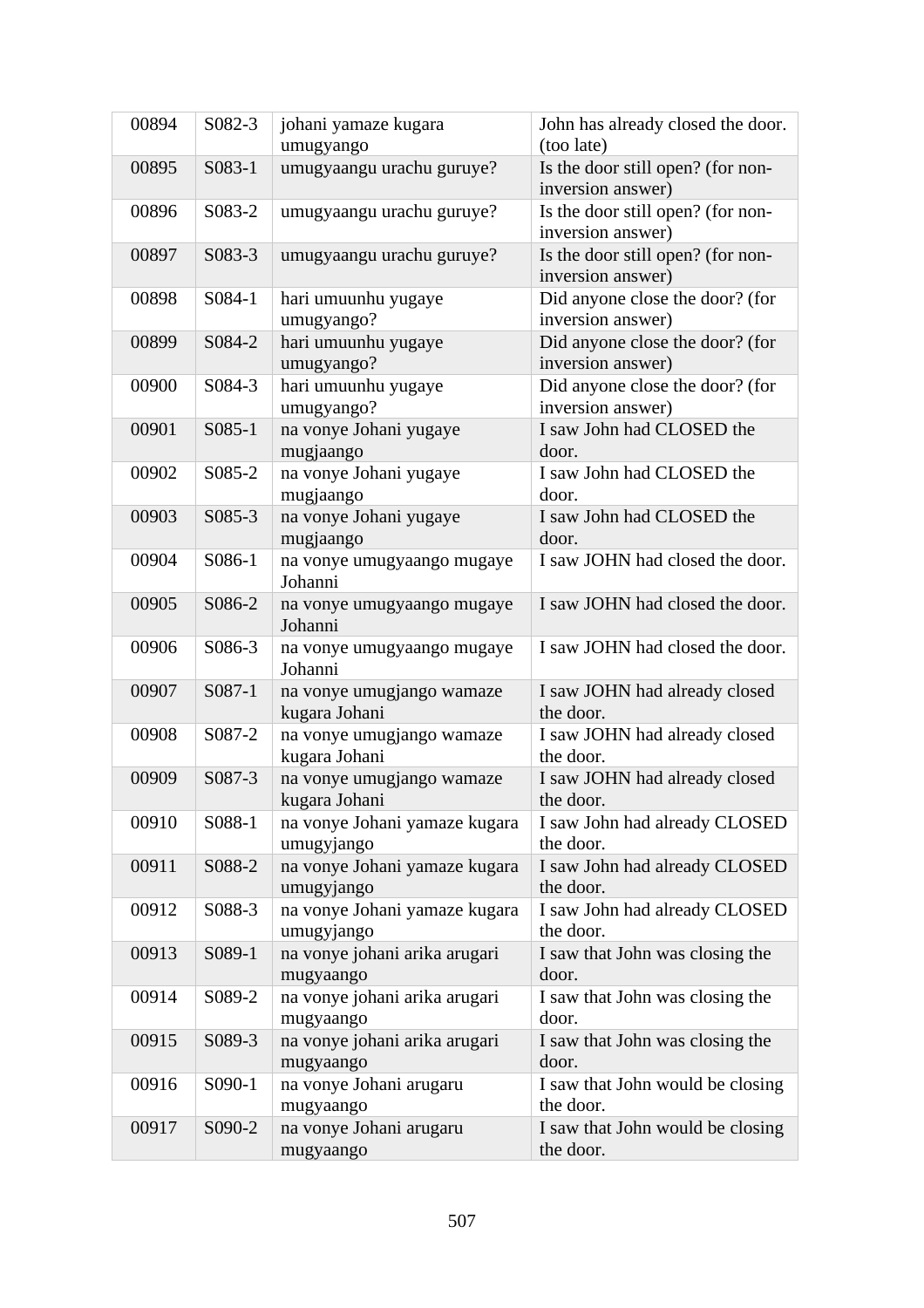| the door.<br>mugyaango<br>00919<br>S091-1<br>to close<br>kugara<br>00920<br>S091-2<br>kugara<br>to close<br>00921<br>S091-3<br>kugara<br>to close<br>Johani arugara mugyaango<br>John will close the door.<br>00922<br>$S092-1$<br>John will close the door.<br>00923<br>S092-2<br>Johani arugara mugyaango<br>Johani arugara mugyaango<br>00924<br>John will close the door.<br>S092-3<br>S093-1<br>Johani arugara<br>John will close.<br>00925<br>Johani arugara<br>00926<br>S093-2<br>John will close.<br>Johani arugara<br>John will close.<br>00927<br>S093-3<br>JOHN will close the door.<br>00928<br>S094-1<br>umugyaango orogara Johani<br>S094-2<br>umugyaango orogara Johani<br>00929<br>JOHN will close the door.<br>00930<br>S094-3<br>umugyaango orogara Johani<br>JOHN will close the door.<br>00931<br>$S095-1$<br>Johani niyugara mugyango<br>John will not close the door.<br>Johani niyugara mugyango<br>00932<br>S095-2<br>John will not close the door.<br>Johani niyugara mugyango<br>00933<br>$S095-3$<br>John will not close the door.<br>00934<br>S096-1<br>umugyaango niugara Johani<br>JOHN will not close the door.<br>umugyaango niugara Johani<br>JOHN will not close the door.<br>S096-2<br>00935 |
|---------------------------------------------------------------------------------------------------------------------------------------------------------------------------------------------------------------------------------------------------------------------------------------------------------------------------------------------------------------------------------------------------------------------------------------------------------------------------------------------------------------------------------------------------------------------------------------------------------------------------------------------------------------------------------------------------------------------------------------------------------------------------------------------------------------------------------------------------------------------------------------------------------------------------------------------------------------------------------------------------------------------------------------------------------------------------------------------------------------------------------------------------------------------------------------------------------------------------------|
|                                                                                                                                                                                                                                                                                                                                                                                                                                                                                                                                                                                                                                                                                                                                                                                                                                                                                                                                                                                                                                                                                                                                                                                                                                 |
|                                                                                                                                                                                                                                                                                                                                                                                                                                                                                                                                                                                                                                                                                                                                                                                                                                                                                                                                                                                                                                                                                                                                                                                                                                 |
|                                                                                                                                                                                                                                                                                                                                                                                                                                                                                                                                                                                                                                                                                                                                                                                                                                                                                                                                                                                                                                                                                                                                                                                                                                 |
|                                                                                                                                                                                                                                                                                                                                                                                                                                                                                                                                                                                                                                                                                                                                                                                                                                                                                                                                                                                                                                                                                                                                                                                                                                 |
|                                                                                                                                                                                                                                                                                                                                                                                                                                                                                                                                                                                                                                                                                                                                                                                                                                                                                                                                                                                                                                                                                                                                                                                                                                 |
|                                                                                                                                                                                                                                                                                                                                                                                                                                                                                                                                                                                                                                                                                                                                                                                                                                                                                                                                                                                                                                                                                                                                                                                                                                 |
|                                                                                                                                                                                                                                                                                                                                                                                                                                                                                                                                                                                                                                                                                                                                                                                                                                                                                                                                                                                                                                                                                                                                                                                                                                 |
|                                                                                                                                                                                                                                                                                                                                                                                                                                                                                                                                                                                                                                                                                                                                                                                                                                                                                                                                                                                                                                                                                                                                                                                                                                 |
|                                                                                                                                                                                                                                                                                                                                                                                                                                                                                                                                                                                                                                                                                                                                                                                                                                                                                                                                                                                                                                                                                                                                                                                                                                 |
|                                                                                                                                                                                                                                                                                                                                                                                                                                                                                                                                                                                                                                                                                                                                                                                                                                                                                                                                                                                                                                                                                                                                                                                                                                 |
|                                                                                                                                                                                                                                                                                                                                                                                                                                                                                                                                                                                                                                                                                                                                                                                                                                                                                                                                                                                                                                                                                                                                                                                                                                 |
|                                                                                                                                                                                                                                                                                                                                                                                                                                                                                                                                                                                                                                                                                                                                                                                                                                                                                                                                                                                                                                                                                                                                                                                                                                 |
|                                                                                                                                                                                                                                                                                                                                                                                                                                                                                                                                                                                                                                                                                                                                                                                                                                                                                                                                                                                                                                                                                                                                                                                                                                 |
|                                                                                                                                                                                                                                                                                                                                                                                                                                                                                                                                                                                                                                                                                                                                                                                                                                                                                                                                                                                                                                                                                                                                                                                                                                 |
|                                                                                                                                                                                                                                                                                                                                                                                                                                                                                                                                                                                                                                                                                                                                                                                                                                                                                                                                                                                                                                                                                                                                                                                                                                 |
|                                                                                                                                                                                                                                                                                                                                                                                                                                                                                                                                                                                                                                                                                                                                                                                                                                                                                                                                                                                                                                                                                                                                                                                                                                 |
|                                                                                                                                                                                                                                                                                                                                                                                                                                                                                                                                                                                                                                                                                                                                                                                                                                                                                                                                                                                                                                                                                                                                                                                                                                 |
|                                                                                                                                                                                                                                                                                                                                                                                                                                                                                                                                                                                                                                                                                                                                                                                                                                                                                                                                                                                                                                                                                                                                                                                                                                 |
| umugyaango niugara Johani<br>00936<br>S096-3<br>JOHN will not close the door.                                                                                                                                                                                                                                                                                                                                                                                                                                                                                                                                                                                                                                                                                                                                                                                                                                                                                                                                                                                                                                                                                                                                                   |
| ndasoma<br>00937<br>S097-1<br>I read                                                                                                                                                                                                                                                                                                                                                                                                                                                                                                                                                                                                                                                                                                                                                                                                                                                                                                                                                                                                                                                                                                                                                                                            |
| I read<br>00938<br>S097-2<br>ndasoma                                                                                                                                                                                                                                                                                                                                                                                                                                                                                                                                                                                                                                                                                                                                                                                                                                                                                                                                                                                                                                                                                                                                                                                            |
| 00939<br>S097-3<br>ndasoma<br>I read                                                                                                                                                                                                                                                                                                                                                                                                                                                                                                                                                                                                                                                                                                                                                                                                                                                                                                                                                                                                                                                                                                                                                                                            |
| ndikondasoma<br>I'm reading<br>00940<br>S098-1                                                                                                                                                                                                                                                                                                                                                                                                                                                                                                                                                                                                                                                                                                                                                                                                                                                                                                                                                                                                                                                                                                                                                                                  |
| 00941<br>S098-2<br>ndikondasoma<br>I'm reading                                                                                                                                                                                                                                                                                                                                                                                                                                                                                                                                                                                                                                                                                                                                                                                                                                                                                                                                                                                                                                                                                                                                                                                  |
| ndikondasoma<br>00942<br>S098-3<br>I'm reading                                                                                                                                                                                                                                                                                                                                                                                                                                                                                                                                                                                                                                                                                                                                                                                                                                                                                                                                                                                                                                                                                                                                                                                  |
| my reading of the book is really<br>00943<br>S099-1<br>ndiko ndasome igitabu danya                                                                                                                                                                                                                                                                                                                                                                                                                                                                                                                                                                                                                                                                                                                                                                                                                                                                                                                                                                                                                                                                                                                                              |
| fast<br>rutsha                                                                                                                                                                                                                                                                                                                                                                                                                                                                                                                                                                                                                                                                                                                                                                                                                                                                                                                                                                                                                                                                                                                                                                                                                  |
| 00944<br>S099-2<br>ndiko ndasome igitabu danya<br>my reading of the book is really                                                                                                                                                                                                                                                                                                                                                                                                                                                                                                                                                                                                                                                                                                                                                                                                                                                                                                                                                                                                                                                                                                                                              |
| fast<br>rutsha                                                                                                                                                                                                                                                                                                                                                                                                                                                                                                                                                                                                                                                                                                                                                                                                                                                                                                                                                                                                                                                                                                                                                                                                                  |
| S099-3<br>00945<br>ndiko ndasome igitabu danya<br>my reading of the book is really                                                                                                                                                                                                                                                                                                                                                                                                                                                                                                                                                                                                                                                                                                                                                                                                                                                                                                                                                                                                                                                                                                                                              |
| rutsha<br>fast                                                                                                                                                                                                                                                                                                                                                                                                                                                                                                                                                                                                                                                                                                                                                                                                                                                                                                                                                                                                                                                                                                                                                                                                                  |
| 00946<br>S100-1<br>nsome igitabu danya rutsha<br>I'm reading a book quickly                                                                                                                                                                                                                                                                                                                                                                                                                                                                                                                                                                                                                                                                                                                                                                                                                                                                                                                                                                                                                                                                                                                                                     |
| S100-2<br>I'm reading a book quickly<br>00947<br>nsome igitabu danya rutsha                                                                                                                                                                                                                                                                                                                                                                                                                                                                                                                                                                                                                                                                                                                                                                                                                                                                                                                                                                                                                                                                                                                                                     |
| I'm reading a book quickly<br>00948<br>S100-3<br>nsome igitabu danya rutsha<br>ndiko ndandika damnya rutsha                                                                                                                                                                                                                                                                                                                                                                                                                                                                                                                                                                                                                                                                                                                                                                                                                                                                                                                                                                                                                                                                                                                     |
| my typing is really fast<br>00949<br>S101-1<br>S101-2                                                                                                                                                                                                                                                                                                                                                                                                                                                                                                                                                                                                                                                                                                                                                                                                                                                                                                                                                                                                                                                                                                                                                                           |
| ndiko ndandika damnya rutsha<br>my typing is really fast<br>00950<br>ndiko ndandika damnya rutsha<br>S101-3<br>00951                                                                                                                                                                                                                                                                                                                                                                                                                                                                                                                                                                                                                                                                                                                                                                                                                                                                                                                                                                                                                                                                                                            |
| my typing is really fast<br>nandiche ni machine danya<br>you will be fast (when you are<br>00952<br>S102-1                                                                                                                                                                                                                                                                                                                                                                                                                                                                                                                                                                                                                                                                                                                                                                                                                                                                                                                                                                                                                                                                                                                      |
| rutscha.<br>using this computer)                                                                                                                                                                                                                                                                                                                                                                                                                                                                                                                                                                                                                                                                                                                                                                                                                                                                                                                                                                                                                                                                                                                                                                                                |
| you will be fast (when you are<br>nandiche ni machine danya<br>00953<br>S102-2                                                                                                                                                                                                                                                                                                                                                                                                                                                                                                                                                                                                                                                                                                                                                                                                                                                                                                                                                                                                                                                                                                                                                  |
| using this computer)<br>rutscha.                                                                                                                                                                                                                                                                                                                                                                                                                                                                                                                                                                                                                                                                                                                                                                                                                                                                                                                                                                                                                                                                                                                                                                                                |
| you will be fast (when you are<br>00954<br>S102-3<br>nandiche ni machine danya                                                                                                                                                                                                                                                                                                                                                                                                                                                                                                                                                                                                                                                                                                                                                                                                                                                                                                                                                                                                                                                                                                                                                  |
| rutscha.<br>using this computer)                                                                                                                                                                                                                                                                                                                                                                                                                                                                                                                                                                                                                                                                                                                                                                                                                                                                                                                                                                                                                                                                                                                                                                                                |
| S103-1<br>by running I will get there fast.<br>ni ruche danya ruka.<br>00955                                                                                                                                                                                                                                                                                                                                                                                                                                                                                                                                                                                                                                                                                                                                                                                                                                                                                                                                                                                                                                                                                                                                                    |
| ni ruche danya ruka.<br>by running I will get there fast.<br>S103-2<br>00956                                                                                                                                                                                                                                                                                                                                                                                                                                                                                                                                                                                                                                                                                                                                                                                                                                                                                                                                                                                                                                                                                                                                                    |
| ni ruche danya ruka.<br>by running I will get there fast.<br>S103-3<br>00957                                                                                                                                                                                                                                                                                                                                                                                                                                                                                                                                                                                                                                                                                                                                                                                                                                                                                                                                                                                                                                                                                                                                                    |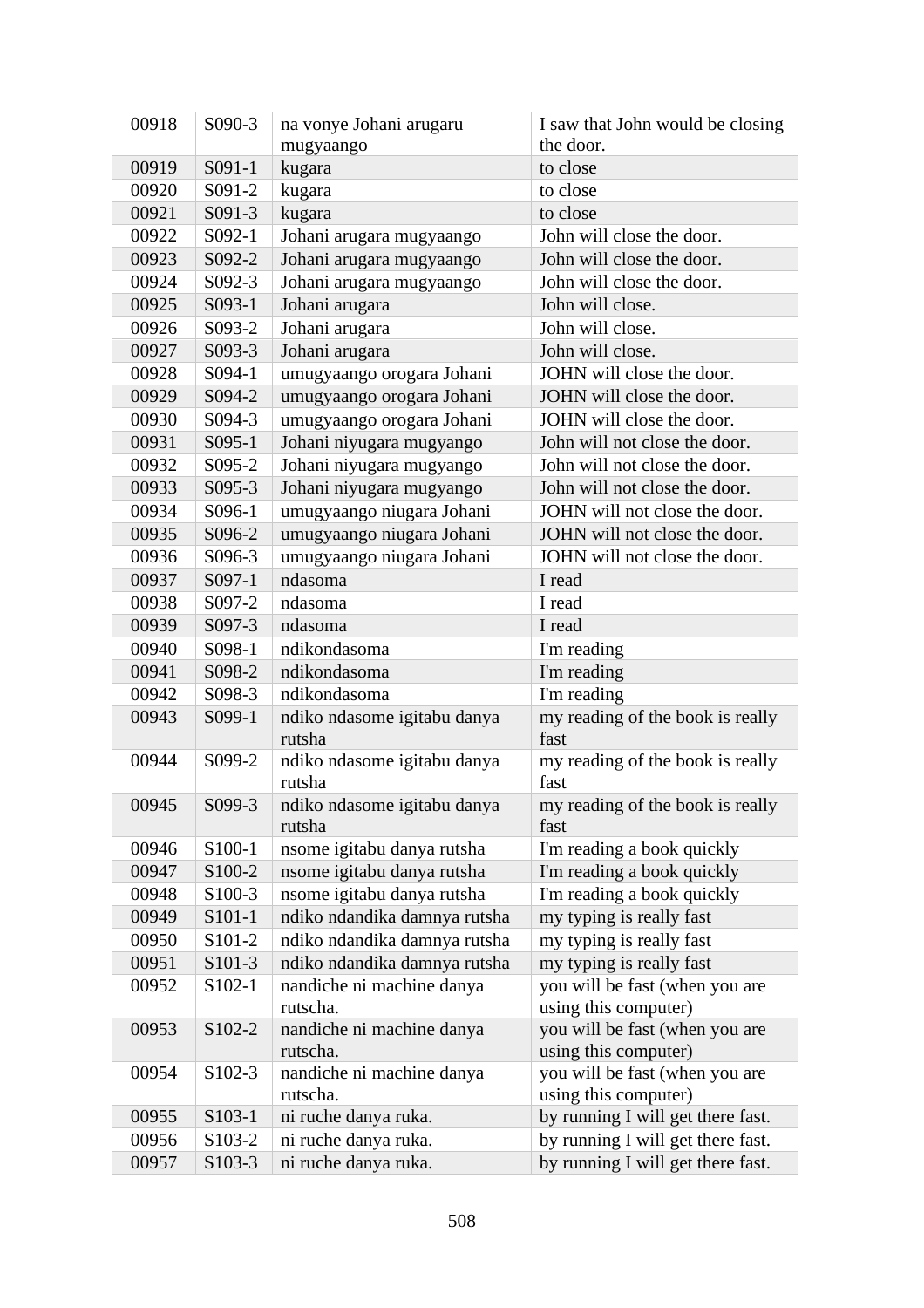| 00958 | S104-1              | ndiko ndi ruka danya ruka. | I will be quick by running (I'm<br>fast in running) |
|-------|---------------------|----------------------------|-----------------------------------------------------|
| 00959 | S104-2              | ndiko ndi ruka danya ruka. | I will be quick by running (I'm<br>fast in running) |
| 00960 | S <sub>104</sub> -3 | ndiko ndi ruka danya ruka. | I will be quick by running (I'm<br>fast in running) |
| 00961 | S105-1              | nsome igitabu              | I'm reading a book                                  |
| 00962 | S105-2              | nsome igitabu              | I'm reading a book                                  |
| 00963 | S105-3              | nsome igitabu              | I'm reading a book                                  |
| 00964 | S106-1              | ndasoma                    | I read                                              |
| 00965 | S106-2              | ndasoma                    | I read                                              |
| 00966 | S <sub>106</sub> -3 | ndasoma                    | I read                                              |
| 00967 | S107-1              | nsomye                     | I read (past)                                       |
| 00968 | S107-2              | nsomye                     | I read (past)                                       |
| 00969 | S107-3              | nsomye                     | I read (past)                                       |
| 00970 | S108-1              | nsoma                      | I read                                              |
| 00971 | S108-2              | nsoma                      | I read                                              |
| 00972 | S108-3              | nsoma                      | I read                                              |
| 00973 | S109-1              | iyo nsomye igitabo         | when I read a book                                  |
| 00974 | S <sub>109</sub> -2 | iyo nsomye igitabo         | when I read a book                                  |
| 00975 | S109-3              | iyo nsomye igitabo         | when I read a book                                  |
| 00976 | S110-1              | iyo ndiko ndasoma igitabo  | when I read a book                                  |
| 00977 | S110-2              | iyo ndiko ndasoma igitabo  | when I read a book                                  |
| 00978 | S110-3              | iyo ndiko ndasoma igitabo  | when I read a book                                  |
| 00979 | S111-1              | Turacakora.                | We are still working.                               |
| 00980 | S111-2              | Turacakora.                | We are still working.                               |
| 00981 | S111-3              | Turacakora.                | We are still working.                               |
| 00982 | S112-1              | Ntitugikora.               | We no longer work.                                  |
| 00983 | S112-2              | Ntitugikora.               | We no longer work.                                  |
| 00984 | S112-3              | Ntitugikora.               | We no longer work.                                  |
| 00985 | S113-1              | Tugikora.                  | While/when we are working                           |
| 00986 | S113-2              | Tugikora.                  | While/when we are working                           |
| 00987 | S113-3              | Tugikora.                  | While/when we are working                           |
| 00988 | S114-1              | Tutagikora.                | While/when we no longer work                        |
| 00989 | S114-2              | Tutagikora.                | While/when we no longer work                        |
| 00990 | S114-3              | Tutagikora.                | While/when we no longer work                        |
| 00991 | S115-1              | Tuzoba tugikora.           | We will be working.                                 |
| 00992 | S115-2              | Tuzoba tugikora.           | We will be working.                                 |
| 00993 | S115-3              | Tuzoba tugikora.           | We will be working.                                 |
| 00994 | S116-1              | Ntituzoba tugikora.        | We will no longer work.                             |
| 00995 | S116-2              | Ntituzoba tugikora.        | We will no longer work.                             |
| 00996 | S116-3              | Ntituzoba tugikora.        | We will no longer work.                             |
| 00997 | S117-1              | Baje tukiriko turakora.    | They come while we are still<br>working.            |
| 00998 | S <sub>117</sub> -2 | Baje tukiriko turakora.    | They come while we are still<br>working.            |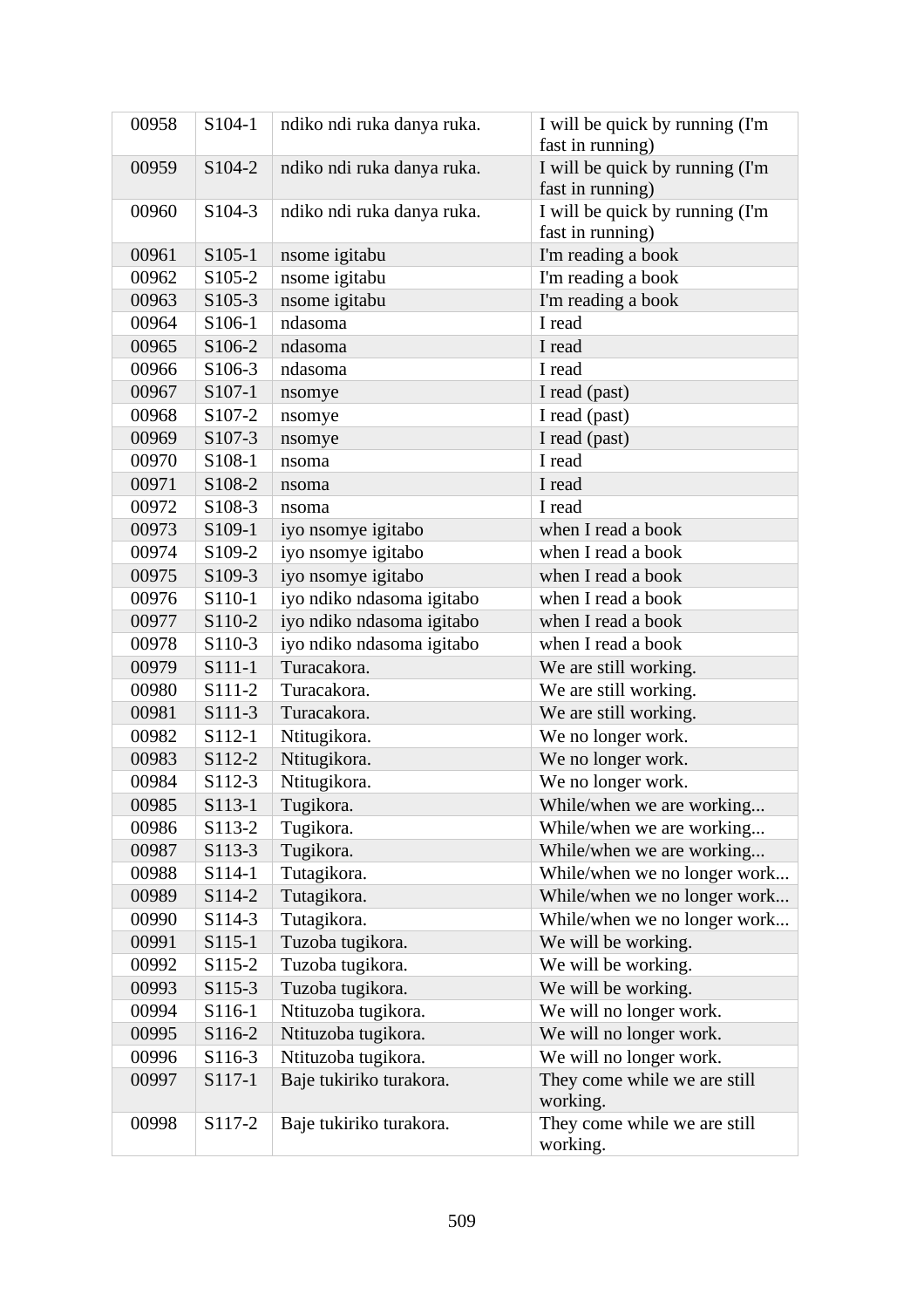| 00999 | S117-3 | Baje tukiriko turakora.    | They come while we are still<br>working.                                                |
|-------|--------|----------------------------|-----------------------------------------------------------------------------------------|
| 01000 | S118-1 | Baje tugikora.             | They come while we are still<br>working.                                                |
| 01001 | S118-2 | Baje tugikora.             | They come while we are still<br>working.                                                |
| 01002 | S118-3 | Baje tugikora.             | They come while we are still<br>working.                                                |
| 01003 | S119-1 | Turacarya inyama.          | We are still eating the meat.                                                           |
| 01004 | S119-2 | Turacarya inyama.          | We are still eating the meat.                                                           |
| 01005 | S119-3 | Turacarya inyama.          | We are still eating the meat.                                                           |
| 01006 | S120-1 | Tukirya inyama.            | While/when we are eating the<br>meat                                                    |
| 01007 | S120-2 | Tukirya inyama.            | While/when we are eating the<br>meat                                                    |
| 01008 | S120-3 | Tukirya inyama.            | While/when we are eating the<br>meat                                                    |
| 01009 | S121-1 | Leka, tuanze dukore.       | Wait, let us work first.                                                                |
| 01010 | S121-2 | Leka, tuanze dukore.       | Wait, let us work first.                                                                |
| 01011 | S121-3 | Leka, tuanze dukore.       | Wait, let us work first.                                                                |
| 01012 | S122-1 | Tugishika, bararyoherwe.   | When we arrived, they were<br>happy.                                                    |
| 01013 | S122-2 | Tugishika, bararyoherwe.   | When we arrived, they were<br>happy.                                                    |
| 01014 | S122-3 | Tugishika, bararyoherwe.   | When we arrived, they were<br>happy.                                                    |
| 01015 | S123-1 | Twoshika boryoherwa.       | If we arrive, they will be happy.                                                       |
| 01016 | S123-2 | Twoshika boryoherwa.       | If we arrive, they will be happy.                                                       |
| 01017 | S123-3 | Twoshika boryoherwa.       | If we arrive, they will be happy.                                                       |
| 01018 | S124-1 | Dushice boryoherwa.        | If we arrive, they will be happy.                                                       |
| 01019 | S124-2 | Dushice boryoherwa.        | If we arrive, they will be happy.                                                       |
| 01020 | S124-3 | Dushice boryoherwa.        | If we arrive, they will be happy.                                                       |
| 01021 | S125-1 | intambwe iryama he         | Where does a lion sleep?                                                                |
| 01022 | S125-2 | intambwe iryama he         | Where does a lion sleep?                                                                |
| 01023 | S125-3 | intambwe iryama he         | Where does a lion sleep?                                                                |
| 01024 | S126-1 | intambwe iryama mwishamba  | In the forest sleeps a lion                                                             |
| 01025 | S126-2 | intambwe iryama mwishamba  | In the forest sleeps a lion                                                             |
| 01026 | S126-3 | intambwe iryama mwishamba  | In the forest sleeps a lion                                                             |
| 01027 | S127-1 | ni kiki kiryama mwishamba  | What sleeps in the forest?                                                              |
| 01028 | S127-2 | ni kiki kiryama mwishamba  | What sleeps in the forest?                                                              |
| 01029 | S127-3 | ni kiki kiryama mwishamba  | What sleeps in the forest?                                                              |
| 01030 | S128-1 | mwishamba haryama intambwe | A lion sleeps in the forest $\left\langle \right\rangle$                                |
|       |        |                            | What sleeps in the forest?)                                                             |
| 01031 | S128-2 | mwishamba haryama intambwe | A lion sleeps in the forest $\left($ <<br>What sleeps in the forest?)                   |
| 01032 | S128-3 | mwishamba haryama intambwe | A lion sleeps in the forest $\left\langle \right\rangle$<br>What sleeps in the forest?) |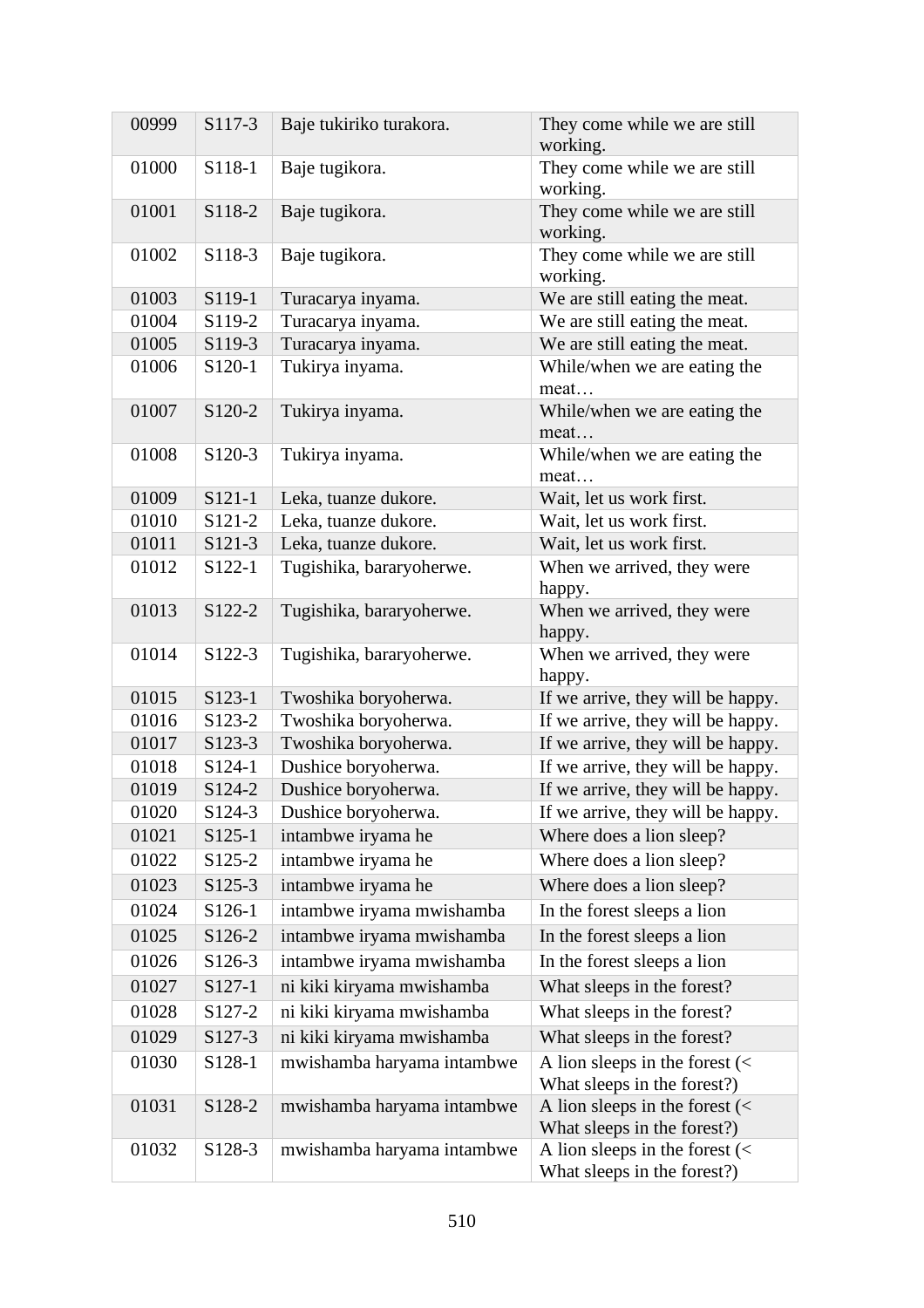| 01033 | S129-1   | mwishamba intambwe               | A lion sleeps in the forest $\left\langle \right\rangle$             |
|-------|----------|----------------------------------|----------------------------------------------------------------------|
|       |          | iraharyama                       | Does a lion sleep in the forest?)                                    |
| 01034 | S129-2   | mwishamba intambwe               | A lion sleeps in the forest $\left\langle \right\rangle$             |
|       |          | iraharyama                       | Does a lion sleep in the forest?)                                    |
| 01035 | S129-3   | mwishamba intambwe               | A lion sleeps in the forest $\left\langle \right\rangle$             |
|       |          | iraharyama                       | Does a lion sleep in the forest?)                                    |
| 01036 | S130-1   | mwishamba iraharyama             | A lion sleeps in the forest $\left\langle \right\rangle$             |
|       |          | intambwe                         | Does a lion sleep in the forest?)                                    |
| 01037 | S130-2   | mwishamba iraharyama             | A lion sleeps in the forest $\left\langle \right\rangle$             |
|       |          | intambwe                         | Does a lion sleep in the forest?)                                    |
| 01038 | S130-3   | mwishamba iraharyama<br>intambwe | A lion sleeps in the forest $\left\langle \right\rangle$             |
| 01039 | S131-1   | ingwe iryama he                  | Does a lion sleep in the forest?)<br>Where does a leopard sleep?     |
|       |          |                                  |                                                                      |
| 01040 | S131-2   | ingwe iryama he                  | Where does a leopard sleep?                                          |
| 01041 | S131-3   | ingwe iryama he                  | Where does a leopard sleep?                                          |
| 01042 | S132-1   | ingwe iryama mwishamba           | A leopard sleeps in the forest                                       |
| 01043 | S132-2   | ingwe iryama mwishamba           | A leopard sleeps in the forest                                       |
| 01044 | S132-3   | ingwe iryama mwishamba           | A leopard sleeps in the forest                                       |
| 01045 | S133-1   | ingwe iryama mugiti              | A leopard sleeps inside the tree                                     |
| 01046 | S133-2   | ingwe iryama mugiti              | A leopard sleeps inside the tree                                     |
| 01047 | S133-3   | ingwe iryama mugiti              | A leopard sleeps inside the tree                                     |
| 01048 | S134-1   | ingwe mugiti iraharyama          | A leopard sleeps inside the tree                                     |
| 01049 | S134-2   | ingwe mugiti iraharyama          | A leopard sleeps inside the tree                                     |
| 01050 | S134-3   | ingwe mugiti iraharyama          | A leopard sleeps inside the tree                                     |
| 01051 | S135-1   | mugiti haryama ingwe             | Inside the tree sleeps a leopard                                     |
|       |          |                                  | (< What sleeps inside the tree?)                                     |
| 01052 | S135-2   | mugiti haryama ingwe             | Inside the tree sleeps a leopard                                     |
|       |          |                                  | (< What sleeps inside the tree?)                                     |
| 01053 | $S135-3$ | mugiti haryama ingwe             | Inside the tree sleeps a leopard                                     |
|       |          |                                  | (< What sleeps inside the tree?)                                     |
| 01054 | S136-1   | mugiti haryama ingwe             | Inside the tree sleeps a leopard                                     |
|       |          |                                  | (< What sleeps inside the tree?)                                     |
| 01055 | S136-2   | mugiti haryama ingwe             | Inside the tree sleeps a leopard<br>(< What sleeps inside the tree?) |
| 01056 | S136-3   | mugiti haryama ingwe             | Inside the tree sleeps a leopard                                     |
|       |          |                                  | (< What sleeps inside the tree?)                                     |
| 01057 | S137-1   | muchumba umwana araryamie        | In the room a child sleeps                                           |
| 01058 | S137-2   | muchumba umwana araryamie        | In the room a child sleeps                                           |
| 01059 | S137-3   | muchumba umwana araryamie        | In the room a child sleeps                                           |
| 01060 | S138-1   |                                  |                                                                      |
|       |          | mugiti hararyama ingwe           | Inside the tree can be slept by a<br>leopard                         |
| 01061 | S138-2   | mugiti hararyama ingwe           | Inside the tree can be slept by a<br>leopard                         |
| 01062 | S138-3   | mugiti hararyama ingwe           | Inside the tree can be slept by a                                    |
|       |          |                                  | leopard                                                              |
| 01063 | S139-1   | ingwe iraryama mugiti            | Does a leopard sleeps inside the<br>tree?                            |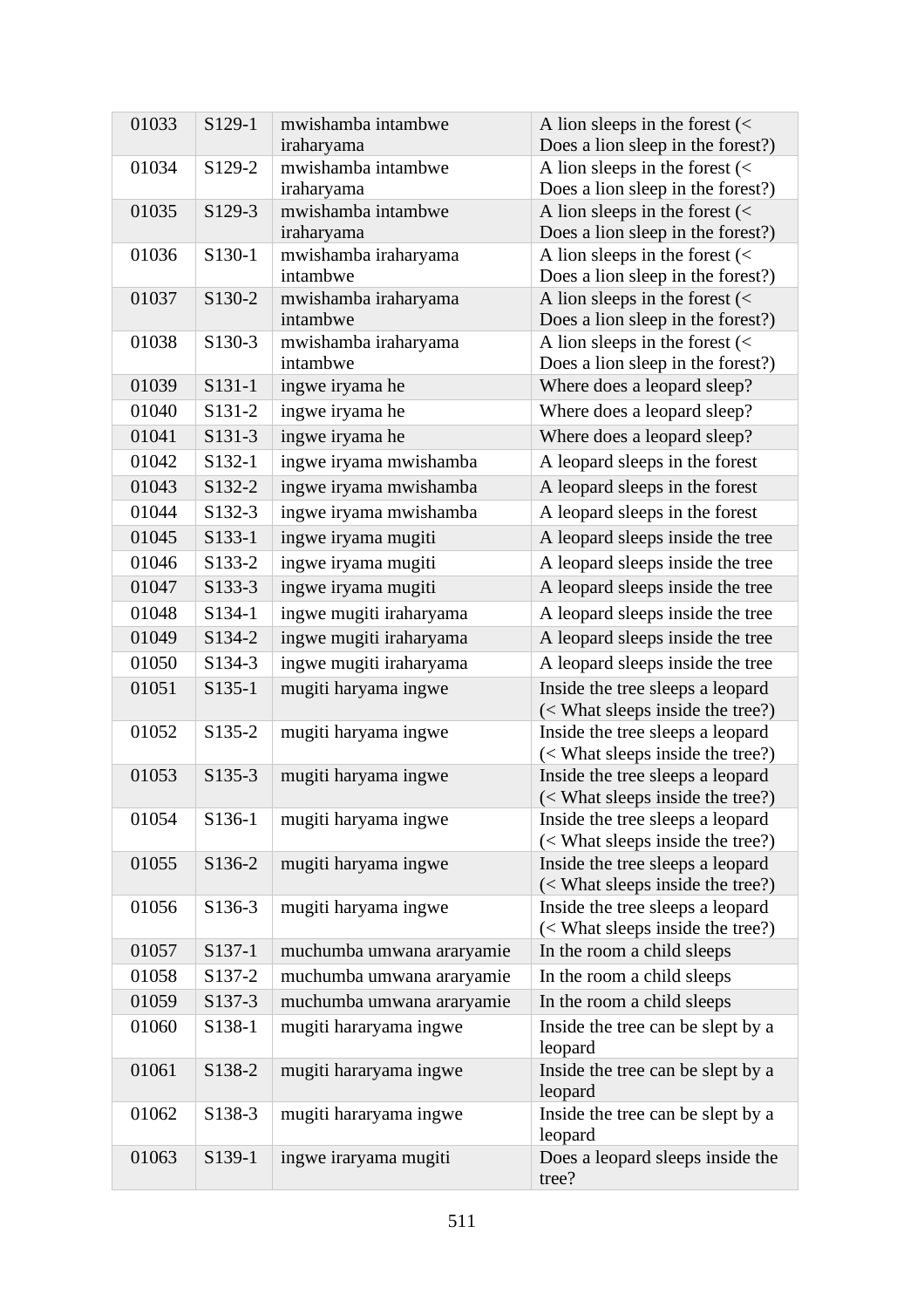| 01064          | S139-2                                     | ingwe iraryama mugiti                                      | Does a leopard sleeps inside the<br>tree?                                         |
|----------------|--------------------------------------------|------------------------------------------------------------|-----------------------------------------------------------------------------------|
| 01065          | S139-3                                     | ingwe iraryama mugiti                                      | Does a leopard sleeps inside the<br>tree?                                         |
| 01066          | S140-1                                     | mugiti hararyama ingwe                                     | Inside the tree a leopard sleeps                                                  |
| 01067          | S140-2                                     | mugiti hararyama ingwe                                     | Inside the tree a leopard sleeps                                                  |
| 01068          | S140-3                                     | mugiti hararyama ingwe                                     | Inside the tree a leopard sleeps                                                  |
| 01069          | $S141-1$                                   | mugiti ingwe iraharyama                                    | Inside the tree a leopard sleeps                                                  |
|                |                                            |                                                            | (< Does a leopard sleeps inside<br>the tree?)                                     |
| 01070          | S141-2                                     | mugiti ingwe iraharyama                                    | Inside the tree a leopard sleeps<br>(< Does a leopard sleeps inside<br>the tree?) |
| 01071          | S141-3                                     | mugiti ingwe iraharyama                                    | Inside the tree a leopard sleeps<br>(< Does a leopard sleeps inside<br>the tree?) |
| 01072          | $S142-1$                                   | intambwe ntiryama mugiti,<br>aliko ingwe mugiti iraharyama | A lion doesn't sleep inside the<br>tree but a leopard sleeps inside<br>the tree   |
| 01073          | S142-2                                     | intambwe ntiryama mugiti,<br>aliko ingwe mugiti iraharyama | A lion doesn't sleep inside the<br>tree but a leopard sleeps inside<br>the tree   |
| 01074          | S142-3                                     | intambwe ntiryama mugiti,<br>aliko ingwe mugiti iraharyama | A lion doesn't sleep inside the<br>tree but a leopard sleeps inside<br>the tree   |
| 01075          | $S144-1$                                   | Turacakora.                                                | We are still working.                                                             |
| 01076          | S144-2                                     | Turacakora.                                                | We are still working.                                                             |
| 01077          | S144-3                                     | Turacakora.                                                | We are still working.                                                             |
| 01078          | $S145-1$                                   | Twari tugikora.                                            | We were still working.                                                            |
| 01079          | S145-2                                     | Twari tugikora.                                            | We were still working.                                                            |
| 01080          | S145-3                                     | Twari tugikora.                                            | We were still working.                                                            |
| 01081          | S <sub>146</sub> -1                        | Tuzoba tugikora.                                           | We will be still working.                                                         |
| 01082          | S <sub>146</sub> -2                        | Tuzoba tugikora.                                           | We will be still working.                                                         |
| 01083          | S <sub>146</sub> -3                        | Tuzoba tugikora.                                           | We will be still working.                                                         |
| 01084          | S <sub>147</sub> -1                        | Turacarwaaye.                                              | We were still sick.                                                               |
| 01085          | S <sub>147</sub> -2                        | Turacarwaaye.                                              | We were still sick.                                                               |
| 01086          | S <sub>147</sub> -3                        | Turacarwaaye.                                              | We were still sick.                                                               |
| 01087          | S <sub>148</sub> -1                        | Twari tukirwaaye.                                          | We were still sick.                                                               |
| 01088          | S <sub>148</sub> -2                        | Twari tukirwaaye.                                          | We were still sick.                                                               |
| 01089          | S148-3                                     | Twari tukirwaaye.                                          | We were still sick.                                                               |
| 01090          | S <sub>149</sub> -1                        | Tuzoba tukirwaaye.                                         | We will be still sick.<br>We will be still sick.                                  |
| 01091<br>01092 | S <sub>149</sub> -2                        | Tuzoba tukirwaaye.                                         | We will be still sick.                                                            |
| 01093          | S <sub>149</sub> -3<br>S <sub>150</sub> -1 | Tuzoba tukirwaaye.<br>Turacababaye.                        | We are still sad.                                                                 |
| 01094          | S <sub>150</sub> -2                        | Turacababaye.                                              | We are still sad.                                                                 |
| 01095          | S <sub>150</sub> -3                        | Turacababaye.                                              | We are still sad.                                                                 |
| 01096          | S <sub>151</sub> -1                        | Twari tukibabaye.                                          | We were still sad.                                                                |
| 01097          | S <sub>151</sub> -2                        | Twari tukibabaye.                                          | We were still sad.                                                                |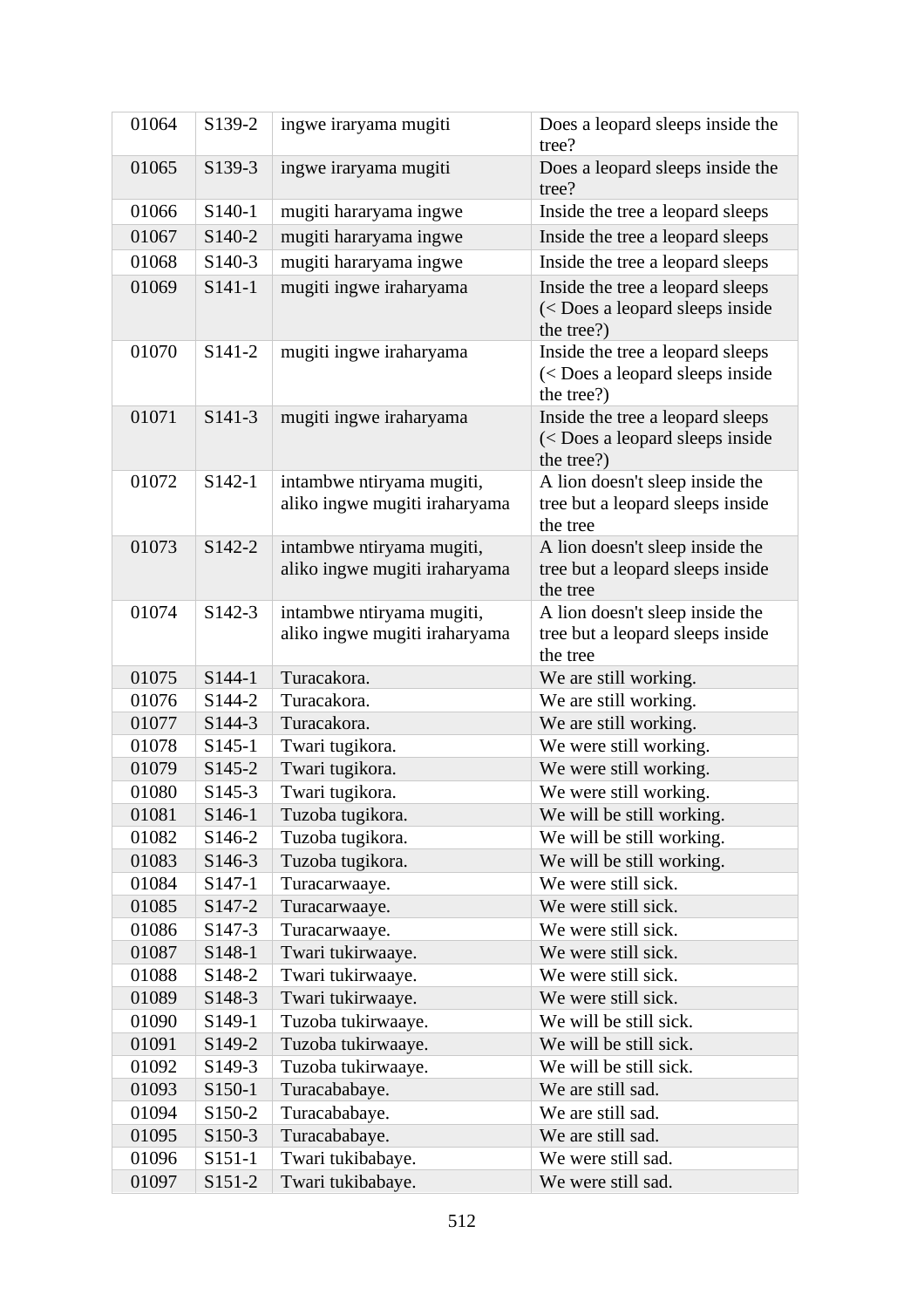| 01098 | $S151-3$            | Twari tukibabaye.                     | We were still sad.                       |
|-------|---------------------|---------------------------------------|------------------------------------------|
| 01099 | S152-1              | Tuzoba tukibabaye.                    | We will be still sad.                    |
| 01100 | S152-2              | Tuzoba tukibabaye.                    | We will be still sad.                    |
| 01101 | S152-3              | Tuzoba tukibabaye.                    | We will be still sad.                    |
| 01102 | $S153-1$            | Turacagukunda.                        | We still love you.                       |
| 01103 | S153-2              | Turacagukunda.                        | We still love you.                       |
| 01104 | S153-3              | Turacagukunda.                        | We still love you.                       |
| 01105 | S <sub>154</sub> -1 | Imbwembwe iriko yiiruka               | Jackal is running through the            |
|       |                     | mw'ishamba                            | savanna                                  |
| 01106 | S154-2              | Imbwembwe iriko yiiruka               | Jackal is running through the            |
| 01107 | S154-3              | mw'ishamba                            | savanna                                  |
|       |                     | Imbwembwe iriko yiiruka<br>mw'ishamba | Jackal is running through the<br>savanna |
| 01108 | $S155-1$            | Imbwembwe iriko iriiruka              | Jackal is running through the            |
|       |                     | mw'ishamba                            | savanna                                  |
| 01109 | S155-2              | Imbwembwe iriko iriiruka              | Jackal is running through the            |
|       |                     | mw'ishamba                            | savanna                                  |
| 01110 | $S155-3$            | Imbwembwe iriko iriiruka              | Jackal is running through the            |
|       |                     | mw'ishamba                            | savanna                                  |
| 01111 | S156-1              | Imbwembwe iriko iriiruka              | Jackal is running                        |
| 01112 | S <sub>156</sub> -2 | Imbwembwe iriko iriiruka              | Jackal is running                        |
| 01113 | S <sub>156</sub> -3 | Imbwembwe iriko iriiruka              | Jackal is running                        |
| 01114 | S157-1              | Imbwembwe iriko iriiiruka cane        | Jackal is running fast                   |
| 01115 | S157-2              | Imbwembwe iriko iriiiruka cane        | Jackal is running fast                   |
| 01116 | S <sub>157</sub> -3 | Imbwembwe iriko iriiiruka cane        | Jackal is running fast                   |
| 01117 | S158-1              | Imbwembwe iriko yiiruka cane          | Jackal is running fast                   |
| 01118 | S <sub>158</sub> -2 | Imbwembwe iriko yiiruka cane          | Jackal is running fast                   |
| 01119 | S158-3              | Imbwembwe iriko yiiruka cane          | Jackal is running fast                   |
| 01120 | S159-1              | Imbwembwe iriko yiiruka ubu           | Jackal is running now                    |
| 01121 | S159-2              | Imbwembwe iriko yiiruka ubu           | Jackal is running now                    |
| 01122 | S159-3              | Imbwembwe iriko yiiruka ubu           | Jackal is running now                    |
| 01123 | S160-1              | Imbwembwe iriko iriiruka ubu          | Jackal is running now                    |
| 01124 | S160-2              | Imbwembwe iriko iriiruka ubu          | Jackal is running now                    |
| 01125 | S160-3              | Imbwembwe iriko iriiruka ubu          | Jackal is running now                    |
| 01126 | S161-1              | Imbwembwe iriko yiiruka he?           | Where is the Jackal running?             |
| 01127 | S161-2              | Imbwembwe iriko yiiruka he?           | Where is the Jackal running?             |
| 01128 | S161-3              | Imbwembwe iriko yiiruka he?           | Where is the Jackal running?             |
| 01129 | $S162-1$            | Imbwembwe iriko iriiruka he?          | Where is the Jackal running?             |
| 01130 | S162-2              | Imbwembwe iriko iriiruka he?          | Where is the Jackal running?             |
| 01131 | S162-3              | Imbwembwe iriko iriiruka he?          | Where is the Jackal running?             |
| 01132 | $S163-1$            | Imbwembwe iriko yiruka gute?          | How is the Jackal running?               |
| 01133 | S163-2              | Imbwembwe iriko yiruka gute?          | How is the Jackal running?               |
| 01134 | $S163-3$            |                                       |                                          |
|       |                     | Imbwembwe iriko yiruka gute?          | How is the Jackal running?               |
| 01135 | S164-1              | Imbwembwe iriko iriiruka gute?        | How is the Jackal running?               |
| 01136 | S164-2              | Imbwembwe iriko iriiruka gute?        | How is the Jackal running?               |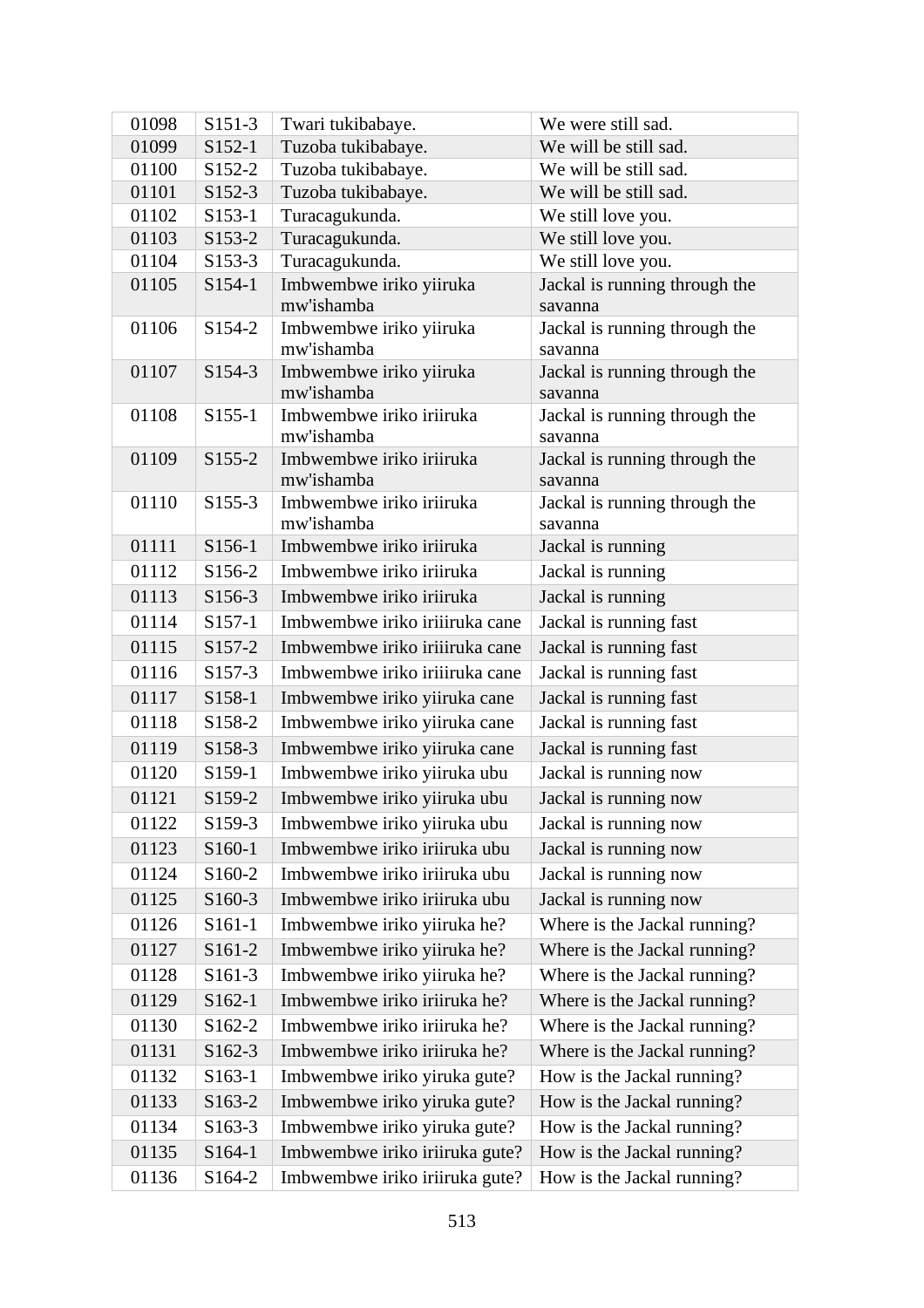| 01137 | S164-3              | Imbwembwe iriko iriiruka gute?           | How is the Jackal running?                 |
|-------|---------------------|------------------------------------------|--------------------------------------------|
| 01138 | $S165-1$            | Imbwembwe iriko iriiruka gusa            | The Jackal is just running                 |
| 01139 | S165-2              | Imbwembwe iriko iriiruka gusa            | The Jackal is just running                 |
| 01140 | $S165-3$            | Imbwembwe iriko iriiruka gusa            | The Jackal is just running                 |
| 01141 | S166-1              | Imbwembwe iriko yiiruka gusa             | The Jackal is running naked                |
| 01142 | S166-2              | Imbwembwe iriko yiiruka gusa             | The Jackal is running naked                |
| 01143 | S166-3              | Imbwembwe iriko yiiruka gusa             | The Jackal is running naked                |
| 01144 | S <sub>167</sub> -1 | Imbwembwe iriko yiiruka<br>hariiya       | Jackal is running there                    |
| 01145 | S167-2              | Imbwembwe iriko yiiruka<br>hariiya       | Jackal is running there                    |
| 01146 | $S167-3$            | Imbwembwe iriko yiiruka<br>hariiya       | Jackal is running there                    |
| 01147 | S168-1              | Imbwembwe iriko iriiruka<br>hariiya      | Jackal is running there                    |
| 01148 | S168-2              | Imbwembwe iriko iriiruka<br>hariiya      | Jackal is running there                    |
| 01149 | S168-3              | Imbwembwe iriko iriiruka<br>hariiya      | Jackal is running there                    |
| 01150 | S169-1              | mw'ishamba imbwembwe iriko<br>iriiruka   | through the savannah Jackal is<br>running. |
| 01151 | S169-2              | mw'ishamba imbwembwe iriko<br>iriiruka   | through the savannah Jackal is<br>running. |
| 01152 | S169-3              | mw'ishamba imbwembwe iriko<br>iriiruka   | through the savannah Jackal is<br>running. |
| 01153 | S170-1              | mw'ishamba imbwembwe iriko<br>irahiiruka | fronted loc, OM                            |
| 01154 | S170-2              | mw'ishamba imbwembwe iriko<br>irahiiruka | fronted loc, OM                            |
| 01155 | S170-3              | mw'ishamba imbwembwe iriko<br>irahiiruka | fronted loc, OM                            |
| 01156 | S171-1              | mw'ishamba imbwembwe iriko<br>ihiiruka   | fronted loc, OM                            |
| 01157 | S171-2              | mw'ishamba imbwembwe iriko<br>ihiiruka   | fronted loc, OM                            |
| 01158 | S171-3              | mw'ishamba imbwembwe iriko<br>ihiiruka   | fronted loc, OM                            |
| 01159 | S172-1              | mw'ishamba hariko hariiruka<br>imbwembwe | A JACKAL is running in the<br>forest.      |
| 01160 | S172-2              | mw'ishamba hariko hariiruka<br>imbwembwe | A JACKAL is running in the<br>forest.      |
| 01161 | S172-3              | mw'ishamba hariko hariiruka<br>imbwembwe | A JACKAL is running in the<br>forest.      |
| 01162 | S173-1              | ?mw'ishamba hariko hariiruka             | The forest is running.                     |
| 01163 | S173-2              | ?mw'ishamba hariko hariiruka             | The forest is running.                     |
| 01164 | S173-3              | ?mw'ishamba hariko hariiruka             | The forest is running.                     |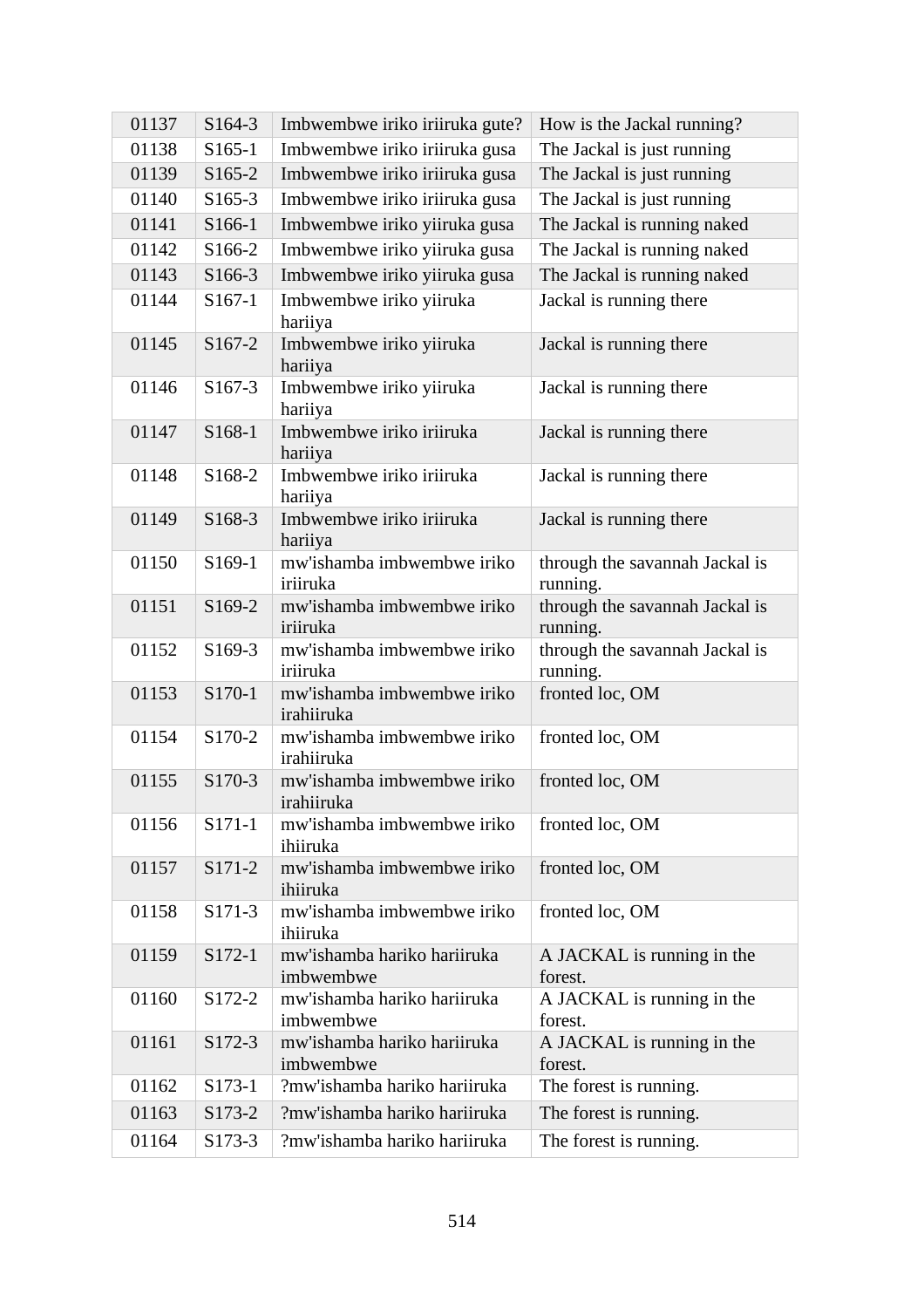| 01165 | S174-1              | Ni igiki kiriko kiriruka<br>mw'ishamba?                     | What is running in the forest?                            |
|-------|---------------------|-------------------------------------------------------------|-----------------------------------------------------------|
| 01166 | S174-2              | Ni igiki kiriko kiriruka<br>mw'ishamba?                     | What is running in the forest?                            |
| 01167 | S174-3              | Ni igiki kiriko kiriruka<br>mw'ishamba?                     | What is running in the forest?                            |
| 01168 | $S175-1$            | mbweembwe iriko igira iki?                                  | What is the Jackal doing?                                 |
| 01169 | S175-2              | mbweembwe iriko igira iki?                                  | What is the Jackal doing?                                 |
| 01170 | S175-3              | mbweembwe iriko igira iki?                                  | What is the Jackal doing?                                 |
| 01171 | S176-1              | mbwembwe iriko iriiruka                                     | the jackal is RUNNING.                                    |
| 01172 | S176-2              | mbwembwe iriko iriiruka                                     | the jackal is RUNNING.                                    |
| 01173 | S176-3              | mbwembwe iriko iriiruka                                     | the jackal is RUNNING.                                    |
| 01174 | S177-1              | iriko iriiruka, mbweembwe.                                  | it is running, the Jackal does.                           |
| 01175 | S177-2              | iriko iriiruka, mbweembwe.                                  | it is running, the Jackal does.                           |
| 01176 | S177-3              | iriko iriiruka, mbweembwe.                                  | it is running, the Jackal does.                           |
| 01177 | S178-1              | mbweembwe iriko iriiruka cane                               | the Jacakal is running fast.                              |
| 01178 | S178-2              | mbweembwe iriko iriiruka cane                               | the Jacakal is running fast.                              |
| 01179 | S178-3              | mbweembwe iriko iriiruka cane                               | the Jacakal is running fast.                              |
| 01180 | S179-1              | iriko yiiruka cane,<br>mbweembwe.                           | it is running fast, the Jackal is                         |
| 01181 | S179-2              | iriko yiiruka cane,<br>mbweembwe.                           | it is running fast, the Jackal is                         |
| 01182 | S179-3              | iriko yiiruka cane,<br>mbweembwe.                           | it is running fast, the Jackal is                         |
| 01183 | S180-1              | mbwembwe niyo iriko iriiruka                                | the Jackal that is running                                |
| 01184 | S180-2              | mbwembwe niyo iriko iriiruka                                | the Jackal that is running                                |
| 01185 | S180-3              | mbwembwe niyo iriko iriiruka                                | the Jackal that is running                                |
| 01186 | S <sub>181</sub> -1 | Intambwe iriko iratambuka<br>ariko iriko iriiruka imbweebwe | the lion is walking, but it is<br>running, the Jackal is. |
| 01187 | S181-2              | Intambwe iriko iratambuka                                   | the lion is walking, but it is                            |
|       |                     | ariko iriko iriiruka imbweebwe                              | running, the Jackal is.                                   |
| 01188 | S181-3              | Intambwe iriko iratambuka<br>ariko iriko iriiruka imbweebwe | the lion is walking, but it is<br>running, the Jackal is. |
| 01189 | S182-1              | ariko ageenda kw'isoko                                      | he is going to the market                                 |
| 01190 | S182-2              | ariko ageenda kw'isoko                                      | he is going to the market                                 |
| 01191 | S182-3              | ariko ageenda kw'isoko                                      | he is going to the market                                 |
| 01192 | S183-1              | ariko arageenda kw'isoko                                    | he is walking around/in the                               |
|       |                     |                                                             | market                                                    |
| 01193 | S183-2              | ariko arageenda kw'isoko                                    | he is walking around/in the<br>market                     |
| 01194 | S183-3              | ariko arageenda kw'isoko                                    | he is walking around/in the<br>market                     |
| 01195 | S184-1              | ariko arageenda mw'isoko                                    | he is walking around/in the<br>market                     |
| 01196 | S184-2              | ariko arageenda mw'isoko                                    | he is walking around/in the<br>market                     |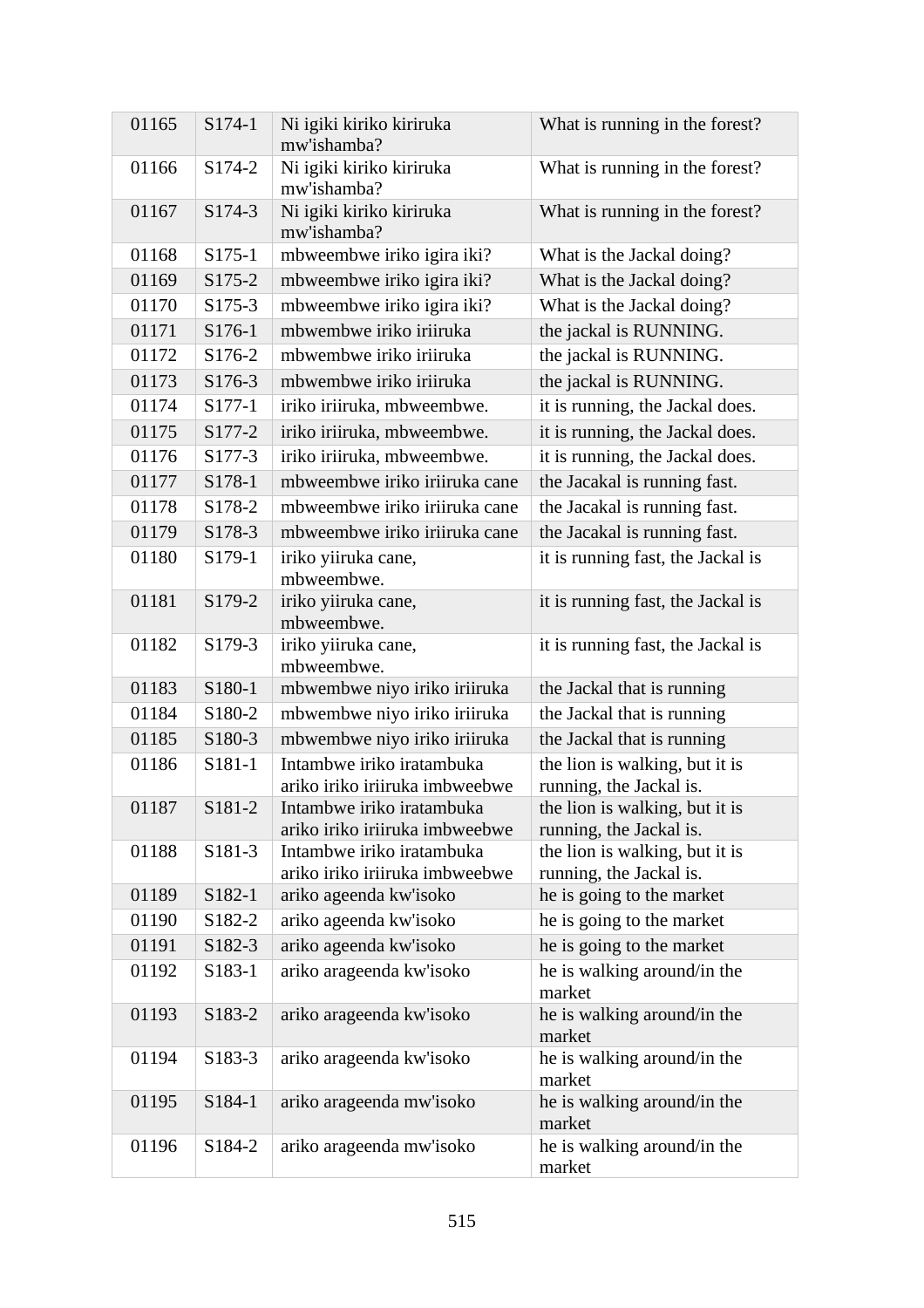| 01197 | S184-3              | ariko arageenda mw'isoko   | he is walking around/in the  |
|-------|---------------------|----------------------------|------------------------------|
|       |                     |                            | market                       |
| 01198 | S <sub>185</sub> -1 | ni nde ariko ariiruka?     | who is running?              |
| 01199 | S185-2              | ni nde ariko ariiruka?     | who is running?              |
| 01200 | S185-3              | ni nde ariko ariiruka?     | who is running?              |
| 01201 | S186-1              | nde ariko ariiruka?        | who is running? (echo Q)     |
| 01202 | S186-2              | nde ariko ariiruka?        | who is running? (echo $Q$ )  |
| 01203 | S186-3              | nde ariko ariiruka?        | who is running? (echo $Q$ )  |
| 01204 | S187-1              | Fara ariko ariiruka        | Fara is running.             |
| 01205 | S187-2              | Fara ariko ariiruka        | Fara is running.             |
| 01206 | S187-3              | Fara ariko ariiruka        | Fara is running.             |
| 01207 | S188-1              | ariko ariiruka Fara        | Fara is running              |
| 01208 | S188-2              | ariko ariiruka Fara        | Fara is running              |
| 01209 | S188-3              | ariko ariiruka Fara        | Fara is running              |
| 01210 | S189-1              | ni nde yariiye inyama?     | Who ate the meat?            |
| 01211 | S189-2              | ni nde yariiye inyama?     | Who ate the meat?            |
| 01212 | S189-3              | ni nde yariiye inyama?     | Who ate the meat?            |
| 01213 | S <sub>190</sub> -1 | nde ariiye inyama?         | Who ate the meat? (echo)     |
| 01214 | S <sub>190</sub> -2 | nde ariiye inyama?         | Who ate the meat? (echo)     |
| 01215 | S190-3              | nde ariiye inyama?         | Who ate the meat? (echo)     |
| 01216 | S <sub>191</sub> -1 | Fara yariye inyama.        | Fara ate the meat            |
| 01217 | S <sub>191</sub> -2 | Fara yariye inyama.        | Fara ate the meat            |
| 01218 | S191-3              | Fara yariye inyama.        | Fara ate the meat            |
| 01219 | S192-1              | Fara niwe yariye inyama.   | it is Fara who ate the meat. |
| 01220 | S <sub>192</sub> -2 | Fara niwe yariye inyama.   | it is Fara who ate the meat. |
| 01221 | S192-3              | Fara niwe yariye inyama.   | it is Fara who ate the meat. |
| 01222 | S193-1              | Ni Fara yariye inyama.     | it is Fara who ate the meat. |
| 01223 | S <sub>193</sub> -2 | Ni Fara yariye inyama.     | it is Fara who ate the meat. |
| 01224 | S <sub>193</sub> -3 | Ni Fara yariye inyama.     | it is Fara who ate the meat. |
| 01225 | S194-1              | yariye inyama Fara         | she ate the meat, Fara did   |
| 01226 | S194-2              | yariye inyama Fara         | she ate the meat, Fara did   |
| 01227 | S <sub>194</sub> -3 | yariye inyama Fara         | she ate the meat, Fara did   |
| 01228 | S <sub>195</sub> -1 | inyama yariye Fara         | FARA ate the meat.           |
| 01229 | S <sub>195</sub> -2 | inyama yariye Fara         | FARA ate the meat.           |
| 01230 | S <sub>195</sub> -3 | inyama yariye Fara         | FARA ate the meat.           |
| 01231 | S196-1              | Fara yariye inyama         | Fara ate the meat            |
| 01232 | S196-2              | Fara yariye inyama         | Fara ate the meat            |
| 01233 | S <sub>196</sub> -3 | Fara yariye inyama         | Fara ate the meat            |
| 01234 | S <sub>197</sub> -1 | Ni nde andiriye inyama?    | WHO ate the meat?            |
| 01235 | S <sub>197</sub> -2 | Ni nde andiriye inyama?    | WHO ate the meat?            |
| 01236 | S <sub>197</sub> -3 | Ni nde andiriye inyama?    | WHO ate the meat?            |
| 01237 | S <sub>198</sub> -1 | Fara niwe ariye inyama     | Fara ate the meat.           |
| 01238 | S <sub>198</sub> -2 | Fara niwe ariye inyama     | Fara ate the meat.           |
| 01239 | S <sub>198</sub> -3 | Fara niwe ariye inyama     | Fara ate the meat.           |
| 01240 | S199-1              | Fara niwe akuririye inyama | Fara ate the meat.           |
| 01241 | S <sub>199</sub> -2 | Fara niwe akuririye inyama | Fara ate the meat.           |
| 01242 | S199-3              | Fara niwe akuririye inyama | Fara ate the meat.           |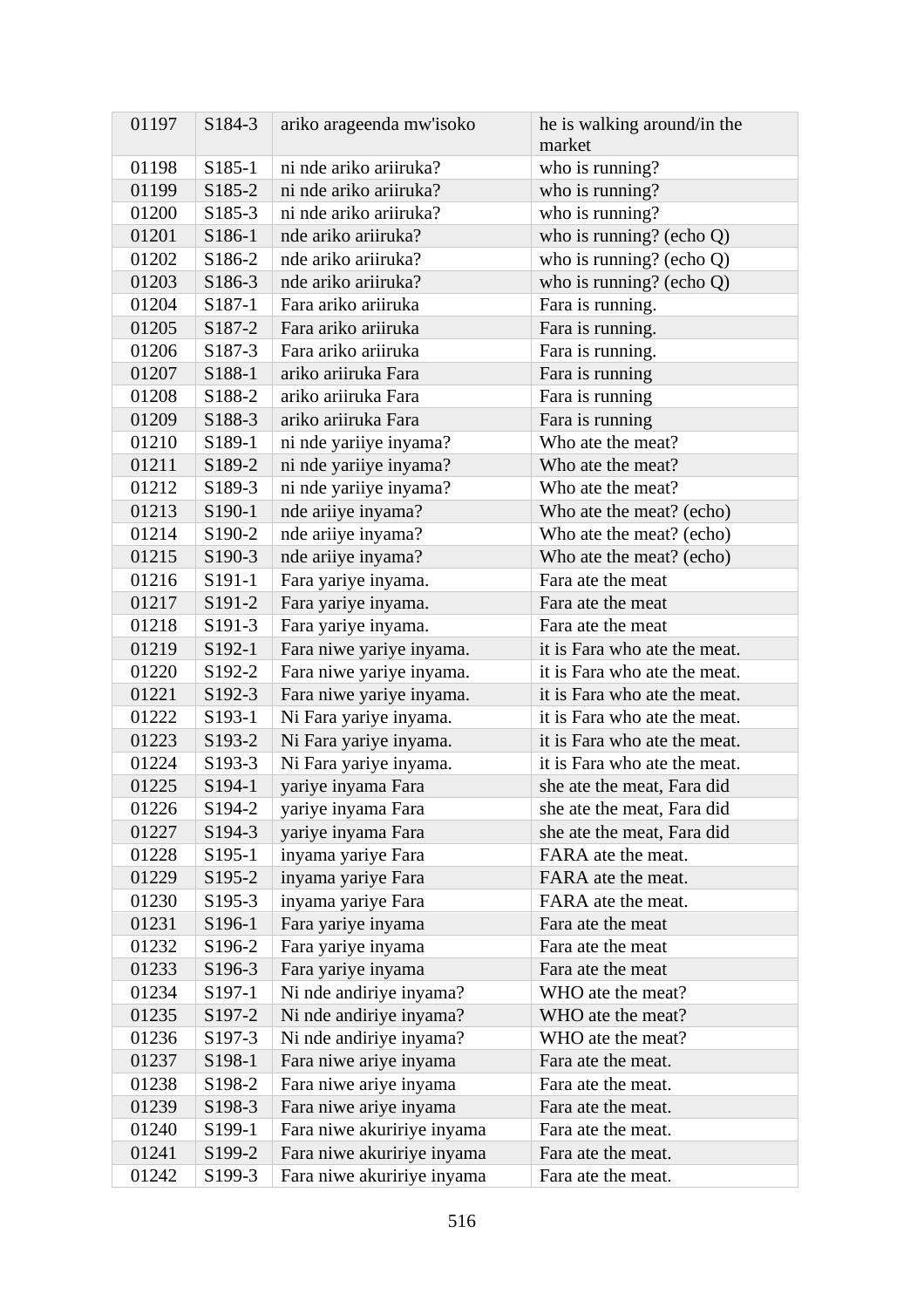| 01243 | S200-1 | inyama iriye Fara          | FARA ate the meat.               |
|-------|--------|----------------------------|----------------------------------|
| 01244 | S200-2 | inyama iriye Fara          | FARA ate the meat.               |
| 01245 | S200-3 | inyama iriye Fara          | FARA ate the meat.               |
| 01246 | S201-1 | inyama iriiwe na Fara.     | meat was eaten by Fara           |
| 01247 | S201-2 | inyama iriiwe na Fara.     | meat was eaten by Fara           |
| 01248 | S201-3 | inyama iriiwe na Fara.     | meat was eaten by Fara           |
| 01249 | S202-1 | Ni inde arijije umwana?    | WHO made my child crying?        |
| 01250 | S202-2 | Ni inde arijije umwana?    | WHO made my child crying?        |
| 01251 | S202-3 | Ni inde arijije umwana?    | WHO made my child crying?        |
| 01252 | S203-1 | Fara niwe arijije umwana,  | Fara made the child crying       |
| 01253 | S203-2 | Fara niwe arijije umwana,  | Fara made the child crying       |
| 01254 | S203-3 | Fara niwe arijije umwana,  | Fara made the child crying       |
| 01255 | S204-1 | Umwana arijijwe na Fara    | Fara made the child crying.      |
| 01256 | S204-2 | Umwana arijijwe na Fara    | Fara made the child crying.      |
| 01257 | S204-3 | Umwana arijijwe na Fara    | Fara made the child crying.      |
| 01258 | S205-1 | ?Umwana arijije Fara       | The child made Fara cyring.      |
| 01259 | S205-2 | ?Umwana arijije Fara       | The child made Fara cyring.      |
| 01260 | S205-3 | ?Umwana arijije Fara       | The child made Fara cyring.      |
| 01261 | S206-1 | gukubita                   | to beat                          |
| 01262 | S206-2 | gukubita                   | to beat                          |
| 01263 | S206-3 | gukubita                   | to beat                          |
| 01264 | S207-1 | kunkubita                  | to hit me                        |
| 01265 | S207-2 | kunkubita                  | to hit me                        |
| 01266 | S207-3 | kunkubita                  | to hit me                        |
| 01267 | S208-1 | kumukubita                 | to hit him                       |
| 01268 | S208-2 | kumukubita                 | to hit him                       |
| 01269 | S208-3 | kumukubita                 | to hit him                       |
| 01270 | S209-1 | kumukubitira               | to hit him (on behalf of)        |
| 01271 | S209-2 | kumukubitira               | to hit him (on behalf of)        |
| 01272 | S209-3 | kumukubitira               | to hit him (on behalf of)        |
| 01273 | S210-1 | Ku-mu-n-kubit-ir-a         | to hit him instead of me         |
| 01274 | S210-2 | Ku-mu-n-kubit-ir-a         | to hit him instead of me         |
| 01275 | S210-3 | Ku-mu-n-kubit-ir-a         | to hit him instead of me         |
| 01276 | S211-1 | Ni nde yankubitiye umwana? | Who beat my child?               |
| 01277 | S211-2 | Ni nde yankubitiye umwana? | Who beat my child?               |
| 01278 | S211-3 | Ni nde yankubitiye umwana? | Who beat my child?               |
| 01279 | S212-1 | Umusuma yi:njiye mu: nzu   | the thief entered into the house |
| 01280 | S212-2 | Umusuma yi:njiye mu: nzu   | the thief entered into the house |
| 01281 | S212-3 | Umusuma yi:njiye mu: nzu   | the thief entered into the house |
| 01282 | S213-1 | mu: nzu hi:njiye umusuma.  | the house the thief entered.     |
| 01283 | S213-2 | mu: nzu hi:njiye umusuma.  | the house the thief entered.     |
| 01284 | S213-3 | mu: nzu hi:njiye umusuma.  | the house the thief entered.     |
| 01285 | S214-1 | Yinjiye umusuma mu: nzu    | in the house, the thief entered  |
| 01286 | S214-2 | Yinjiye umusuma mu: nzu    | in the house, the thief entered  |
| 01287 | S214-3 | Yinjiye umusuma mu: nzu    | in the house, the thief entered  |
| 01288 | S215-1 | Ni inde yankúubise?        | WHO beated me?                   |
| 01289 | S215-2 | Ni inde yankúubise?        | WHO beated me?                   |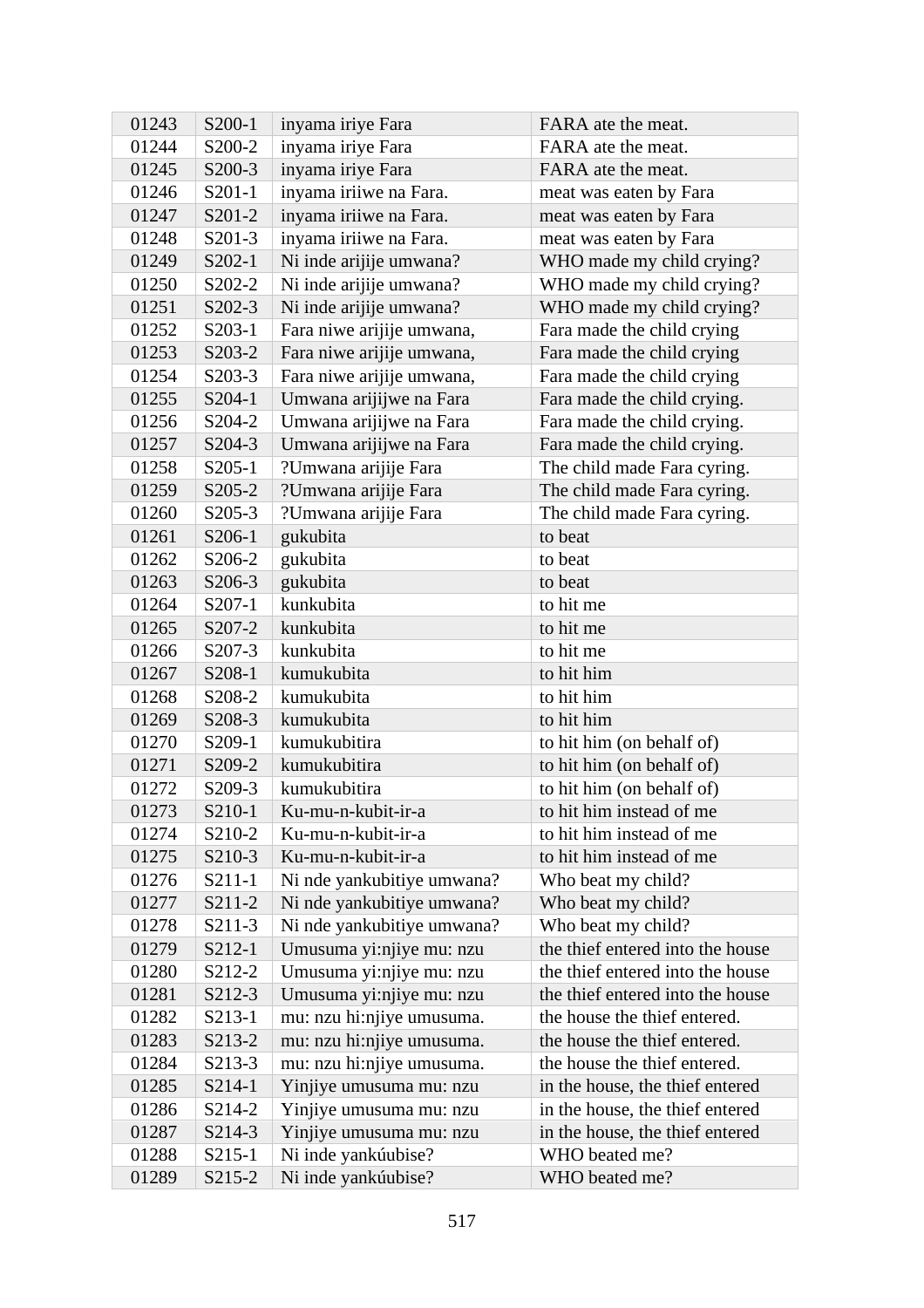| 01290 | $S215-3$            | Ni inde yankúubise?  | WHO beated me?                           |
|-------|---------------------|----------------------|------------------------------------------|
| 01291 | S216-1              | Ni inde yankubíísé?  | WHO beated me?                           |
| 01292 | S216-2              | Ni inde yankubíísé?  | WHO beated me?                           |
| 01293 | S216-3              | Ni inde yankubíísé?  | WHO beated me?                           |
| 01294 | S217-1              | Ni inde yankúbise?   | Who beat me?                             |
| 01295 | S217-2              | Ni inde yankúbise?   | Who beat me?                             |
| 01296 | S217-3              | Ni inde yankúbise?   | Who beat me?                             |
| 01297 | S218-1              | Ni indé yamukubísé?  | Who beat him?                            |
| 01298 | S218-2              | Ni indé yamukubísé?  | Who beat him?                            |
| 01299 | S218-3              | Ni indé yamukubísé?  | Who beat him?                            |
| 01300 | S219-1              | Ni inde yaβákúbise?  | Who beat you(pl.)/them?                  |
| 01301 | S219-2              | Ni inde yaβákúbise?  | Who beat you(pl.)/them?                  |
| 01302 | S219-3              | Ni inde yaβákúbise?  | Who beat you(pl.)/them?                  |
| 01303 | S220-1              | Ni inde yadúkubise?  | Who beat us?                             |
| 01304 | S220-2              | Ni inde yadúkubise?  | Who beat us?                             |
| 01305 | S220-3              | Ni inde yadúkubise?  | Who beat us?                             |
| 01306 | $S221-1$            | Fara yarámúkubise.   | Fara beat him.                           |
| 01307 | S221-2              | Fara yarámúkubise.   | Fara beat him.                           |
| 01308 | S221-3              | Fara yarámúkubise.   | Fara beat him.                           |
| 01309 | S222-1              | Ni Fara yamúkubise.  | It is Fara who beat him.                 |
| 01310 | S222-2              | Ni Fara yamúkubise.  | It is Fara who beat him.                 |
| 01311 | S222-3              | Ni Fara yamúkubise.  | It is Fara who beat him.                 |
| 01312 | S223-1              | Ni naka yamúkúbise.  | Someone beat him.                        |
| 01313 | S223-2              | Ni naka yamúkúbise.  | Someone beat him.                        |
| 01314 | S223-3              | Ni naka yamúkúbise.  | Someone beat him.                        |
| 01315 | S224-1              | Ni bo bámukubise     | It is they who beat him.                 |
| 01316 | S224-2              | Ni bo bámukubise     | It is they who beat him.                 |
| 01317 | S224-3              | Ni bo bámukubise     | It is they who beat him.                 |
| 01318 | $S225-1$            | Ni bo, báramukubise  | It is them, they beat him.               |
| 01319 | S225-2              | Ni bo, báramukubise  | It is them, they beat him.               |
| 01320 | S225-3              | Ni bo, báramukubise  | It is them, they beat him.               |
| 01321 | S226-1              | báaramúkubise        | They beat him.                           |
| 01322 | S226-2              | báaramúkubise        | They beat him.                           |
| 01323 | S226-3              | báaramúkubise        | They beat him.                           |
| 01324 | S227-1              | Ni inde yanku!bíísé? | Who beat me?                             |
| 01325 | S227-2              | Ni inde yanku!bíísé? | Who beat me?                             |
| 01326 | S227-3              | Ni inde yanku!bíísé? | Who beat me?                             |
| 01327 | S228-1              | Ni indé yamúkubiisé? | Who beat him?                            |
| 01328 | S228-2              | Ni indé yamúkubiisé? | Who beat him?                            |
| 01329 | S228-3              | Ni indé yamúkubiisé? | Who beat him?                            |
| 01330 | S229-1              | Ni inde yaβakubíísé? | Who beat you $\text{(pl.)}/\text{them?}$ |
| 01331 | S229-2              | Ni inde yaβakubíísé? | Who beat you(pl.)/them?                  |
| 01332 | S229-3              | Ni inde yaβakubíísé? | Who beat you(pl.)/them?                  |
| 01333 | S230-1              | Ni inde yadukubisé?  | Who beat us?                             |
| 01334 | S <sub>230</sub> -2 | Ni inde yadukubisé?  | Who beat us?                             |
| 01335 | S230-3              | Ni inde yadukubisé?  | Who beat us?                             |
| 01336 | S231-1              | Fara ya(rá)múkubise. | Fara beat him.                           |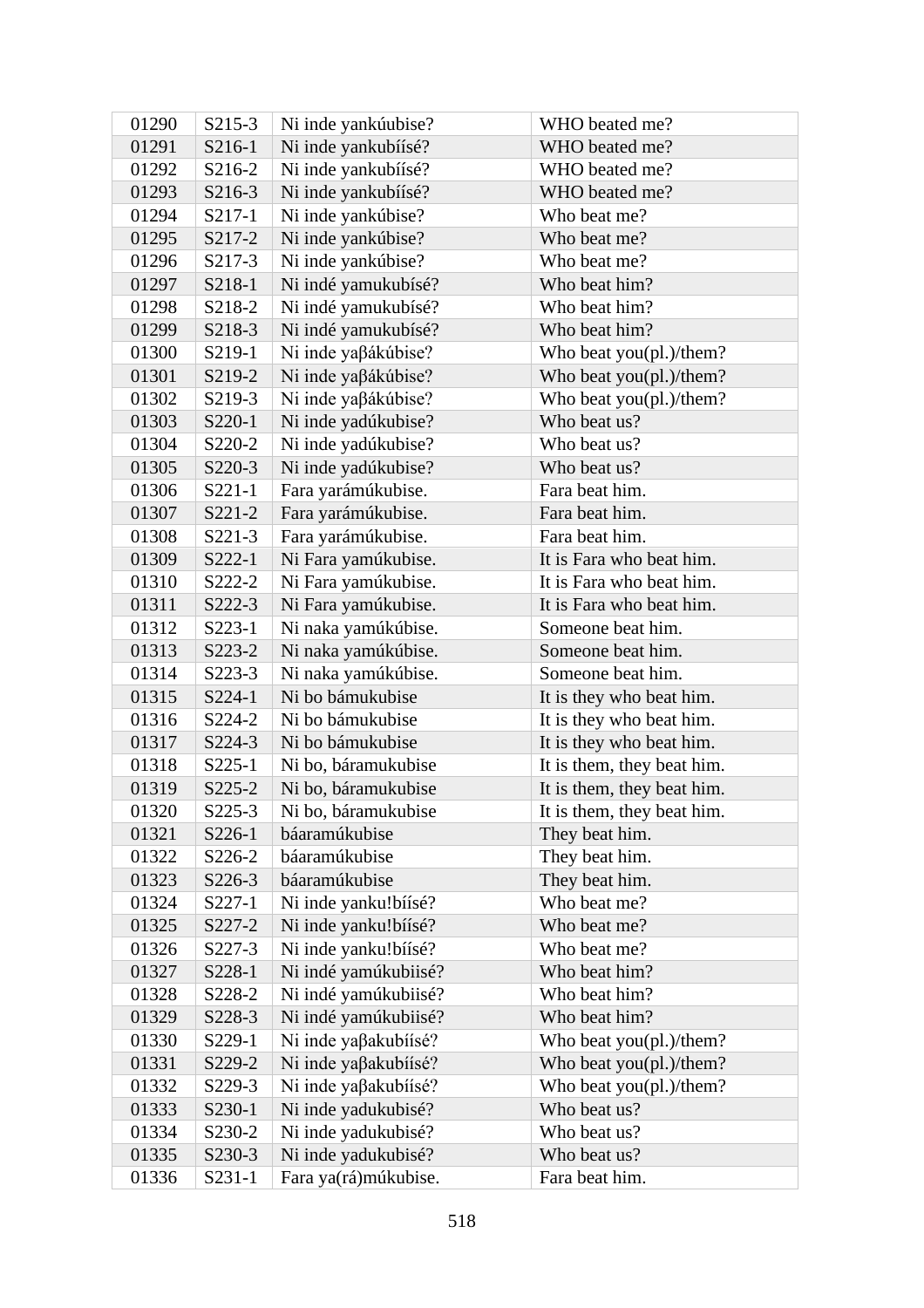| 01337 | S231-2              | Fara ya(rá)múkubise.   | Fara beat him.             |
|-------|---------------------|------------------------|----------------------------|
| 01338 | S231-3              | Fara ya(rá)múkubise.   | Fara beat him.             |
| 01339 | S232-1              | Ni Fara yamúkubise.    | It is Fara who beat him.   |
| 01340 | S232-2              | Ni Fara yamúkubise.    | It is Fara who beat him.   |
| 01341 | S232-3              | Ni Fara yamúkubise.    | It is Fara who beat him.   |
| 01342 | S233-1              | Ni naka yamúkubise.    | Someone beat him.          |
| 01343 | S233-2              | Ni naka yamúkubise.    | Someone beat him.          |
| 01344 | S233-3              | Ni naka yamúkubise.    | Someone beat him.          |
| 01345 | $S234-1$            | Ni bo bamukubíse       | It is they who beat him.   |
| 01346 | S234-2              | Ni bo bamukubíse       | It is they who beat him.   |
| 01347 | S234-3              | Ni bo bamukubíse       | It is they who beat him.   |
| 01348 | $S235-1$            | Ni bo, ba(ra) mukubíse | It is them, they beat him. |
| 01349 | S235-2              | Ni bo, ba(ra)mukubíse  | It is them, they beat him. |
| 01350 | $S235-3$            | Ni bo, ba(ra)mukubíse  | It is them, they beat him. |
| 01351 | S236-1              | baramúkubise           | They beat him.             |
| 01352 | S236-2              | baramúkubise           | They beat him.             |
| 01353 | S236-3              | baramúkubise           | They beat him.             |
| 01354 | $S237-1$            | Ni inde ankubííse?     | Who beats me?              |
| 01355 | S237-2              | Ni inde ankubííse?     | Who beats me?              |
| 01356 | S237-3              | Ni inde ankubííse?     | Who beats me?              |
| 01357 | S238-1              | Ni inde amukubííse?    | Who beats him?             |
| 01358 | S238-2              | Ni inde amukubííse?    | Who beats him?             |
| 01359 | S238-3              | Ni inde amukubííse?    | Who beats him?             |
| 01360 | S239-1              | Ni inde aβakubííse?    | Who beats you(pl.)/them?   |
| 01361 | S239-2              | Ni inde aβakubííse?    | Who beats you(pl.)/them?   |
| 01362 | S239-3              | Ni inde aβakubííse?    | Who beats you(pl.)/them?   |
| 01363 | S240-1              | Ni inde adukubise?     | Who beat us?               |
| 01364 | S240-2              | Ni inde adukubise?     | Who beat us?               |
| 01365 | S240-3              | Ni inde adukubise?     | Who beat us?               |
| 01366 | S241-1              | Fara amukubise         | Fara beats him.            |
| 01367 | S241-2              | Fara amukubise         | Fara beats him.            |
| 01368 | S241-3              | Fara amukubise         | Fara beats him.            |
| 01369 | S242-1              | ni fara amukubise      | It is Fara who beats him.  |
| 01370 | S242-2              | ni fara amukubise      | It is Fara who beats him.  |
| 01371 | S242-3              | ni fara amukubise      | It is Fara who beats him.  |
| 01372 | S243-1              | Ni naka amukubise      | Someone beats him.         |
| 01373 | S243-2              | Ni naka amukubise      | Someone beats him.         |
| 01374 | S243-3              | Ni naka amukubise      | Someone beats him.         |
| 01375 | S244-1              | Ni bo baramukubise     | It is they who beat him.   |
| 01376 | S244-2              | Ni bo baramukubise     | It is they who beat him.   |
| 01377 | S244-3              | Ni bo baramukubise     | It is they who beat him.   |
| 01378 | S245-1              | baramukubise           | They beat him.             |
| 01379 | S245-2              | baramukubise           | They beat him.             |
| 01380 | S245-3              | baramukubise           | They beat him.             |
| 01381 | S246-1              | Tura-ca-ryohewe        | we are still happy         |
| 01382 | S <sub>246</sub> -2 | Tura-ca-ryohewe        | we are still happy         |
| 01383 | S246-3              | Tura-ca-ryohewe        | we are still happy         |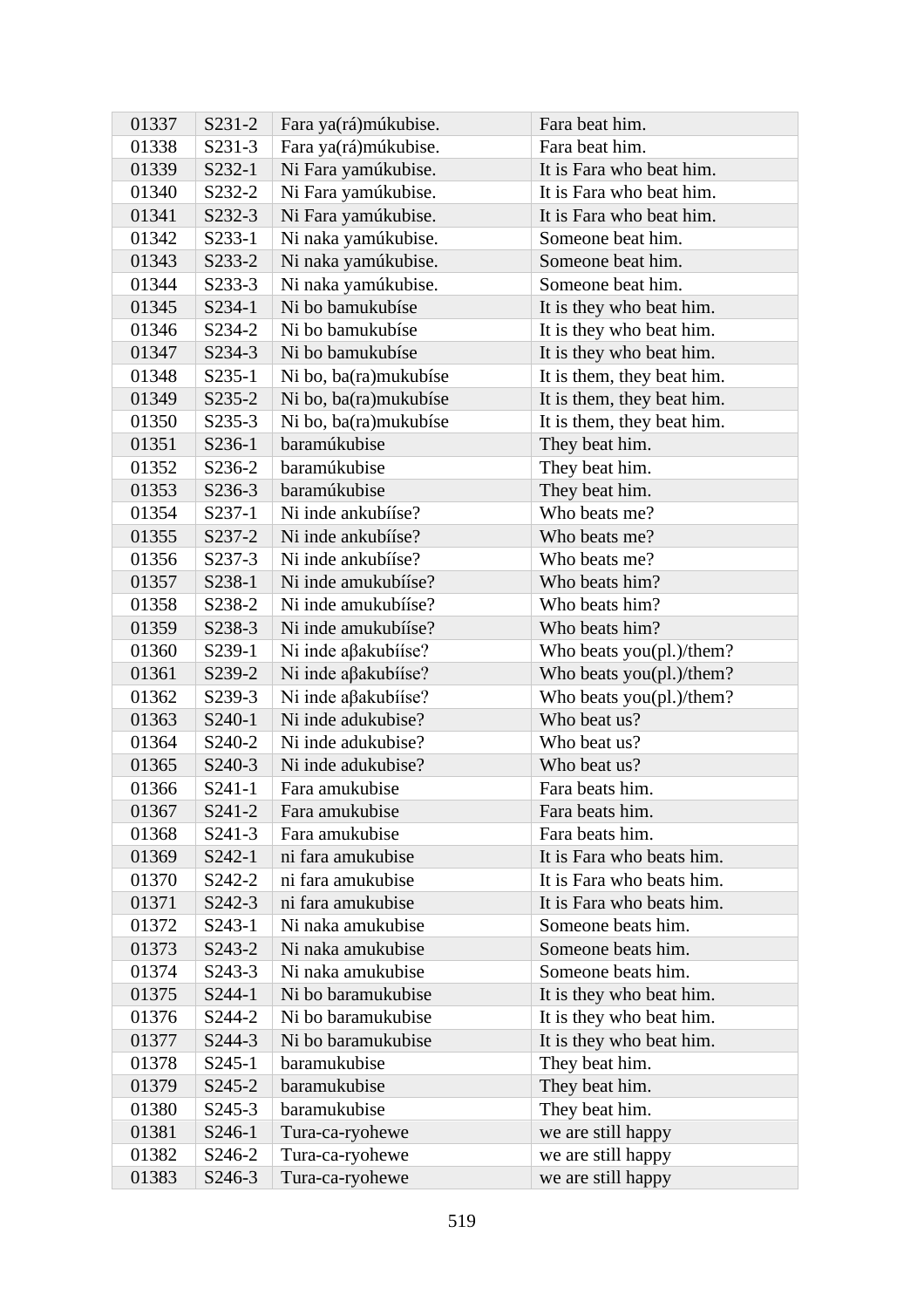| 01384 | S247-1              | Tura-ca-ryoherya         | we are still having fun          |
|-------|---------------------|--------------------------|----------------------------------|
| 01385 | S247-2              | Tura-ca-ryoherya         | we are still having fun          |
| 01386 | S247-3              | Tura-ca-ryoherya         | we are still having fun          |
| 01387 | S248-1              | Impuzu zira-ca-tose      | The cloth is still wet.          |
| 01388 | S248-2              | Impuzu zira-ca-tose      | The cloth is still wet.          |
| 01389 | S248-3              | Impuzu zira-ca-tose      | The cloth is still wet.          |
| 01390 | S249-1              | Imodoka ira-ca-rwaye     | The car is still broken          |
| 01391 | S249-2              | Imodoka ira-ca-rwaye     | The car is still broken          |
| 01392 | S249-3              | Imodoka ira-ca-rwaye     | The car is still broken          |
| 01393 | S250-1              | Ntitu-ki-rwaye           | we are not sick any more.        |
| 01394 | S250-2              | Ntitu-ki-rwaye           | we are not sick any more.        |
| 01395 | S250-3              | Ntitu-ki-rwaye           | we are not sick any more.        |
| 01396 | $S251-1$            | Ntitu-ki-babaye          | we are not sad any more.         |
| 01397 | $S251-2$            | Ntitu-ki-babaye          | we are not sad any more.         |
| 01398 | $S251-3$            | Ntitu-ki-babaye          | we are not sad any more.         |
| 01399 | $S252-1$            | Twari tu-ki-rwaye        | we were still sick.              |
| 01400 | S <sub>252</sub> -2 | Twari tu-ki-rwaye        | we were still sick.              |
| 01401 | S252-3              | Twari tu-ki-rwaye        | we were still sick.              |
| 01402 | $S253-1$            | Twari tu-ki-babaye       | we were still sad.               |
| 01403 | S253-2              | Twari tu-ki-babaye       | we were still sad.               |
| 01404 | S253-3              | Twari tu-ki-babaye       | we were still sad.               |
| 01405 | S254-1              | Tuzoba tukirwaye         | we will still be sick.           |
| 01406 | S254-2              | Tuzoba tukirwaye         | we will still be sick.           |
| 01407 | S254-3              | Tuzoba tukirwaye         | we will still be sick.           |
| 01408 | $S255-1$            | Tuzoba tukibabaye        | we will still be sad.            |
| 01409 | S255-2              | Tuzoba tukibabaye        | we will still be sad.            |
| 01410 | $S255-3$            | Tuzoba tukibabaye        | we will still be sad.            |
| 01411 | S256-1              | turacandika              | (while) we are still writing     |
| 01412 | S <sub>256</sub> -2 | turacandika              | (while) we are still writing     |
| 01413 | S256-3              | turacandika              | (while) we are still writing     |
| 01414 | $S257-1$            | tucandika                | while we are still writing       |
| 01415 | S257-2              | tucandika                | while we are still writing       |
| 01416 | $S257-3$            | tucandika                | while we are still writing       |
| 01417 | S258-1              | turacyakubitia           | we are still beating             |
| 01418 | S258-2              | turacyakubitia           | we are still beating             |
| 01419 | S258-3              | turacyakubitia           | we are still beating             |
| 01420 | S259-1              | turacyamukubita          | we are still beating him.        |
| 01421 | S259-2              | turacyamukubita          | we are still beating him.        |
| 01422 | S259-3              | turacyamukubita          | we are still beating him.        |
| 01423 | S260-1              | turacyatwenga            | we are still laughing            |
| 01424 | S260-2              | turacyatwenga            | we are still laughing            |
| 01425 | S260-3              | turacyatwenga            | we are still laughing            |
| 01426 | $S261-1$            | Nzovuga ukuri bagitwenga | I will say the truth, while they |
|       |                     |                          | are smiling                      |
| 01427 | S261-2              | Nzovuga ukuri bagitwenga | I will say the truth, while they |
|       |                     |                          | are smiling                      |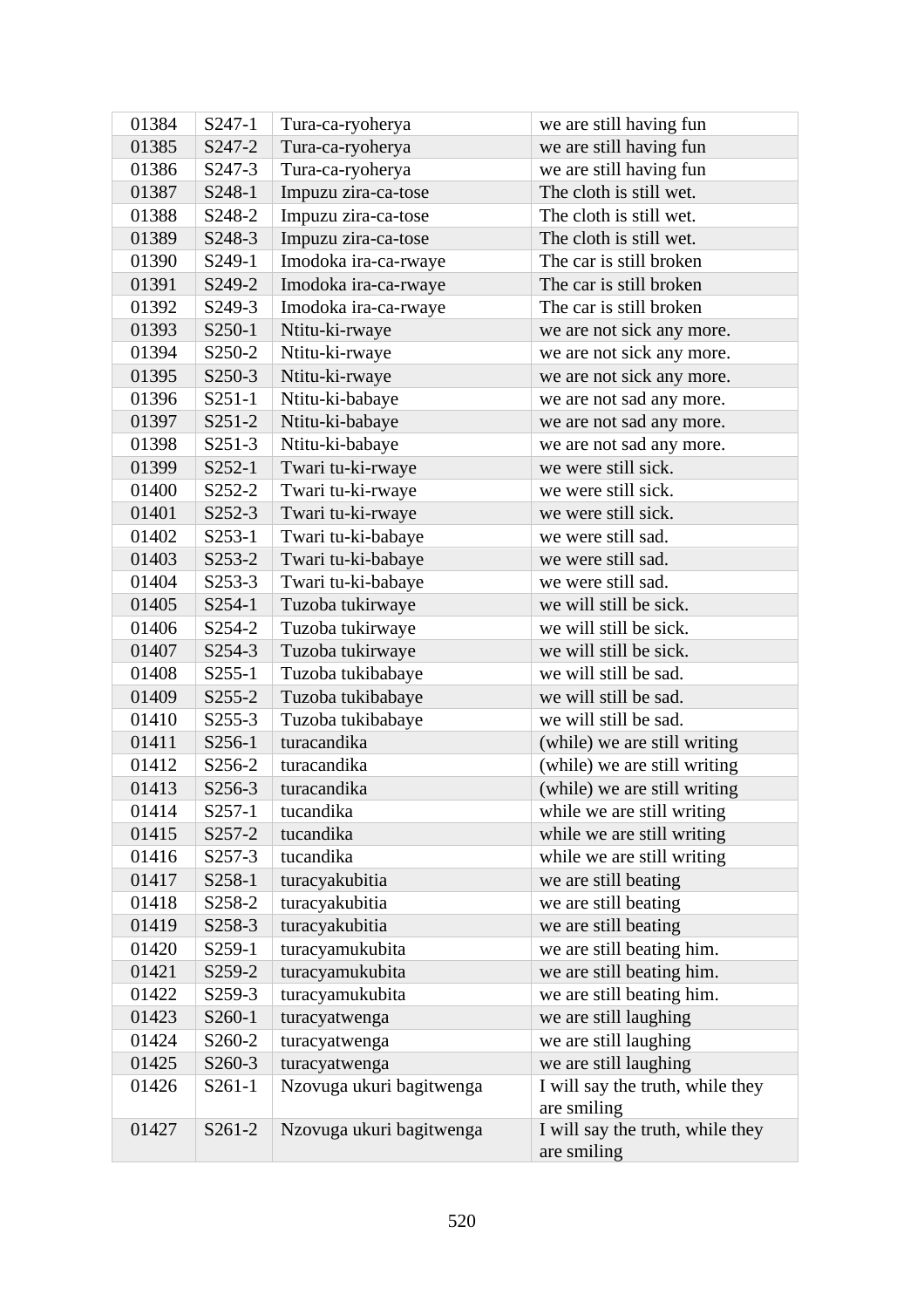| 01428 | $S261-3$ | Nzovuga ukuri bagitwenga              | I will say the truth, while they<br>are smiling    |
|-------|----------|---------------------------------------|----------------------------------------------------|
| 01429 | S262-1   | Nzovuga ukuri, bariko<br>baratwenga   | I will say the truth, while they<br>are smiling    |
| 01430 | S262-2   | Nzovuga ukuri, bariko<br>baratwenga   | I will say the truth, while they<br>are smiling    |
| 01431 | S262-3   | Nzovuga ukuri, bariko<br>baratwenga   | I will say the truth, while they<br>are smiling    |
| 01432 | $S263-1$ | Nzotunga mu-gi-sinziriye              | I will get rich, while you are still<br>sleeping.  |
| 01433 | S263-2   | Nzotunga mu-gi-sinziriye              | I will get rich, while you are still<br>sleeping.  |
| 01434 | $S263-3$ | Nzotunga mu-gi-sinziriye              | I will get rich, while you are still<br>sleeping.  |
| 01435 | S264-1   | tugikira, yaciye ashika               | when we have just recovered,<br>she has arrived.   |
| 01436 | S264-2   | tugikira, yaciye ashika               | when we have just recovered,<br>she has arrived.   |
| 01437 | S264-3   | tugikira, yaciye ashika               | when we have just recovered,<br>she has arrived.   |
| 01438 | $S265-1$ | Tukimena ikirahuri, yaciye<br>ashika  | When the glass broke, she has<br>arrived.          |
| 01439 | $S265-2$ | Tukimena ikirahuri, yaciye<br>ashika  | When the glass broke, she has<br>arrived.          |
| 01440 | $S265-3$ | Tukimena ikirahuri, yaciye<br>ashika  | When the glass broke, she has<br>arrived.          |
| 01441 | S266-1   | tucyiiruka                            | we used to run.                                    |
| 01442 | S266-2   | tucyiiruka                            | we used to run.                                    |
| 01443 | S266-3   | tucyiiruka                            | we used to run.                                    |
| 01444 | $S267-1$ | tukiciiruka                           | we used to run.                                    |
| 01445 | S267-2   | tukiciiruka                           | we used to run.                                    |
| 01446 | S267-3   | tukiciiruka                           | we used to run                                     |
| 01447 | S268-1   | turaciiruka                           | we are still running                               |
| 01448 | S268-2   | turaciiruka                           | we are still running                               |
| 01449 | S268-3   | turaciiruka                           | we are still running                               |
| 01450 | S269-1   | haciye igihe gipfuye                  | it has been a while since he died.                 |
| 01451 | S269-2   | haciye igihe gipfuye                  | it has been a while since he died.                 |
| 01452 | S269-3   | haciye igihe gipfuye                  | it has been a while since he died.                 |
| 01453 | S270-1   | haciye imyaka 2 tutagikora            | it has been two years since we<br>have worked      |
| 01454 | S270-2   | haciye imyaka 2 tutagikora            | it has been two years since we<br>have worked      |
| 01455 | S270-3   | haciye imyaka 2 tutagikora            | it has been two years since we<br>have worked      |
| 01456 | S271-1   | haciye amasaha 2 tugenda<br>tudashika | we have been going for 2 hours<br>without arriving |
| 01457 | S271-2   | haciye amasaha 2 tugenda<br>tudashika | we have been going for 2 hours<br>without arriving |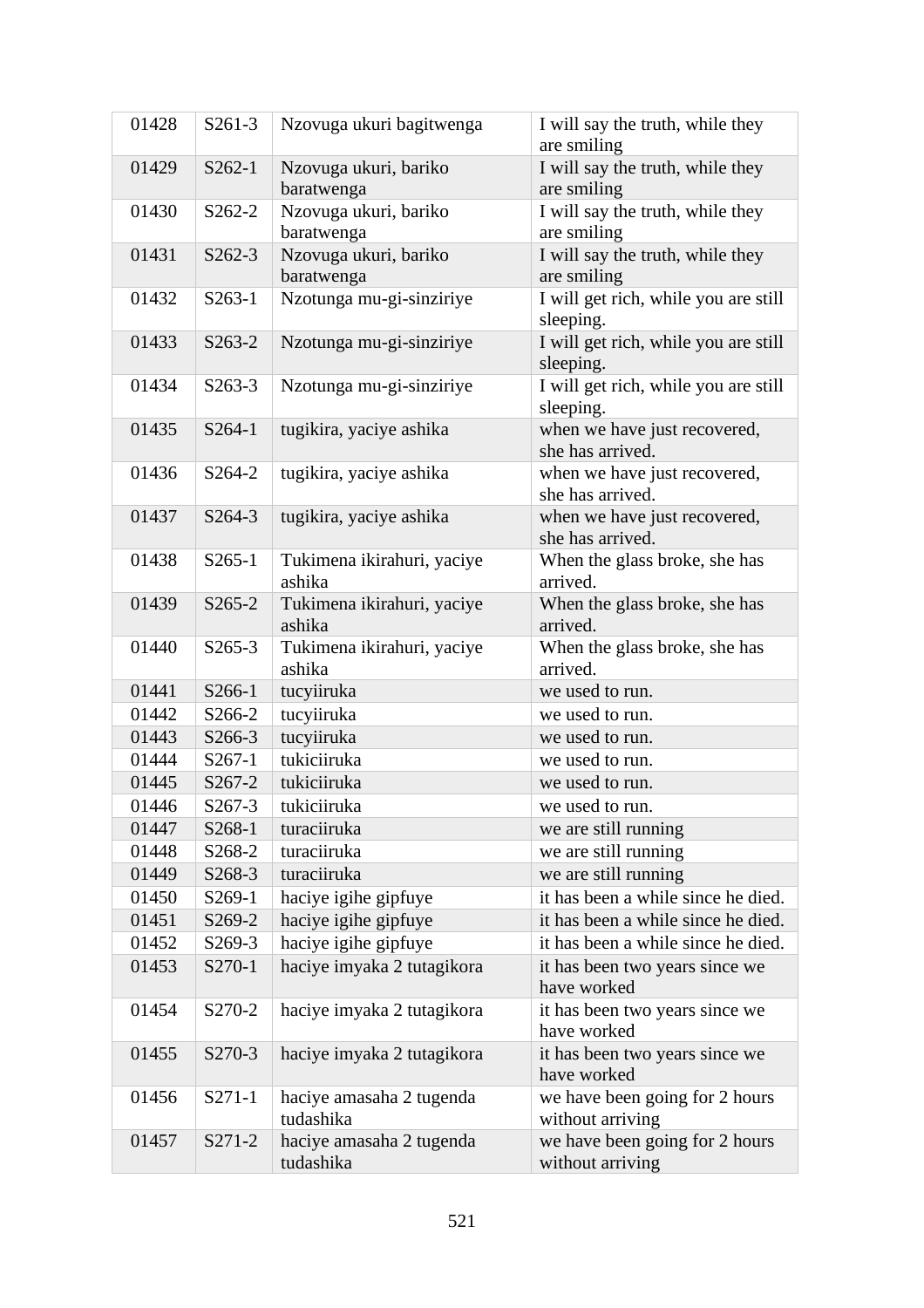| 01458 | $S271-3$            | haciye amasaha 2 tugenda | we have been going for 2 hours                     |
|-------|---------------------|--------------------------|----------------------------------------------------|
|       |                     | tudashika                | without arriving                                   |
| 01459 | S272-1              | kwandika                 | to write                                           |
| 01460 | S272-2              | kwandika                 | to write                                           |
| 01461 | S272-3              | kwandika                 | to write                                           |
| 01462 | S273-1              | gukubita                 | to beat                                            |
| 01463 | S273-2              | gukubita                 | to beat                                            |
| 01464 | S273-3              | gukubita                 | to beat                                            |
| 01465 | S274-1              | tugikubita               | while we were beating,                             |
| 01466 | S274-2              | tugikubita               | while we were beating,                             |
| 01467 | S274-3              | tugikubita               | while we were beating,                             |
| 01468 | $S275-1$            | tukimukubita             | when we were still beating him.                    |
| 01469 | S275-2              | tukimukubita             | when we were still beating him.                    |
| 01470 | S275-3              | tukimukubita             | when we were still beating him.                    |
| 01471 | S276-1              | tu-ra-ki-mu-kubita       | we are going to beat him with it.                  |
| 01472 | S276-2              | tu-ra-ki-mu-kubita       | we are going to beat him with it.                  |
| 01473 | S276-3              | tu-ra-ki-mu-kubita       | we are going to beat him with it.                  |
| 01474 | S277-1              | icuma                    | metal stick                                        |
| 01475 | S277-2              | icuma                    | metal stick                                        |
| 01476 | S277-3              | icuma                    | metal stick                                        |
| 01477 | S278-1              | ikicuma                  | this metal sick                                    |
| 01478 | S278-2              | ikicuma                  | this metal sick                                    |
| 01479 | S278-3              | ikicuma                  | this metal sick                                    |
| 01480 | S279-1              | kutwenga                 | to laugh                                           |
| 01481 | S279-2              | kutwenga                 | to laugh                                           |
| 01482 | S279-3              | kutwenga                 | to laugh                                           |
| 01483 | S280-1              | tugitwenga               | while we were laughing                             |
| 01484 | S <sub>280</sub> -2 | tugitwenga               | while we were laughing                             |
| 01485 | S280-3              | tugitwenga               | while we were laughing                             |
| 01486 | S281-1              | Nzotunga ba-gi-sinziriye | I will get rich, while they are still<br>sleeping. |
| 01487 | S281-2              | Nzotunga ba-gi-sinziriye | I will get rich, while they are still<br>sleeping. |
| 01488 | S281-3              | Nzotunga ba-gi-sinziriye | I will get rich, while they are still<br>sleeping. |
| 01489 | S282-1              | gukira                   | to be cured (from a disease)                       |
| 01490 | S282-2              | gukira                   | to be cured (from a disease)                       |
| 01491 | S282-3              | gukira                   | to be cured (from a disease)                       |
| 01492 | S283-1              | twakize                  | we have just recovered.                            |
| 01493 | S283-2              | twakize                  | we have just recovered.                            |
| 01494 | S283-3              | twakize                  | we have just recovered.                            |
| 01495 | S284-1              | kumena                   | to break (e.g. glasses)                            |
| 01496 | S284-2              | kumena                   | to break (e.g. glasses)                            |
| 01497 | S284-3              | kumena                   | to break (e.g. glasses)                            |
| 01498 | S285-1              | kumenagura               | to break                                           |
| 01499 | S285-2              | kumenagura               | to break                                           |
| 01500 | S <sub>2</sub> 85-3 | kumenagura               | to break                                           |